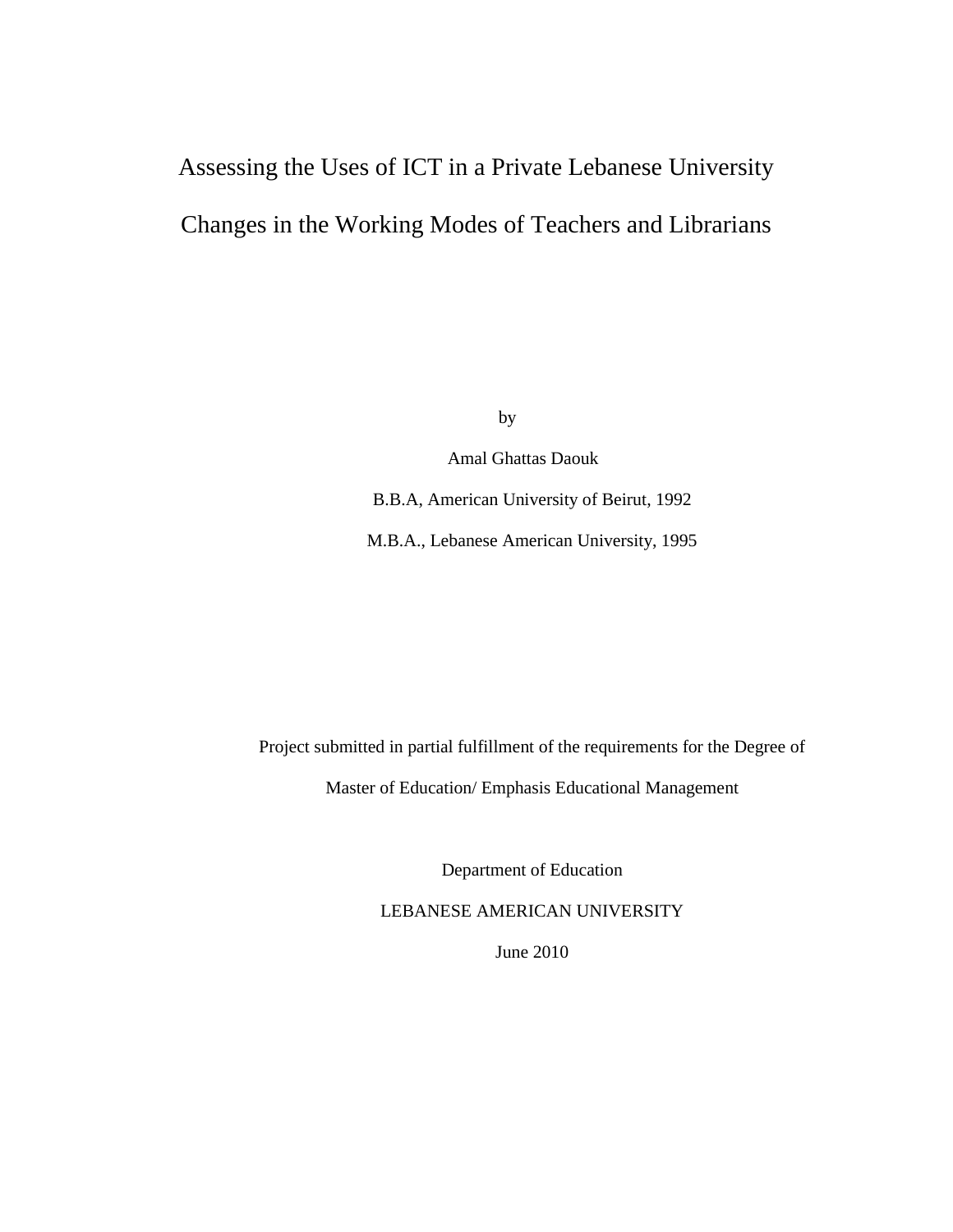

School of Arts and Sciences - Beirut Campus

# Project approval Form

|                         |            | Student Name: Amal Ghattas Daouk   | I.D. $\#$ : 199204690                                       |
|-------------------------|------------|------------------------------------|-------------------------------------------------------------|
| Project Title :         |            |                                    | Assessing the Uses of ICT in a Private Lebanese University: |
|                         |            |                                    | Changes in the Working Modes of Teachers and Librarians     |
| Program                 |            | Education                          |                                                             |
| Department<br>$\cdot$ : |            | Education                          |                                                             |
| School                  |            | <b>School of Arts and Sciences</b> |                                                             |
| Approved by:            |            |                                    |                                                             |
| Project Advisor:        |            | Iman Osta, PhD                     | $\sqrt{2}$                                                  |
| Member                  | $\ddot{ }$ |                                    | Mona Nabhani, EdD Mona Mahhami                              |

Date June 21, 2010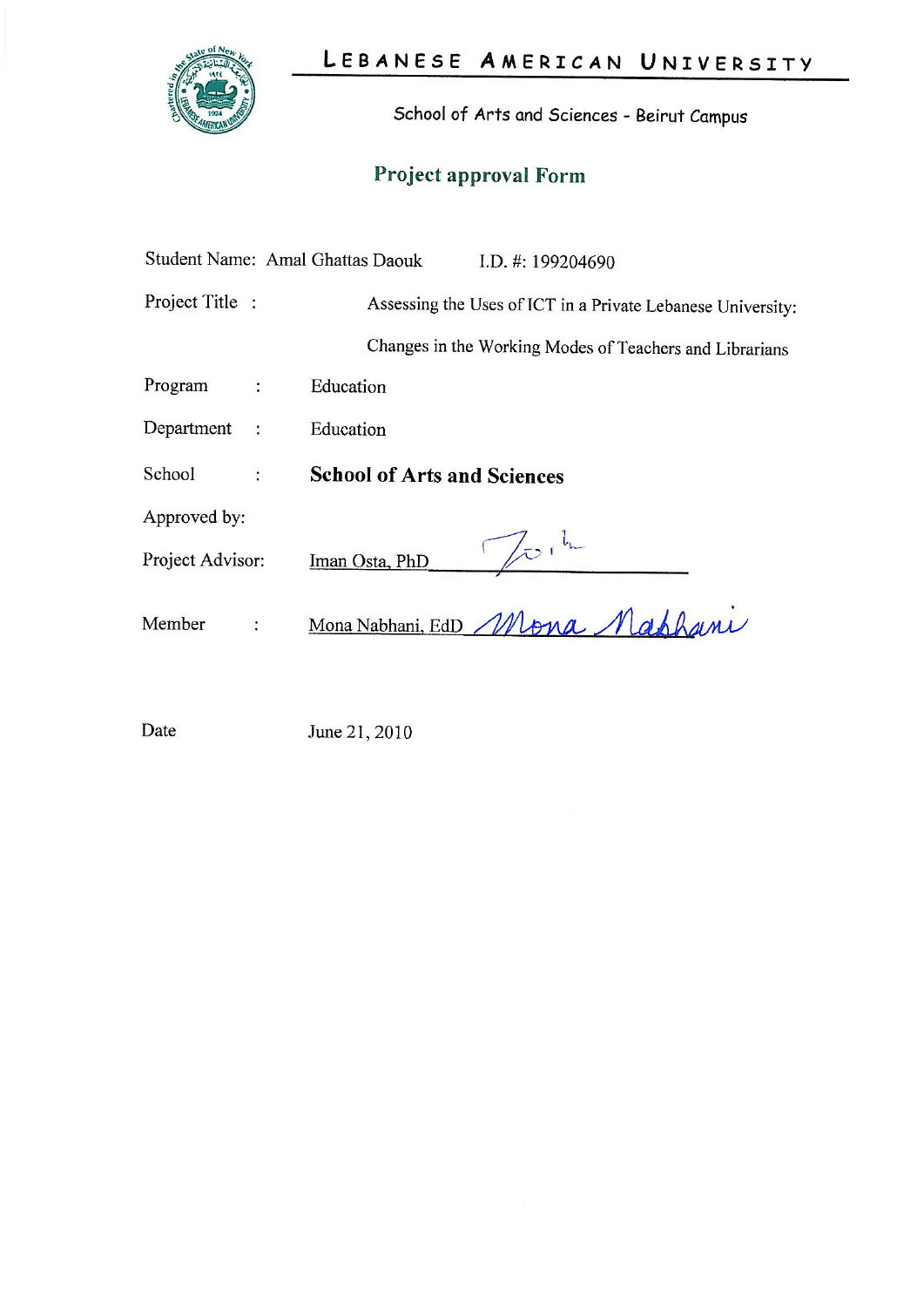Assessing ICT Uses

# **Plagiarism Policy Compliance Statement**

I certify that I have read and understood LAU's Plagiarism Policy. I understand that failure to comply with this Policy can lead to academic and disciplinary actions against me.

This work is substantially my own, and to the extent that any part of this work is not my own I have indicated that by acknowledging its sources.

**Name: Amal Ghattas Daouk** 

Die Statte

Date: June 30<sup>th</sup>, 2010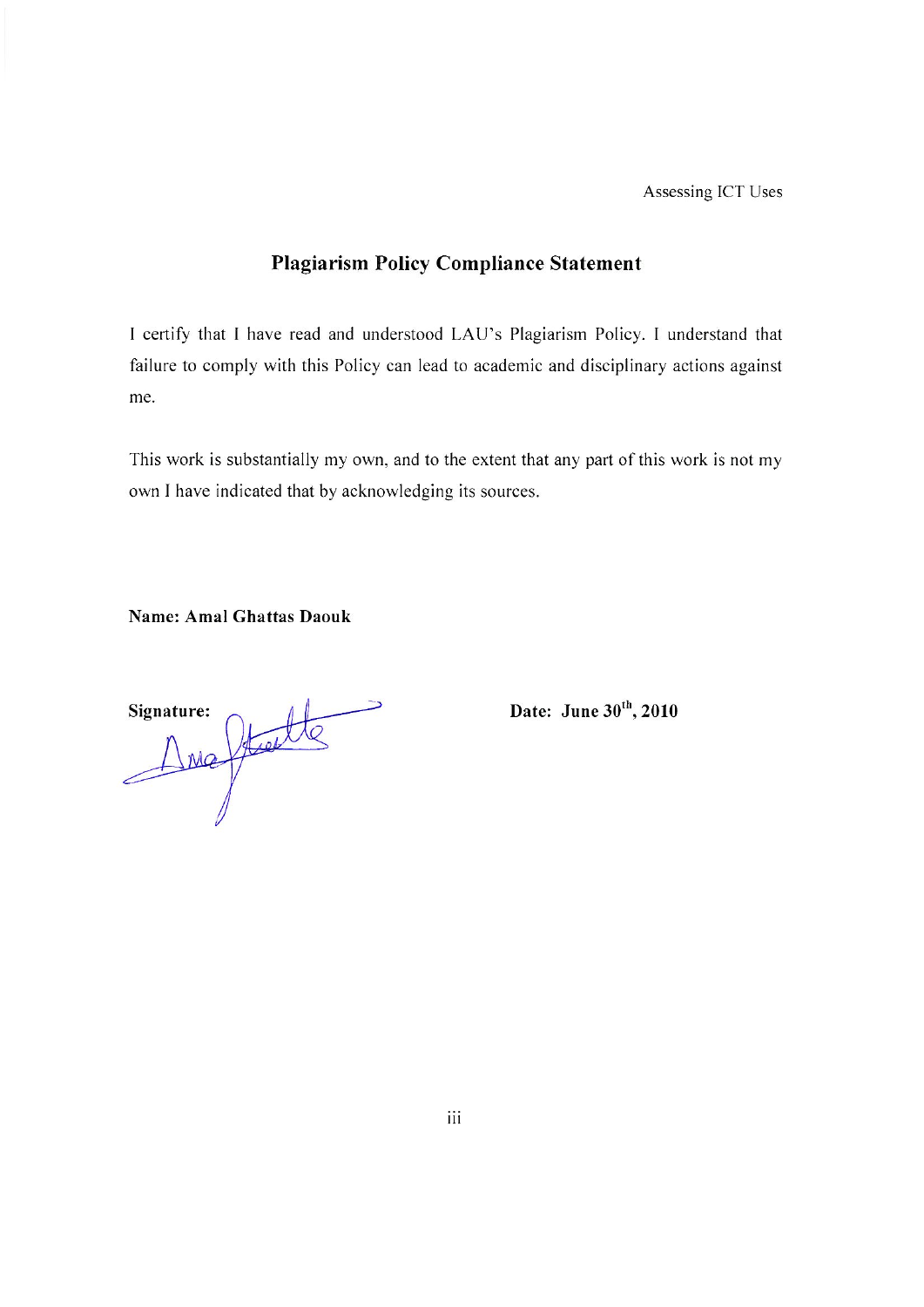I grant to the LEBANESE AMERICAN UNIVERSITY the right to use this work, irrespective of any copyright, for the University's own purpose without cost to the University or its students and employees. I further agree that the University may reproduce and provide single copies of the work to the public for the cost of reproduction.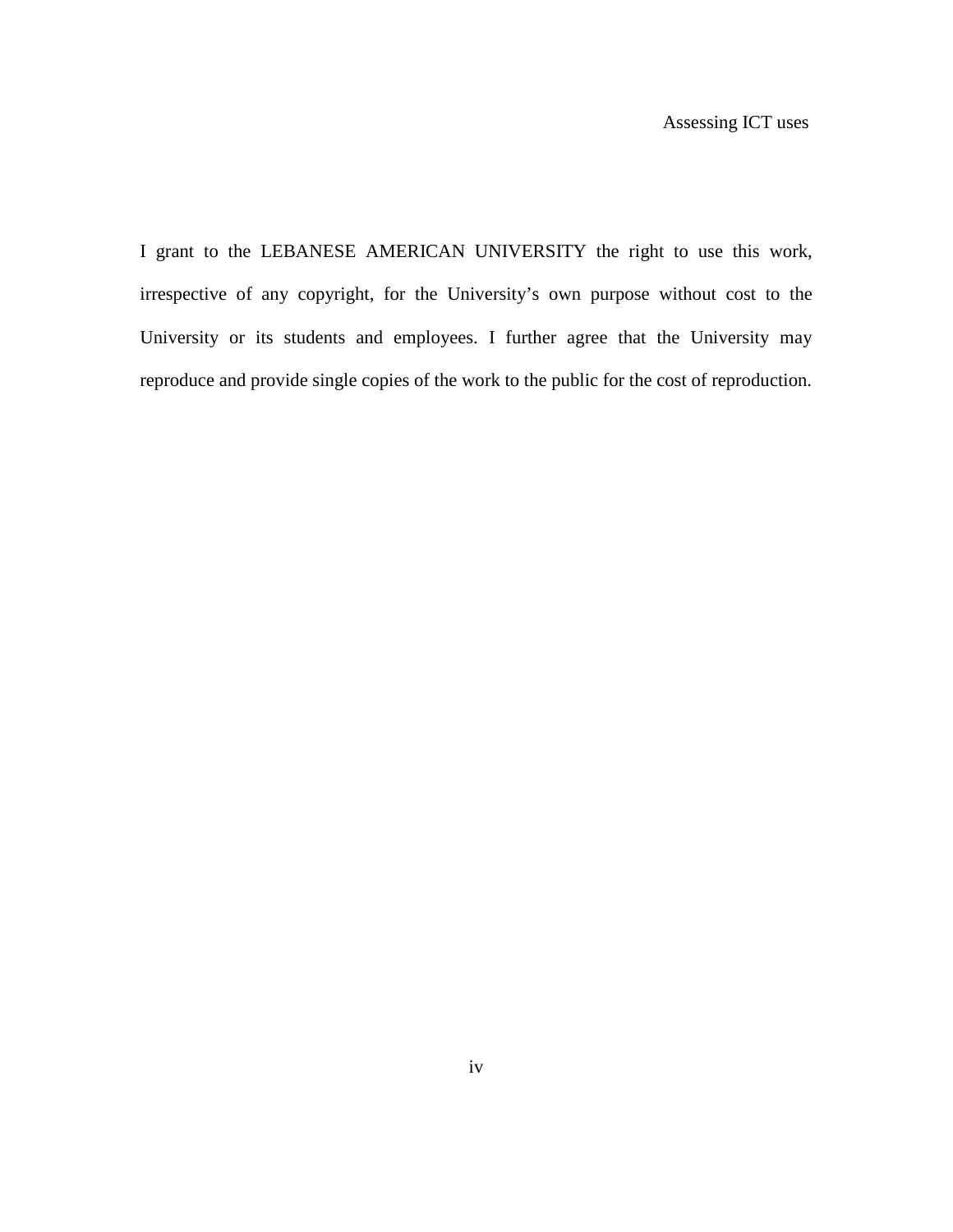# ACKNOWLEDGMENTS

I wish to express my gratitude to my advisor Dr. Iman Osta for her guidance, patience and support. She was a great help in this endeavor. I would like to thank Dr. Mona Nabahani for her constant encouragement and moral support. Last but not least, a big thanks to the Business School for making the collection of data possible.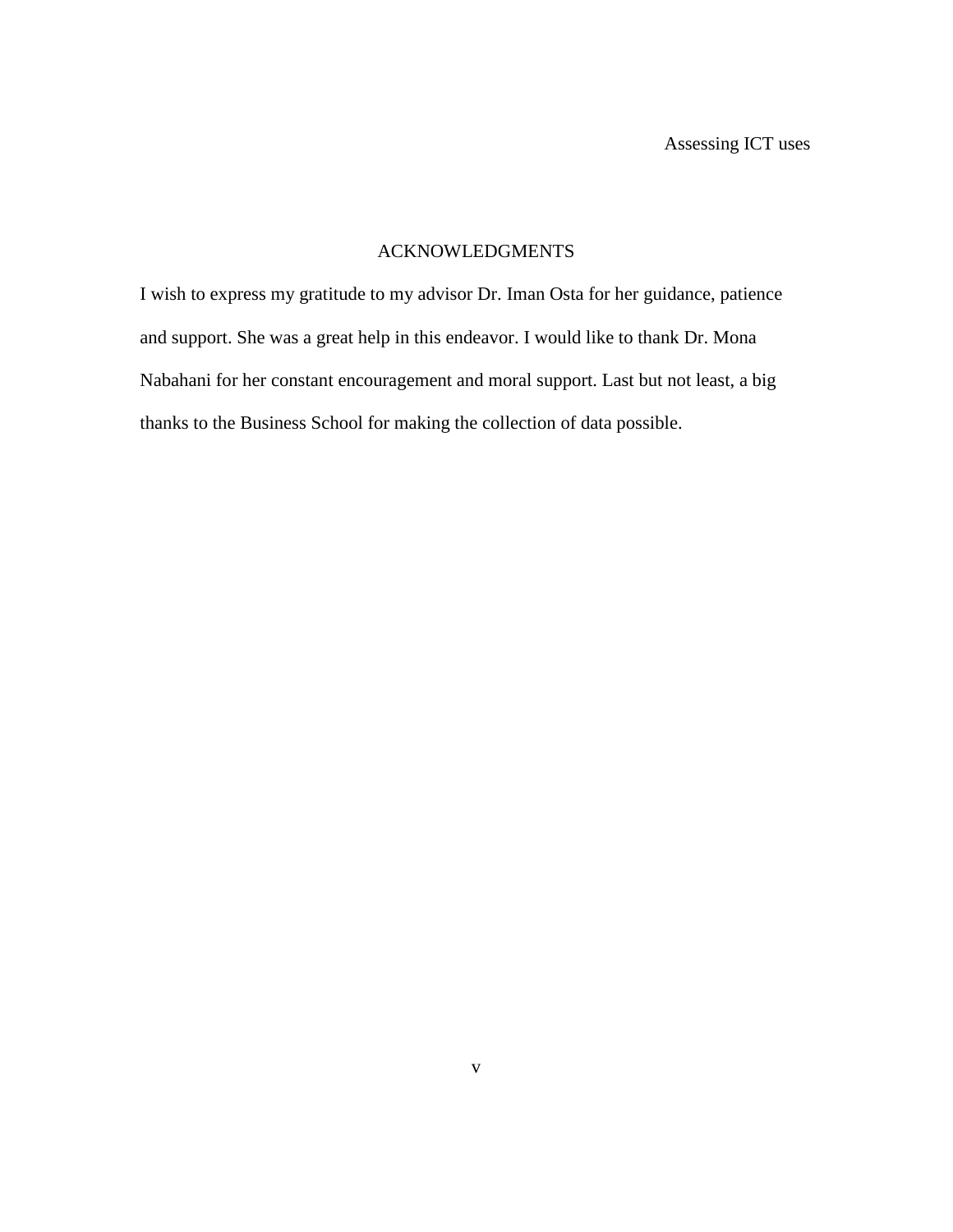# DEDICATION

To my dearest, most supporting family, Mohamad Kheir, Dima and Karim who taught me the secret of success and planted encouragement in my heart.

To my beloved mother, my role model, who was always supporting me morally and intellectually. To the memory of my father, a big believer in education and success. To my caring mother in law who always pushed me towards success.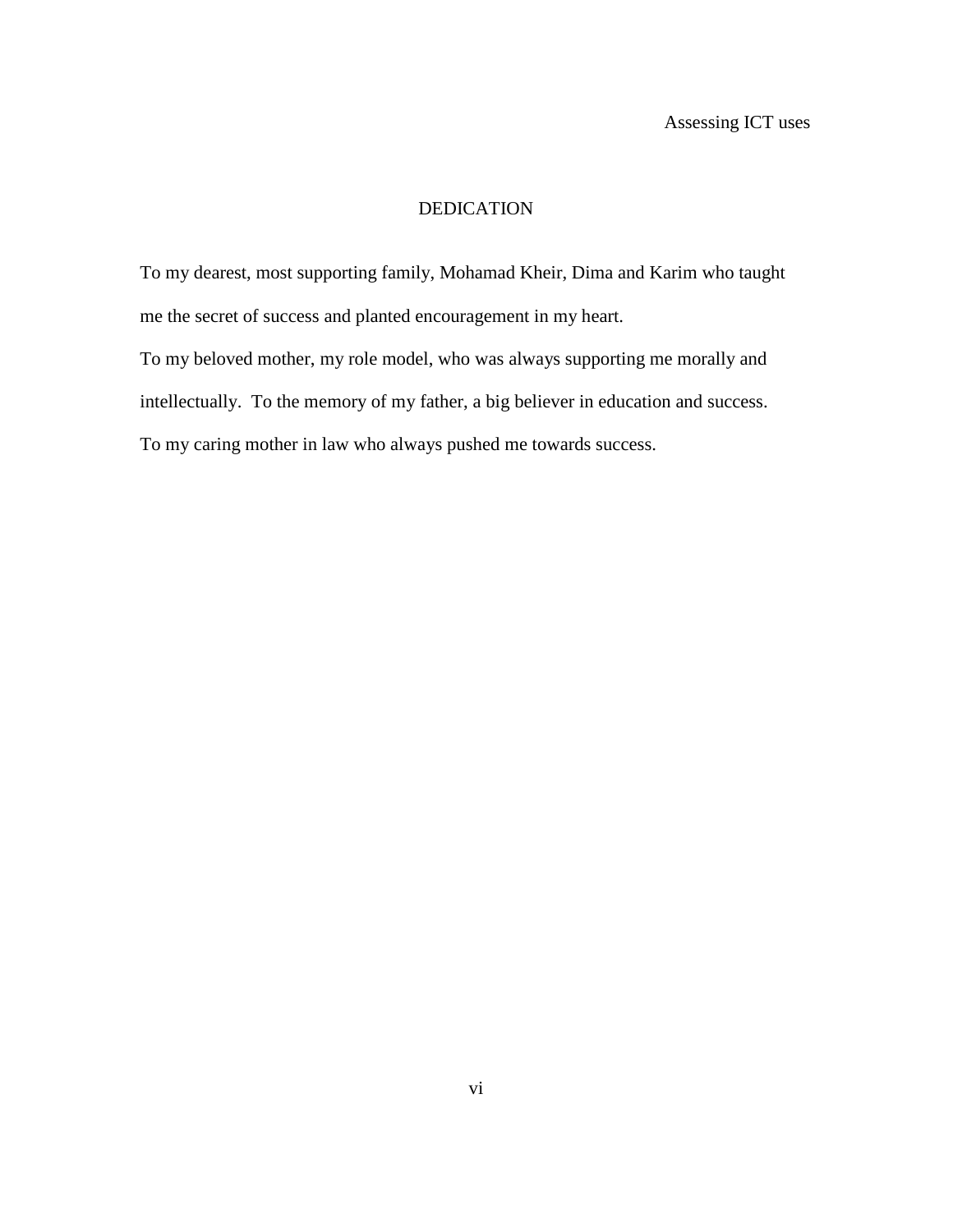### **ABSTRACT**

With the globalization of businesses and the dramatic advances in technology, institutions of higher education acting as creators of future leaders found it necessary to incorporate in their curricula and daily operations the use of new tools of instruction and management, Information and Communication Technologies (ICT). The Lebanese American University (LAU), an American university located in Beirut, Lebanon is no exception. The aim of this research work is to assess ICT uses in a private Lebanese university, in the service of academic life. The study takes into consideration faculty's, IT administrators' and

librarians' beliefs about, and uses of technology in their academic work.

Qualitative and quantitative analysis are used in this descriptive/ assessment study. Different groups of individuals are compared and contrasted in terms of differences according to certain criteria. Questionnaires distributed to twenty faculty members in the School of Business and twenty faculty members in the School of Arts and Sciences, and interviews with four faculty, seven librarians and three IT staff at LAU are also used in gathering the data needed. The researcher hopes these results will help educators and future researchers and other entities at the university make constructive changes in their endeavors. The results show that technology is developing very fast at the university and it has many usages. Teachers use technology for course preparation, registration, research and publications and to put material on line. They also use it to communicate with students, faculty and university administration. Librarians use technology to order and to select books, to communicate with other libraries abroad and to run the work flow. The use of ICT is changing the teachers' and librarians' working mode to the better.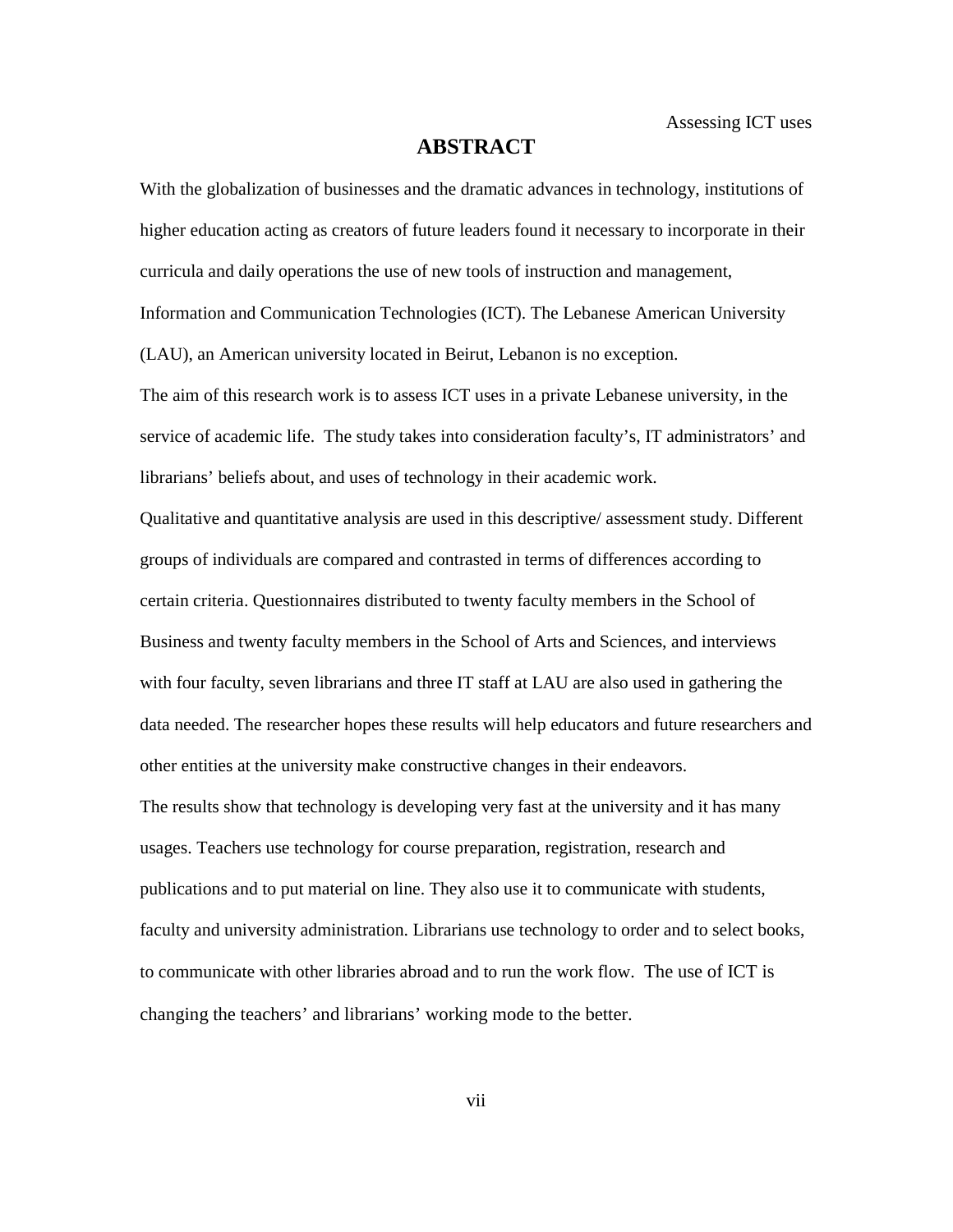# TABLE OF CONTENTS

|              | Page                   |
|--------------|------------------------|
|              |                        |
|              |                        |
|              |                        |
|              |                        |
| Chapter      |                        |
| $\mathbf I$  |                        |
|              |                        |
|              |                        |
|              |                        |
| $\mathbf{I}$ |                        |
|              |                        |
|              |                        |
|              |                        |
|              |                        |
|              |                        |
|              | 12<br>Assessment tools |
|              |                        |
|              |                        |
| III          |                        |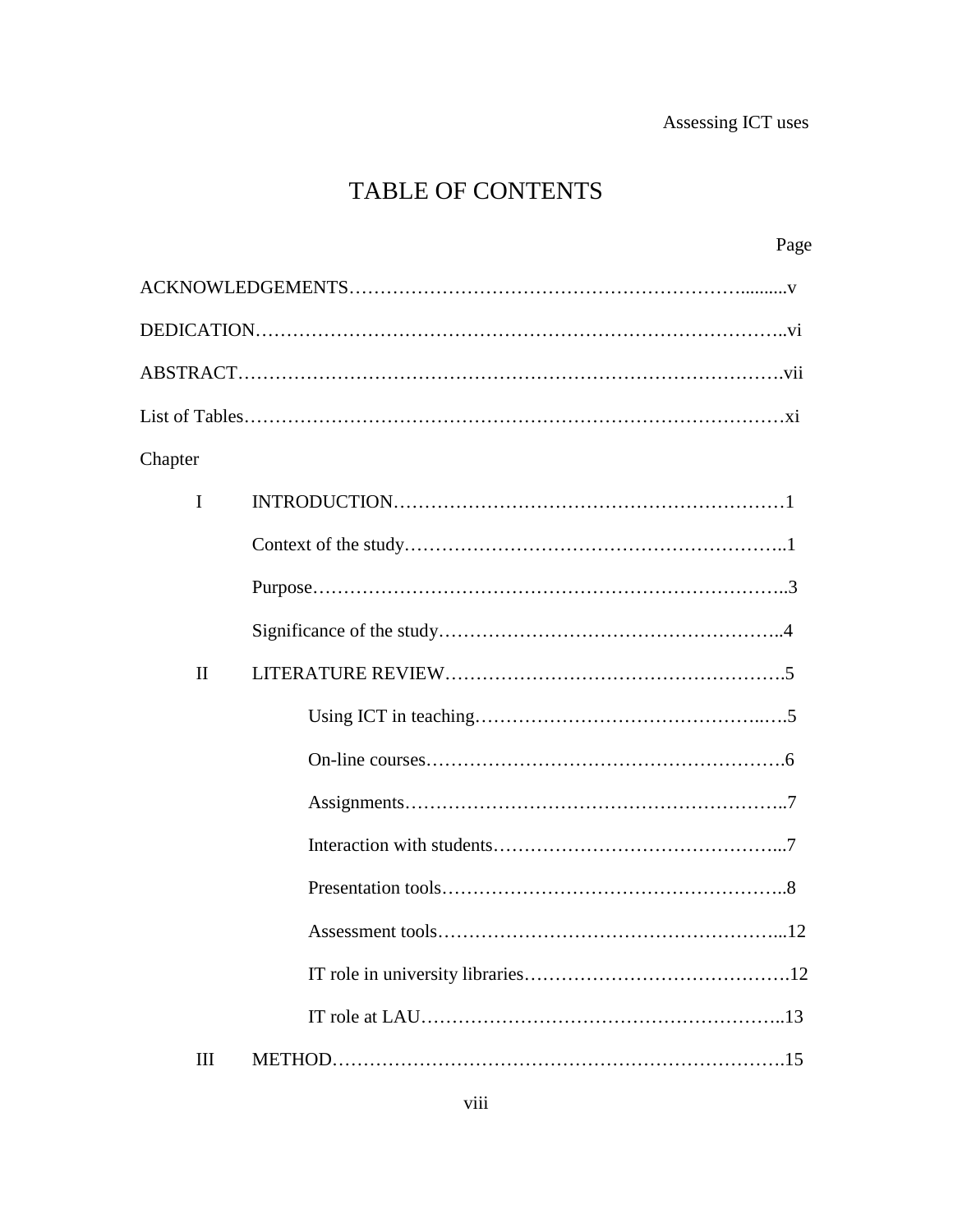# Assessing ICT uses

| IV | DATA ANALYSIS TECHNIQUES AND STEPS18                                       |  |
|----|----------------------------------------------------------------------------|--|
| V  |                                                                            |  |
|    | Who uses ICT in this university and for what purpose?20                    |  |
|    | What are the major learning and/or teaching uses of ICT?24                 |  |
|    | How did the use of ICT change teachers' and librarians' working            |  |
|    |                                                                            |  |
|    |                                                                            |  |
|    | In which direction is the use of ICT at LAU evolving?33                    |  |
|    | What is the role of the IT Department in fostering ICT use in the          |  |
|    |                                                                            |  |
| VI |                                                                            |  |
|    |                                                                            |  |
|    |                                                                            |  |
|    |                                                                            |  |
|    | APPENDIX A Tables Summarizing Participants' Answers to Questionnaire Items |  |
|    |                                                                            |  |
|    |                                                                            |  |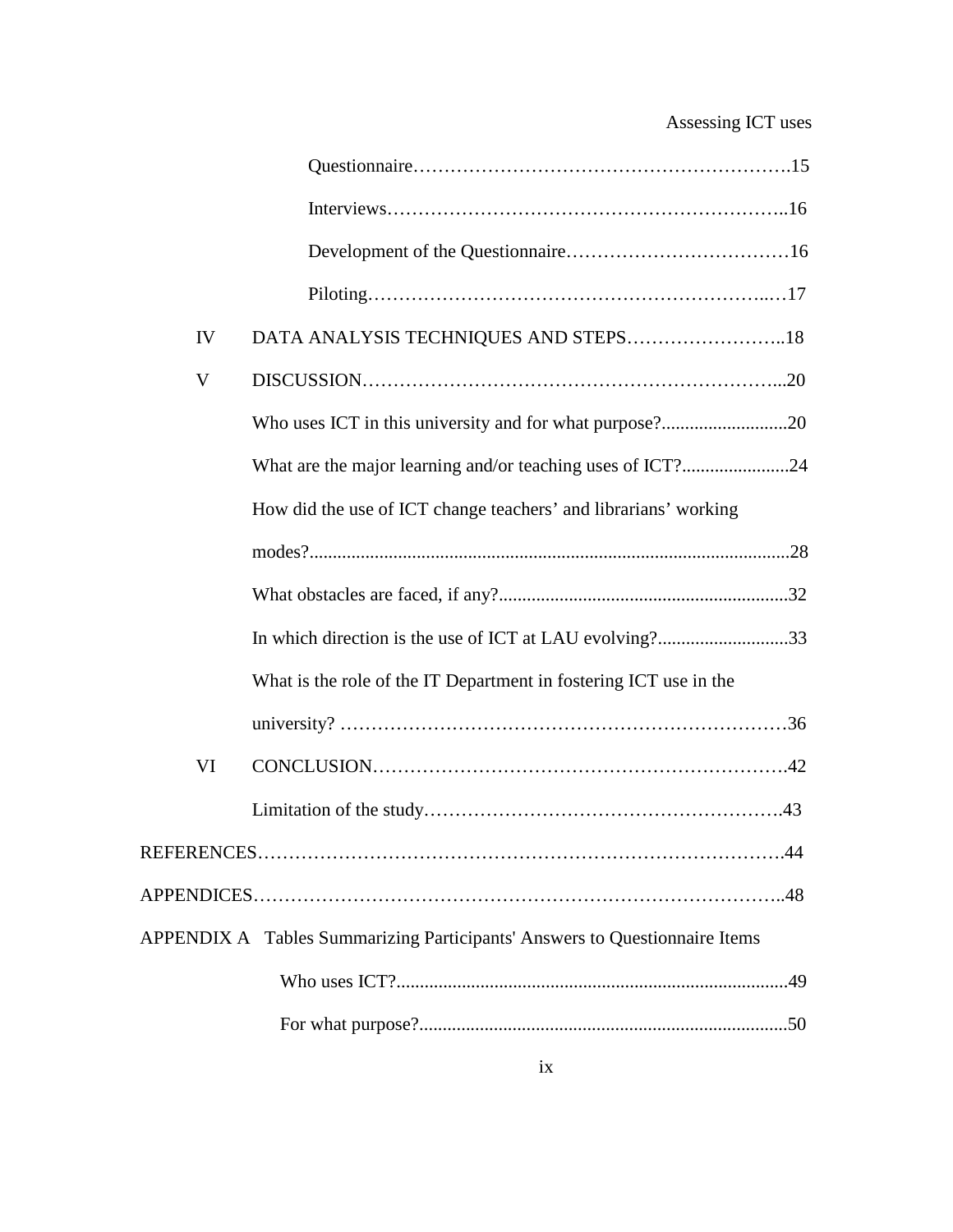# Assessing ICT uses

|                   | What are the major learning and/or teaching uses of ICT?51    |  |
|-------------------|---------------------------------------------------------------|--|
|                   | How did the use of ICT change teachers' working modes?52      |  |
|                   |                                                               |  |
|                   | What is the role of the IT department in fostering ICT in the |  |
|                   |                                                               |  |
| <b>APPENDIX B</b> |                                                               |  |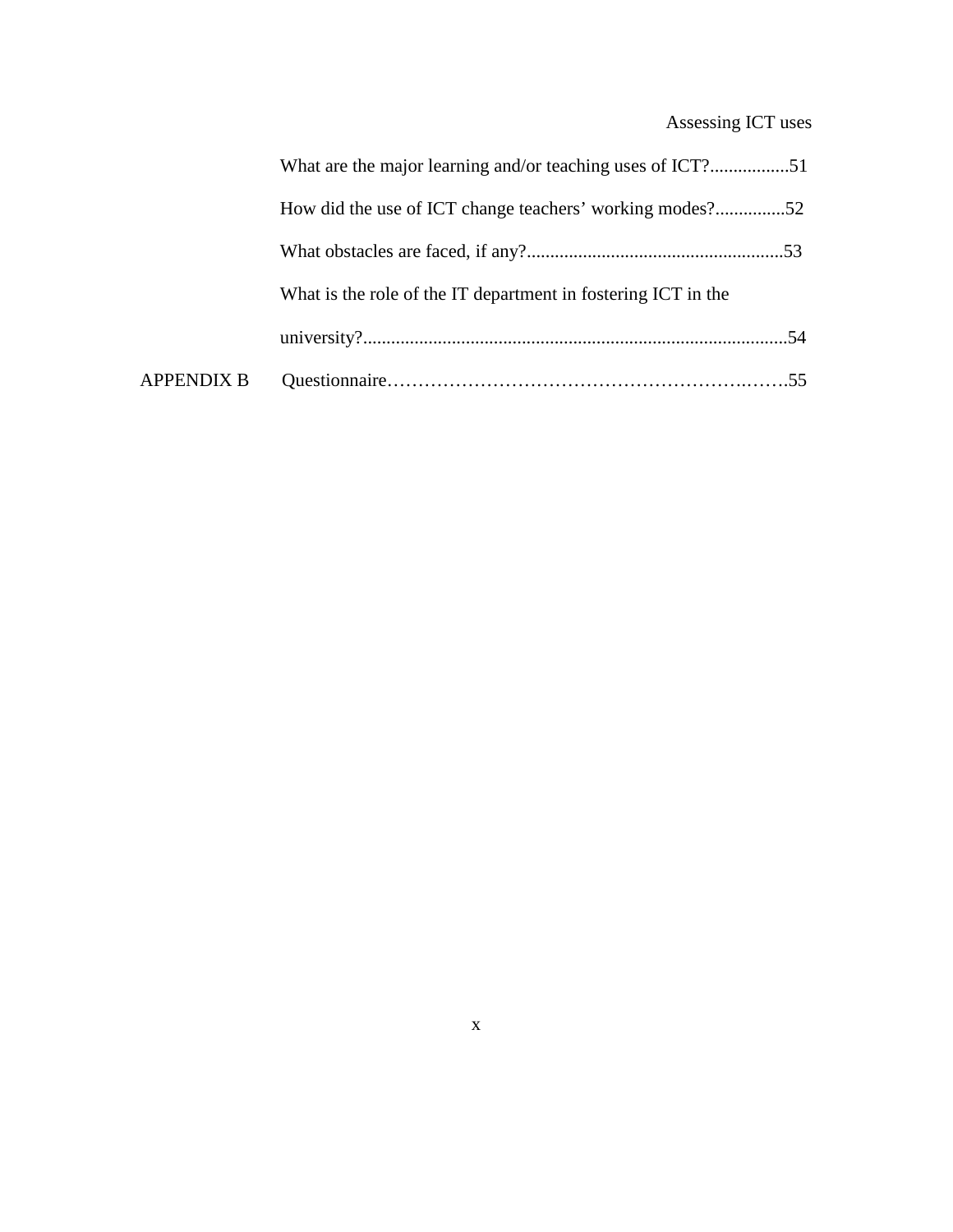# LIST OF TABLES

# Page

| $\mathbf{1}$   |                                                                             |  |
|----------------|-----------------------------------------------------------------------------|--|
| 2              |                                                                             |  |
| 3              |                                                                             |  |
| $\overline{4}$ | How did the use of ICT change teachers' working modes?52                    |  |
| 5              |                                                                             |  |
| 6              | What is the role of the IT department in fostering ICT in the university?54 |  |
| $\tau$         |                                                                             |  |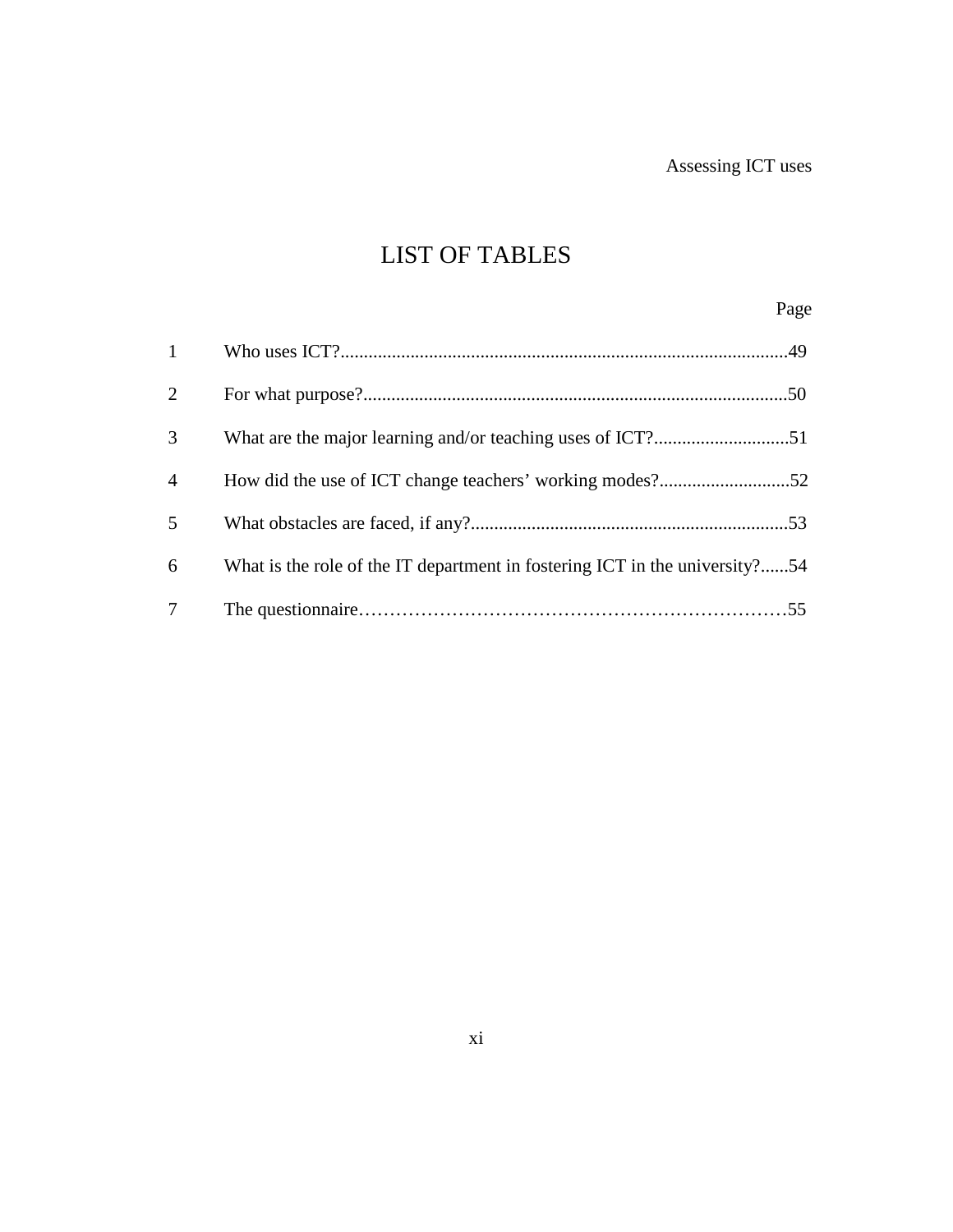# **INTRODUCTION**

Technology is invading the world around us and influencing our daily life. Information and Communication Technologies (ICTs) are affecting business, education and all other sectors. The influence of ICT is depicted by the change and progress made in society, where access to information and communication is much more affordable than it was in the past. ICT has the power of enabling people to perform old jobs in new and better ways, and to do tasks that they previously were unable to achieve.

Particularly, universities are caught in a time of rapid technological change. The pressure on universities has created the need to look at teaching and learning practices in a new perspective to meet the challenge of the society and the wider academic communities. Most universities in Lebanon are using ICT and trying to bring the world to students and to open new paths for communication with different universities outside the country. Many universities in Lebanon are implementing ICT out of a need to apply new and more effective processes in administration, library management, classrooms and offices, which will enable teachers, students and staff to accomplish their daily work in more efficient ways.

### *Context of the study*

The Lebanese American University (LAU) is an American - chartered University with a board of trustees stationed in New York City. It has two campuses, one of which is located in Beirut. LAU was founded in 1835 as the American School for Girls. Then in 1924, a two-year program was added to the curriculum, creating the American Junior College for Women. Later, in 1948, the college program was expanded into a university-level program, and the institution was renamed Beirut College for Women (BCW). In 1970, the Lebanese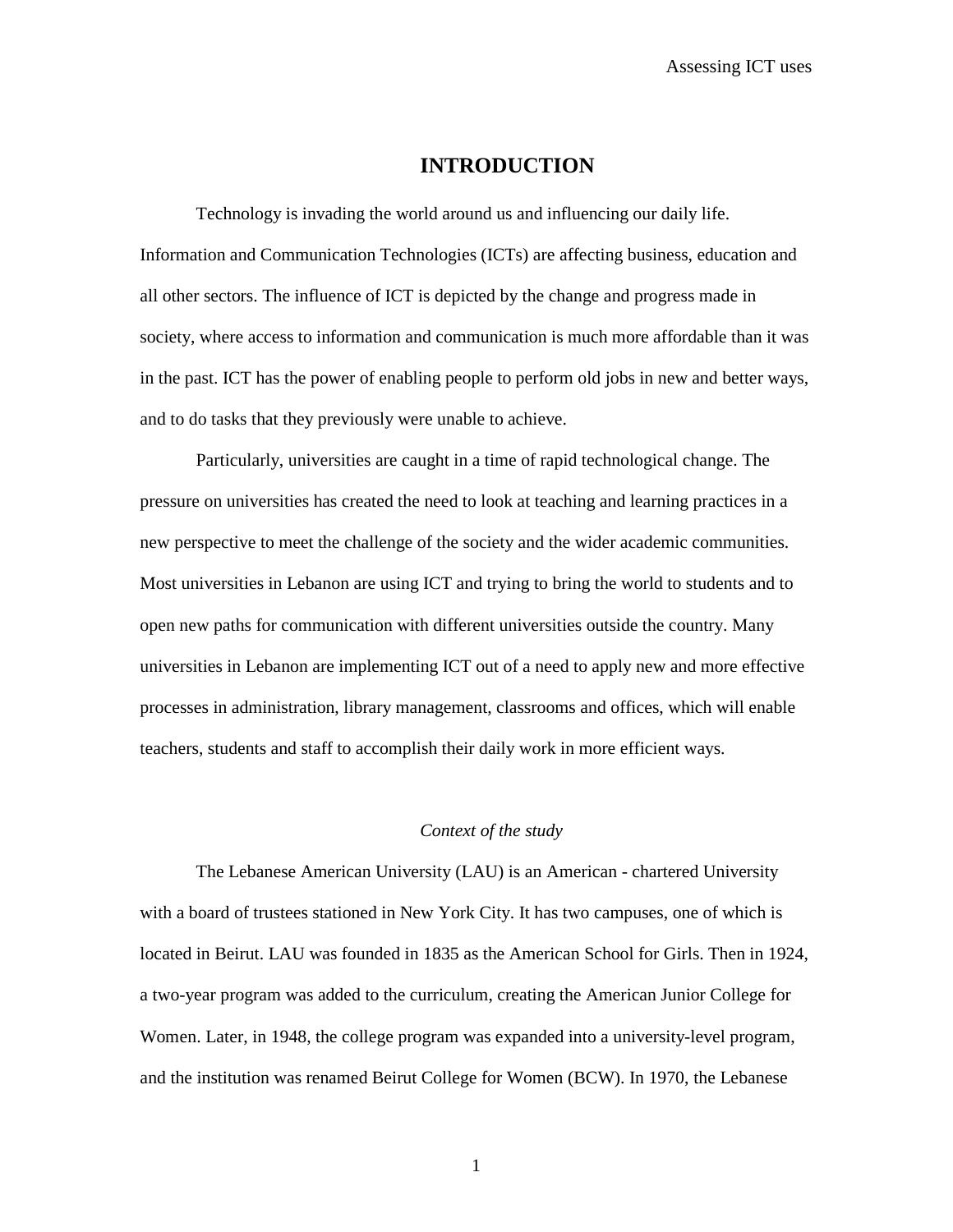government officially recognized BCW's Bachelor of Arts (B.A) and Bachelor of Sciences (B.S) degrees as equivalent to the national "License" degree. Later, in 1973, the College changed its name to Beirut University College (BUC) after accepting male students into its program. The college expanded and opened two new branches, one in the north and one in the south of Lebanon. The board in New York, in 1994, accepted BUC's request to change into the Lebanese American University (LAU), reflecting further growth and the addition of several professional schools (Lebanese American University, 2010a).

In its mission statement and goals, LAU emphasizes the use of Information Technology by students, faculty, and staff. LAU's vision statement puts an accent on the enhancement of the use of Information technology by "Providing a state of the art infrastructure and support services that will enrich the student, faculty, and staff experience" (Lebanese American University, 2010b). Similarly, the first "Initiative" of the University's strategic plan is Academic excellence (Lebanese American University, 2010 c); among the tools needed for academic excellence is "the development of smart classrooms and the utilization of the latest information technology in learning". In recent years, LAU introduced the use of WebCT, and subsequently Blackboard, as a platform for online communication between faculty and students. Thus LAU is in the process of creating an efficient ICT environment that would boost the university and its community into a leadership position.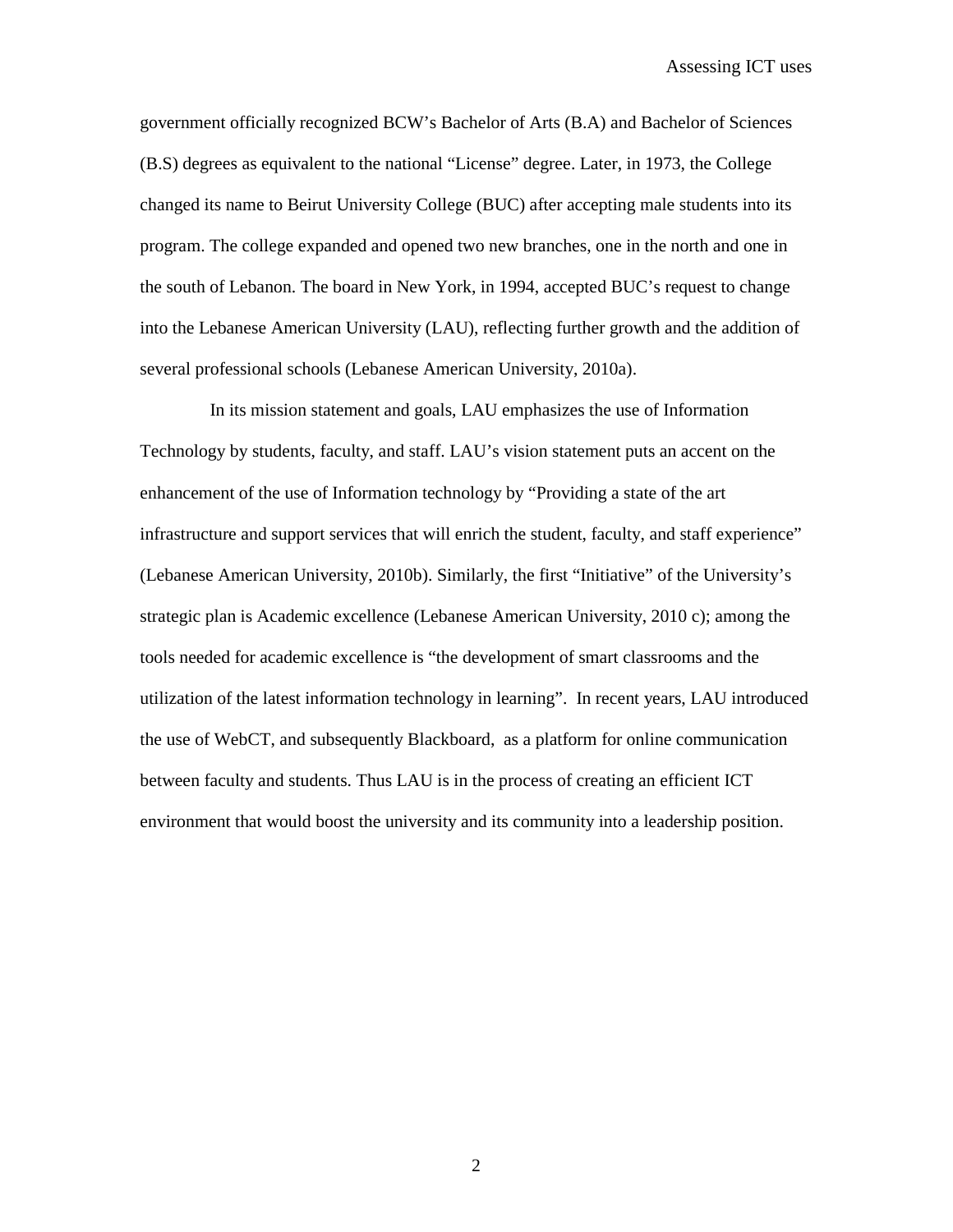#### *Purpose*

The aim of this project is to assess the different academic uses of ICT in a private Lebanese university (namely the Lebanese American University, LAU) in the service of the academic life of the university. The study aims also to explore the effect of ICT uses on the working modes of teachers and librarians. The term "working modes" refers to the habits adopted by teachers and librarians in the university while performing their job tasks. The LAU campus in Beirut is selected for convenience purposes.

Qualitative and quantitative research methods are used. This study attempts to find answers to the following research questions:

- 1. Who uses ICT in this university? For what purposes?
- 2. What are the major learning and/ or teaching uses of ICT?
- 3. How did the use of ICT change teachers' and librarians' working modes?
- 4. What obstacles are faced, if any?
- 5. What is the role of the IT Department in fostering ICT use in the university?
- 6. In which direction is the use of ICT at LAU evolving?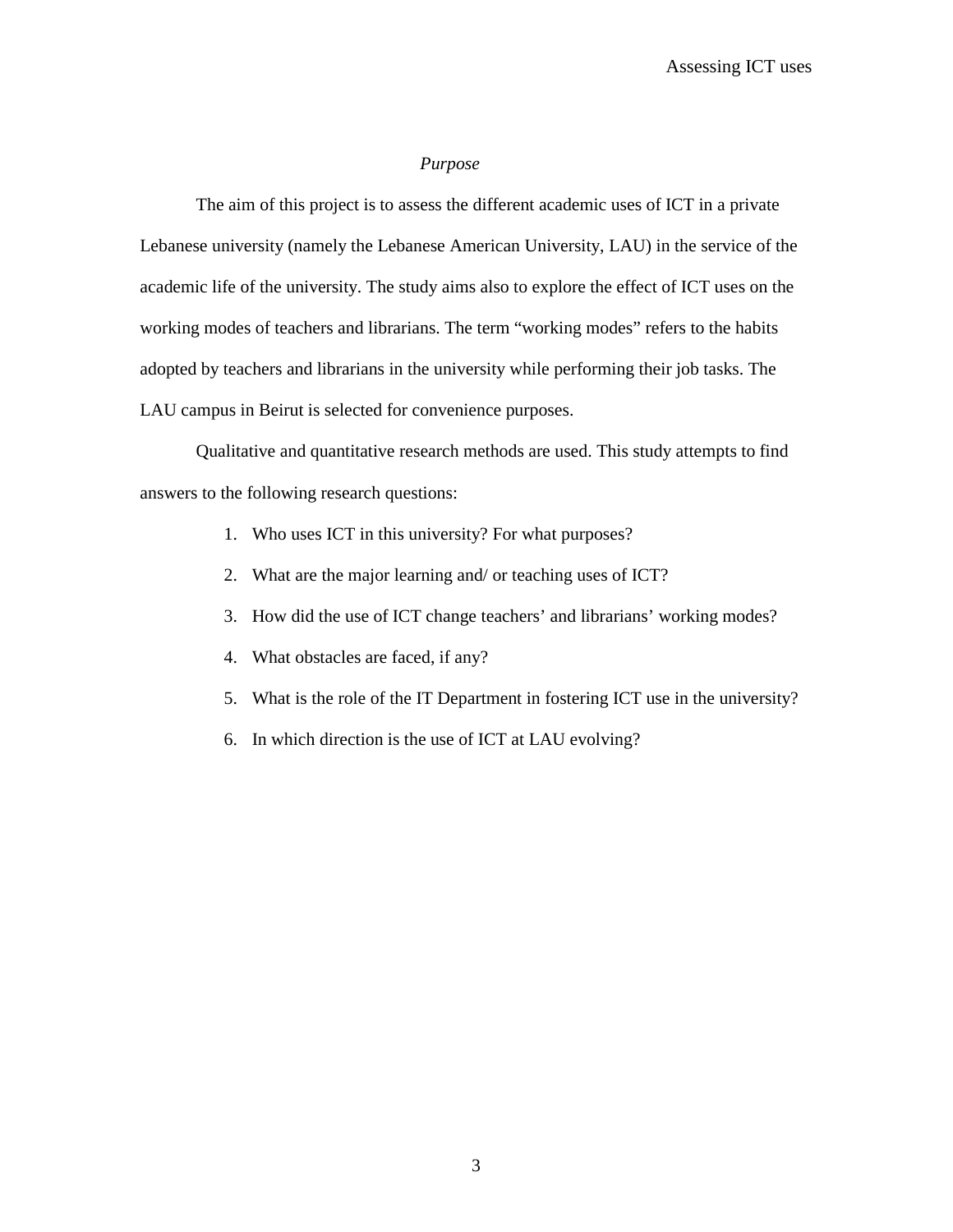Assessing ICT uses

#### *Significance of the study*

The use of technology in education is advancing rapidly because it stimulates and supports teaching and learning, and affects students' motivation, socialization and creativity. The use of technology in education is aimed at modernizing universities and equipping students with new skills that will make them able to cope with changes in the work place once they graduate from the university. ICT reduces teachers' work-load by making planning and resources available over the internet. It also facilitates research, a major mission of higher education. Monitoring and assessing the extent and quality of ICT use are necessary steps in the intended change process.

On the other hand, LAU can serve as a model for educators and policy makers at other universities and educational institutions, to understand how technology can change working modes and to identify the possible obstacles hindering its implementation. The data to be systematically collected and analyzed in this study are expected to present a picture of ICT use in a university and to motivate such plans in other universities. The results will also be useful to LAU itself as they will serve as interim evaluation of the ICT use by teachers and librarians. They will as well provide the IT department with information on eventual difficulties faced by end- users.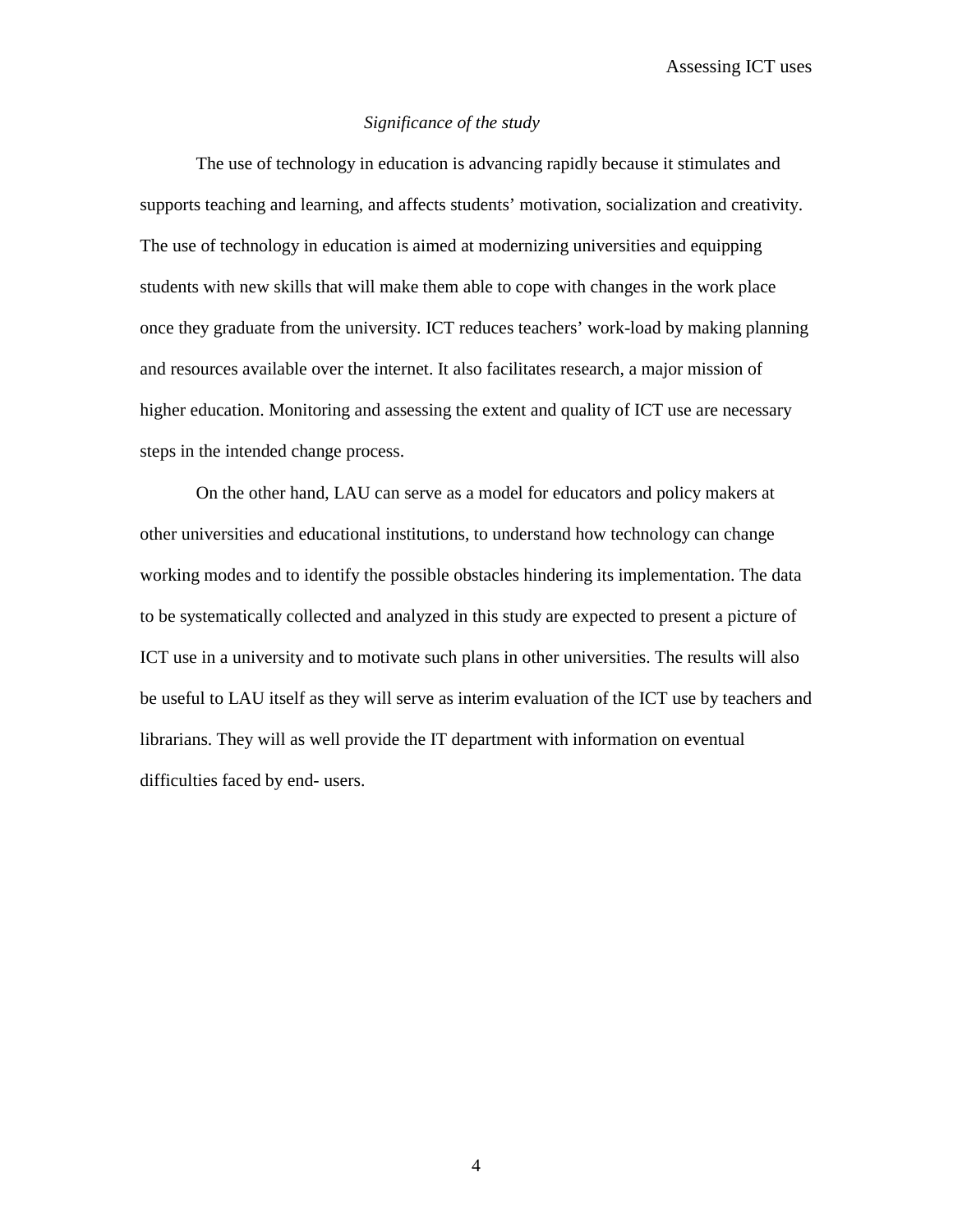### **LITERATURE REVIEW**

 With the globalization of businesses and the rapid advances in technology, institutions of higher education acting as creators of future leaders found it necessary to incorporate in their curricula the use of new electronic tools of instruction. In general, the use of technology in instruction has evolved rapidly since the 1960s when teachers used the blackboard, flip chart, and projector (AlHashim, Sankaran, & Weiss, 2003). To maximize the use of technology in an informed way, thus incorporating it in the curriculum, well trained teachers should introduce technology to small groups of learners (teachers and students) to enable them to overcome their fear from technology and to justify its use (Vallance  $\&$ Towndrow, 2007). In general, technology will add value when it is used as a tool that facilitates activities, facilitates the learning process as to place and time, facilitates access to information, helps to store and recycle instructional material, enhances discussions in classrooms and does not duplicate previous material (Vallance & Towndrow, 2007). With the introduction of microcomputers in the 1980s, universities established computer labs for use in the instruction process. During the 1990s, the introduction of Windows, a user friendly operating system, and the computer literate generation of students, made it easier to use electronic instructional methods, mainly the PowerPoint presentation in classrooms and the Internet for research (AlHashim, Sankaran,& Weiss, 2003).

## *Using ICT in Teaching*

Teaching embraces teaching methods, types of assignments, interaction with the students, assessment tools, and many other topics. Information and Communication Technologies (ICT) reduces teacher work-load and improves the learning process by making resources available over the internet, "many teachers find that interesting and well-planned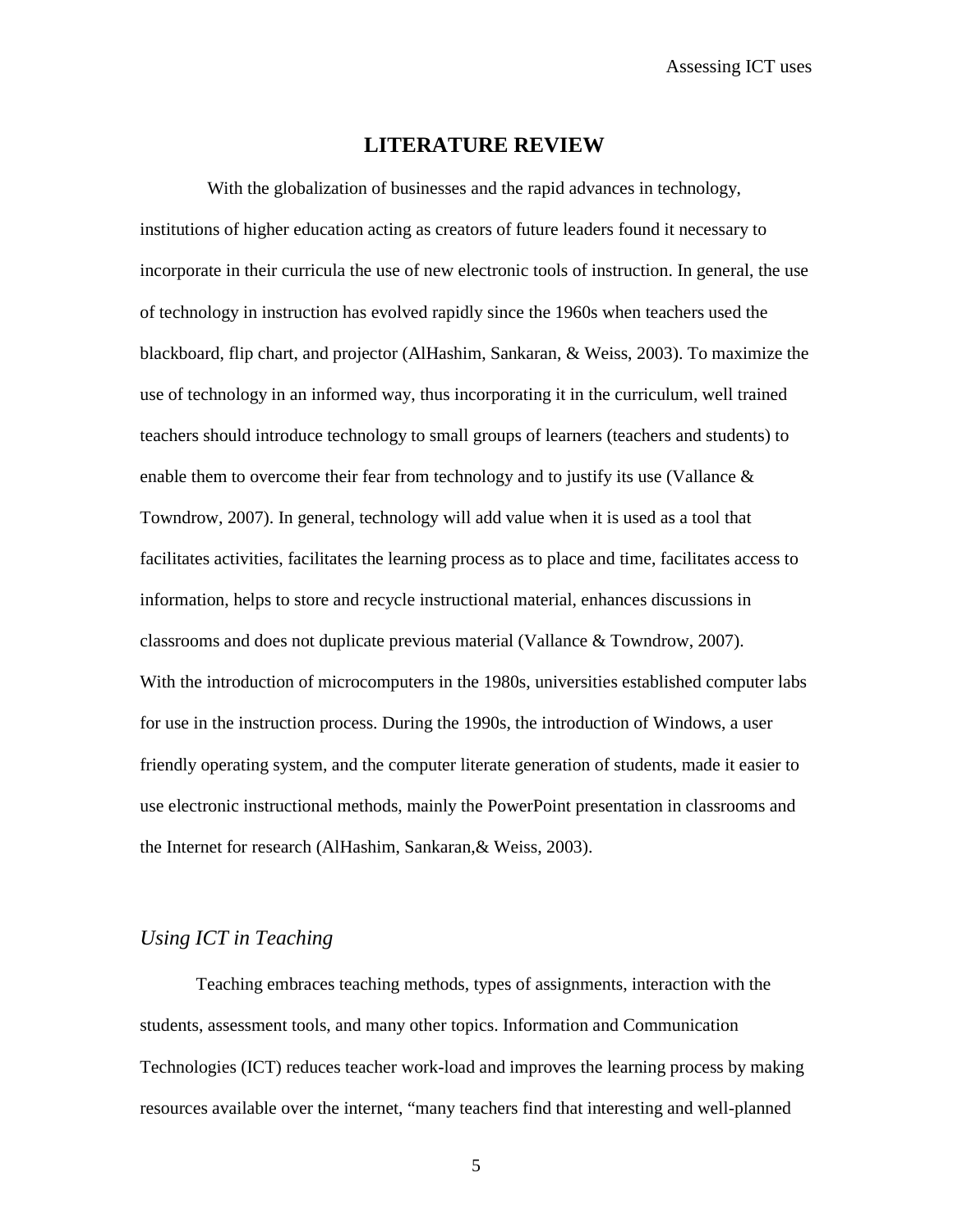tasks, projects, and resources provide a key to harnessing the educational potential of digital resources, Internet communication and interactive multimedia to engage the interest, interaction, and knowledge construction of young learners" (Richards, 2005, p 60).

In addition, ICT has changed the teaching methods of teachers, to include on-line teaching and interaction tools such as WebCT, using PowerPoint for presentations, spreadsheets and many other facilities. The old teaching methods of faculty giving a lecture using transparencies and chalkboard, and the students taking notes, will fail to make "efficient use of faculty time for disseminating information to large groups of learners or for learning by students with diverse backgrounds and skills"(Nantz & Lundgren, 1998, p.57). *On-line courses* 

On-line courses such as WebCT-based courses deliver learning and communication using the Internet and Intranet with or without a face- to- face approach. In Ontario universities and colleges, a survey was conducted on the use of WebCT. The results indicate that 87% of WebCT-based courses are currently in use, meaning that "face to face" courses are being improved with on-line learning (Epper & Bates, 2001). Similarly, in a study conducted in Austria, Solosy (2003) concluded that by using on-line courses and WebCT, students had "the opportunity to develop IT literacies and multimedia literacies, as well as enhance the acquisition of English literacy skills both functional and critical" (Solosy, 2003, p. 35). The working modes of the teachers shifted from "content-based expert to facilitator for problem-solving, teamwork and communication" (Solosy, 2003, p. 35). Thus, the use of on-line courses facilitates teaching and enables the lecturers to store and display the learning material for the course. Students can download the material posted and work on it. A case study showed that the availability of the learning material on-line was approved by most of the students, "the students found particular advantage in the ready availability of the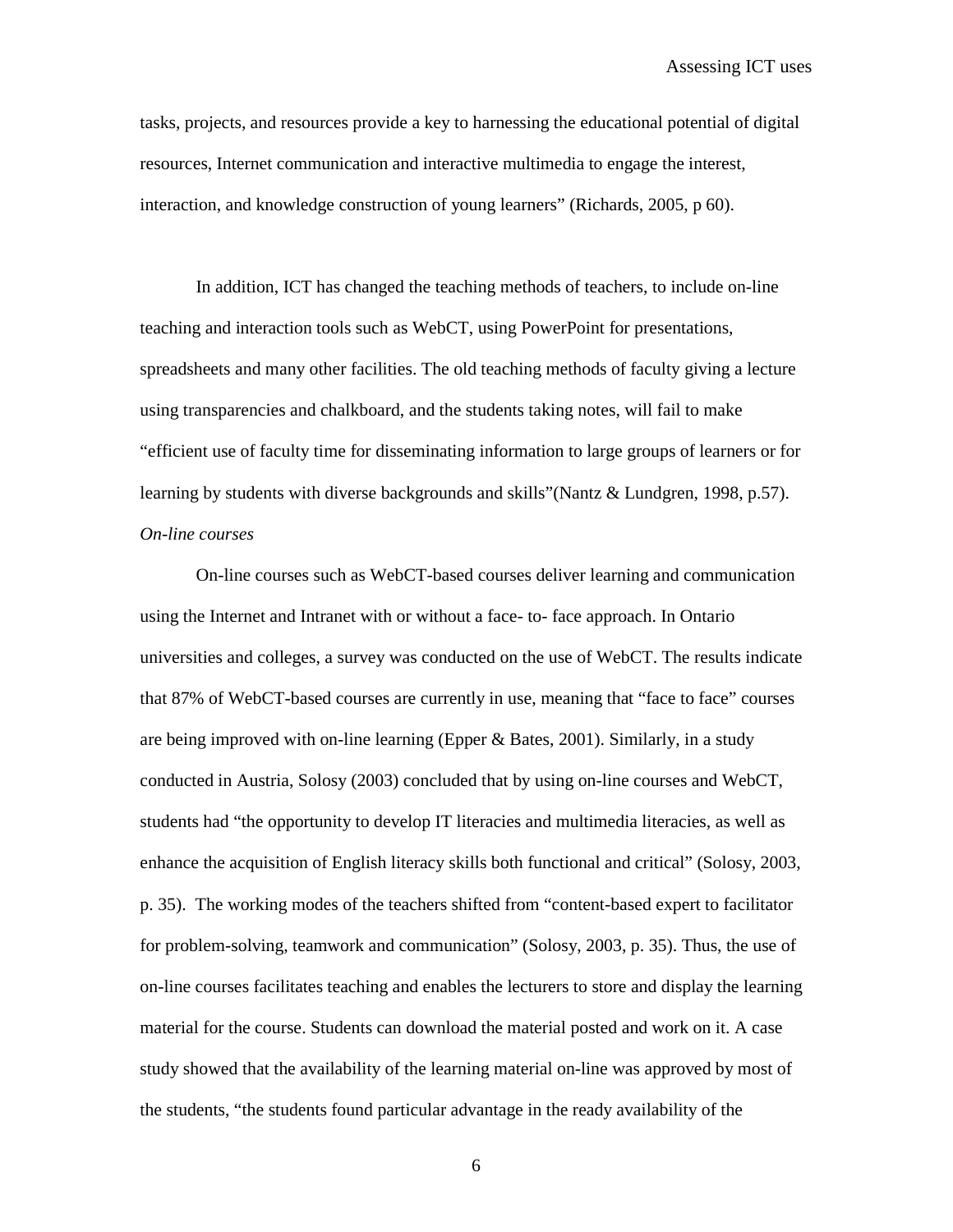materials also from home, the quick exchange and easy processing of data" (Koubek & Jandl, 2000, p. 162).

#### *Assignments*

The solving modes of assignments changed with the new technology. Students can collaborate in writing reports "using tools in Microsoft Word such as insert comments and track change" (Brakels et al. 2002, p. 74). Word processing enables students to create their own documents, using graphics, tables, charts, and drawings. Research summarized some thoughts of teachers: "a significant number of the students discovered for the first time that the drafting process is in fact far less onerous when completed on the computer. Most importantly, they became far more efficient readers of their own work in terms of structure and content, because they knew spelling and grammar would be picked up for them" (Solosy, 2003, p. 38 ).

Teachers may nowadays require the students to solve assignments using spreadsheet applications such as Excel or any other statistical software that has the ability to track, analyze, store and retrieve data, and perform calculations.

#### *Interaction with students*

Information and communication technology improved the relationship between teachers and students by using the Electronic mail. According to Partee (1996) "E-mail enhances personal counseling opportunities and facilitates direct students contact" (p.79). The advantage of the E-mail is that it "is famous for being non-intrusive" (Partee, 1996, p.82), nothing can interrupt it. E-mail allows teachers to extend their office hours and to avail themselves at any time. Teachers may request the students to send homework electronically, using the e-mail. Teachers can correct and edit the homework, and can reply by entering some commentary or guidance at the appropriate point (Partee, 1996). In addition, the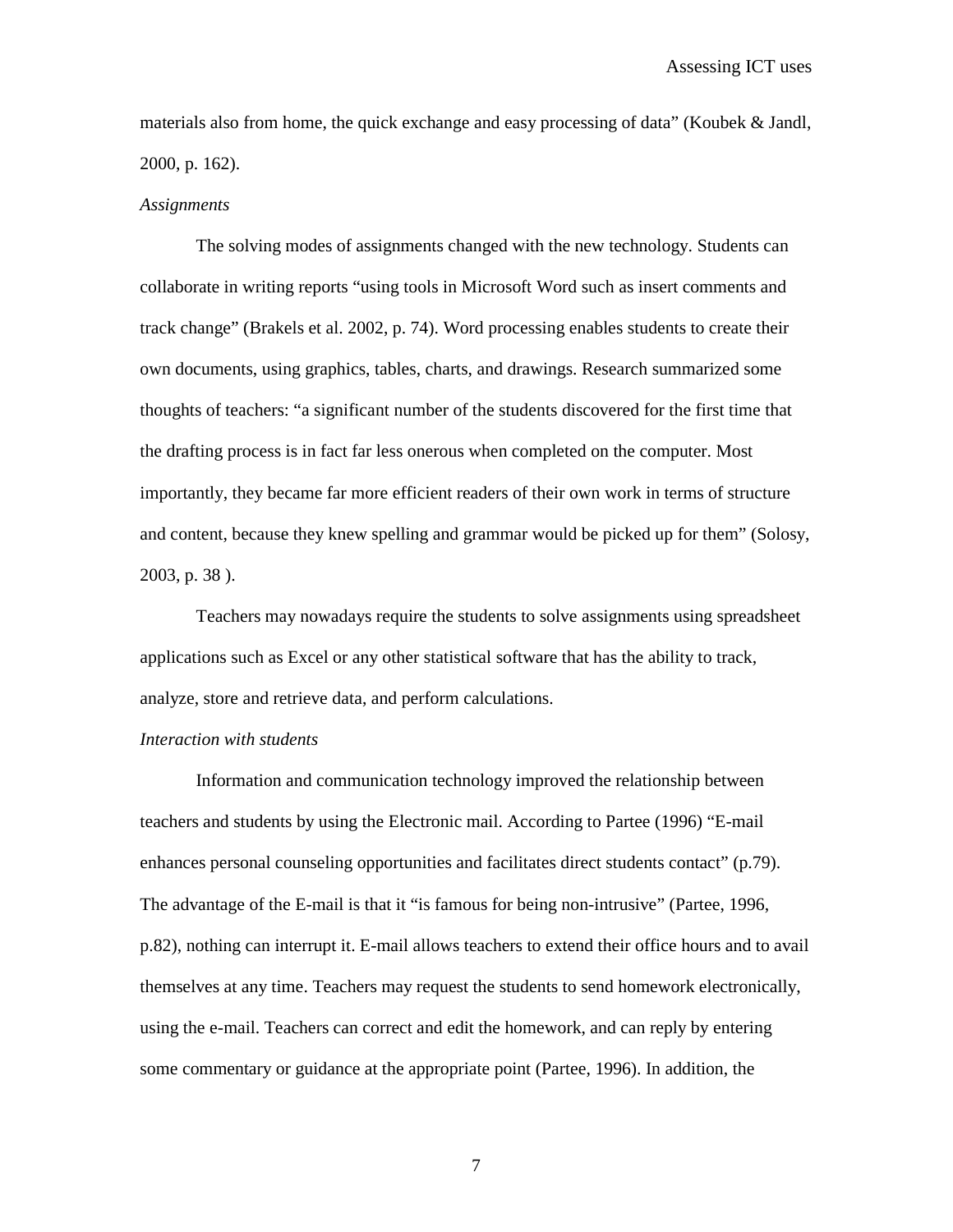relation between teachers and students can be more interactive by chatting on the internet. Similarly, teachers can build an electronic record of their students.

#### *Presentation tools*

Recent research shows that numbers of lectures have been substituted by interactive Microsoft PowerPoint presentations (Brakels et al. 2002). Faculty are able to change the delivery method of information by using PowerPoint presentations or other forms of electronic presentations, where slides are designed in a format that cannot be delivered on the chalkboard (Bates & Waldrup, 2006). Nevertheless, this technology has a high cost, which raises the question of whether the cost of technology is justified by the benefit of enhancing students' learning (Bates & Waldrup, 2006).

PowerPoint is a powerful communication tool that is heavily used in teaching and business (Craig & Amernic, 2006). More than 400 million software copies of PowerPoint were estimated to be in circulation around the globe and around 20 to 30 million PowerPointbased presentations are given each day around the globe (Simons, 2004). In a similar study, D'Angelo and Woosley (2007) investigated whether technology in the classroom enhances the learning of students. Students showed a belief that using technology enhanced their learning. Similarly, teachers like to use PowerPoint because it extends their ability to communicate with the students. PowerPoint presentation enables the teacher to match the tone and purpose of the presentation with color-coordinated background, to raise the students' interest with animated slide elements and to increase the students' attention and understanding with inserting graphics, sounds and video clips. In addition, PowerPoint, as an application, is easy to use; teachers become more organized and experienced in preparing a full lecture by using abbreviations and short phrases that they actually begin to think in terms of bullets and abbreviated sentences (Adams, 2006).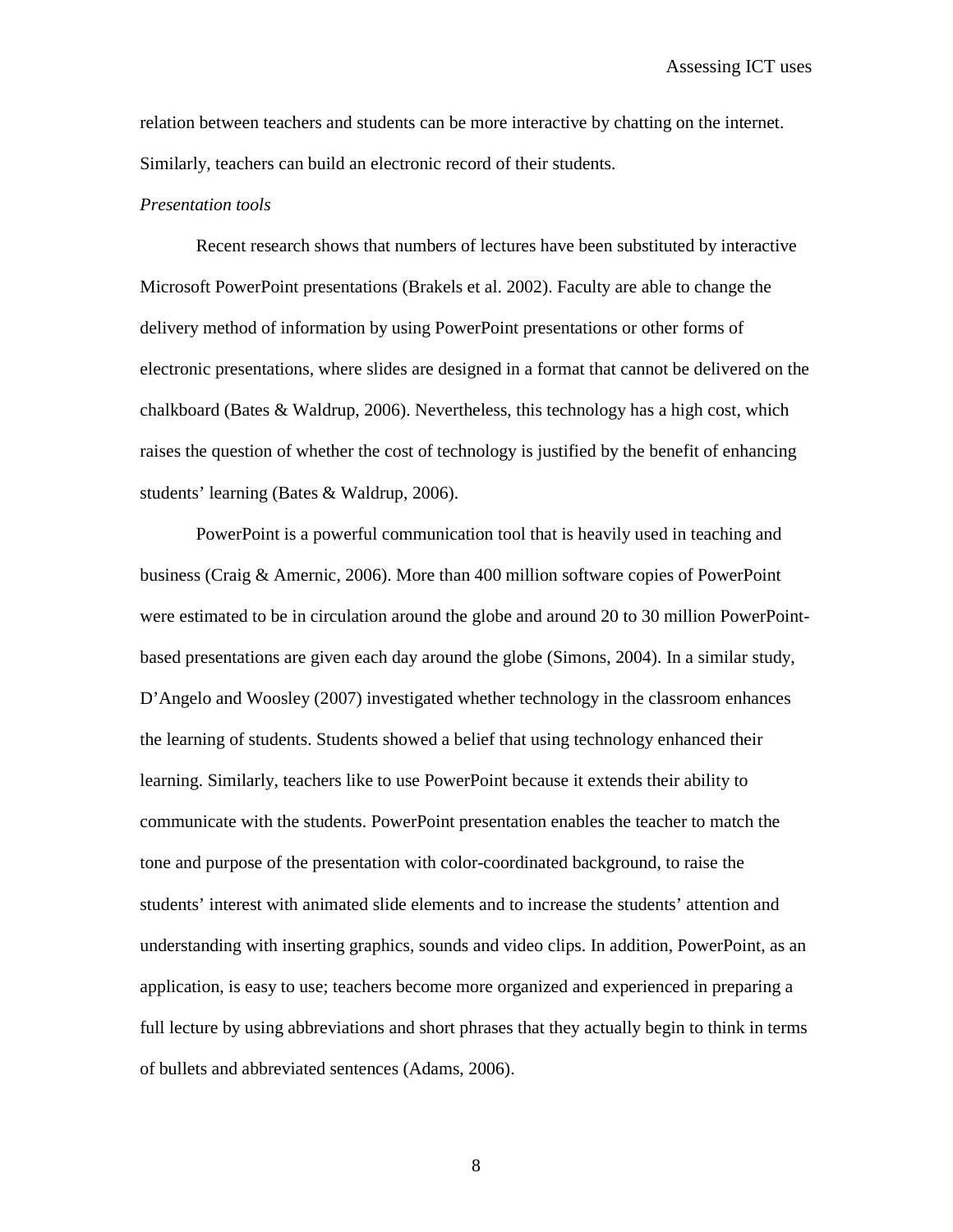Literature about PowerPoint varies from very negative to very positive views. Some studies reflect a belief that PowerPoint harms the students and does not deliver the needed information as suggested by the curriculum, and some others reflect a belief that PowerPoint has the capacity to increase the of students' interest in the subject presented. Tufte criticizes PowerPoint presentations that "elevate format over content" (Tufte, 2003, p.1). PowerPoint was also described as a product that induces stupidity and distorts data and that it is used as a substitute for the presentation rather than being a supplement for it (Tufte, 2003).

Frey and Birnbaum (2002) studied the perceptions of one hundred sixty undergraduate students at the University of Pittsburgh on the value of PowerPoint presentations in lectures. The PowerPoint presentations were posted on the course website for students to print and bring to class (Frey & Birnbaum, 2002). Most of the students reported that PowerPoint presentations lead to organized lectures that held their attention, mainly when visual images were used rather than plain text (Frey & Birnbaum, 2002). However, students' attendance and class behavior were not affected by the PowerPoint presentations (Frey & Birnbaum, 2002).

Jennifer Clark (2008) found, through surveying 46 university students, that students preferred and enjoyed seeing pictures and listening to the lecture at the same time, more than listening to a lecture alone. PowerPoint presentation maintains students' interest because of the different slides' style, format, color and design.

A number of studies on the use and the effect of ICT were conducted mostly in the United Kingdom and the United States (Craig & Amernic, 2006). The studies usually involved analyses of small classes that are taught by the researchers (Craig  $\&$  Amernic, 2006). Some of the studies took place before the wide use of PowerPoint in education whose results were influenced by the "novelty" of the instruction method (Craig & Armenic, 2006, p. 150). Most of the results of the studies indicated that students liked PowerPoint lectures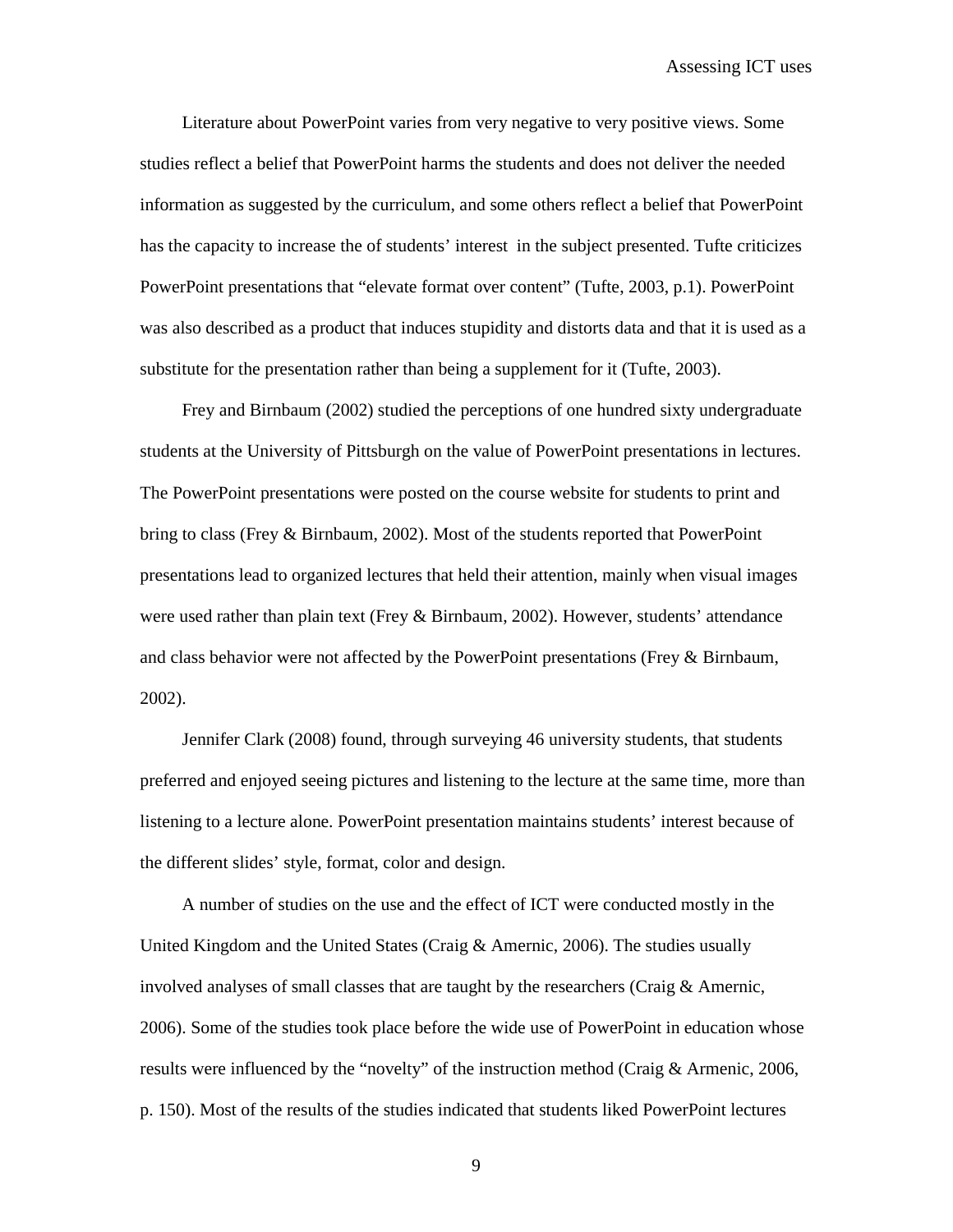and found them more interesting than the traditional lectures. The studies conducted by Szabo and Hastings (2000) at Nottingham University in England, had similar results: students believe that using PowerPoint in lecturing captures attention more than the traditional methods, makes lectures more interesting, motivates students to come to class, and results in better restructuring of lectures. It "may help the students better understand the material" (Szabo & Hastings, 2000, p.181). On the other hand students' attention may be captured by "the use of illustrations, a preference for light-colored background, the use of colors, and the line-by-line projection of lecture concepts" (Szabo & Hastings, 2000, p.181). However, PowerPoint lectures, in some circumstances, add to the entertainment rather than to the education of the students (Szabo & Hastings, 2000).

Similarly, Bartsch and Cobern (2003) conducted studies to test the effect that the contents of the slides have on student learning and enjoyment. They conclude that graphics or other material that is not related to the subject taught would negatively affect students' learning and enjoyment. However, including related pictures has no effect on the enjoyment or learning of students. Thus they conclude that pictures are not needed to capture students' attention to the lecture material if the lecture material is interesting and understandable (Bartsch & Cobern, 2003).

Another similar study was conducted by Bates and Waldrup (2006) on Business students to test the effect of PowerPoint lectures on students' attitudes and performance. Four sections of a course were taught over two semesters by the same instructor using the same quizzes, syllabi, and grading scale (Bates  $&$  Waldrup, 2006). During each semester, one section was taught in traditional method of instruction using a blackboard and overhead transparencies, and another section was taught using PowerPoint for lectures, problems, and exercises. The results of the study indicate that there is no significant difference, neither in grade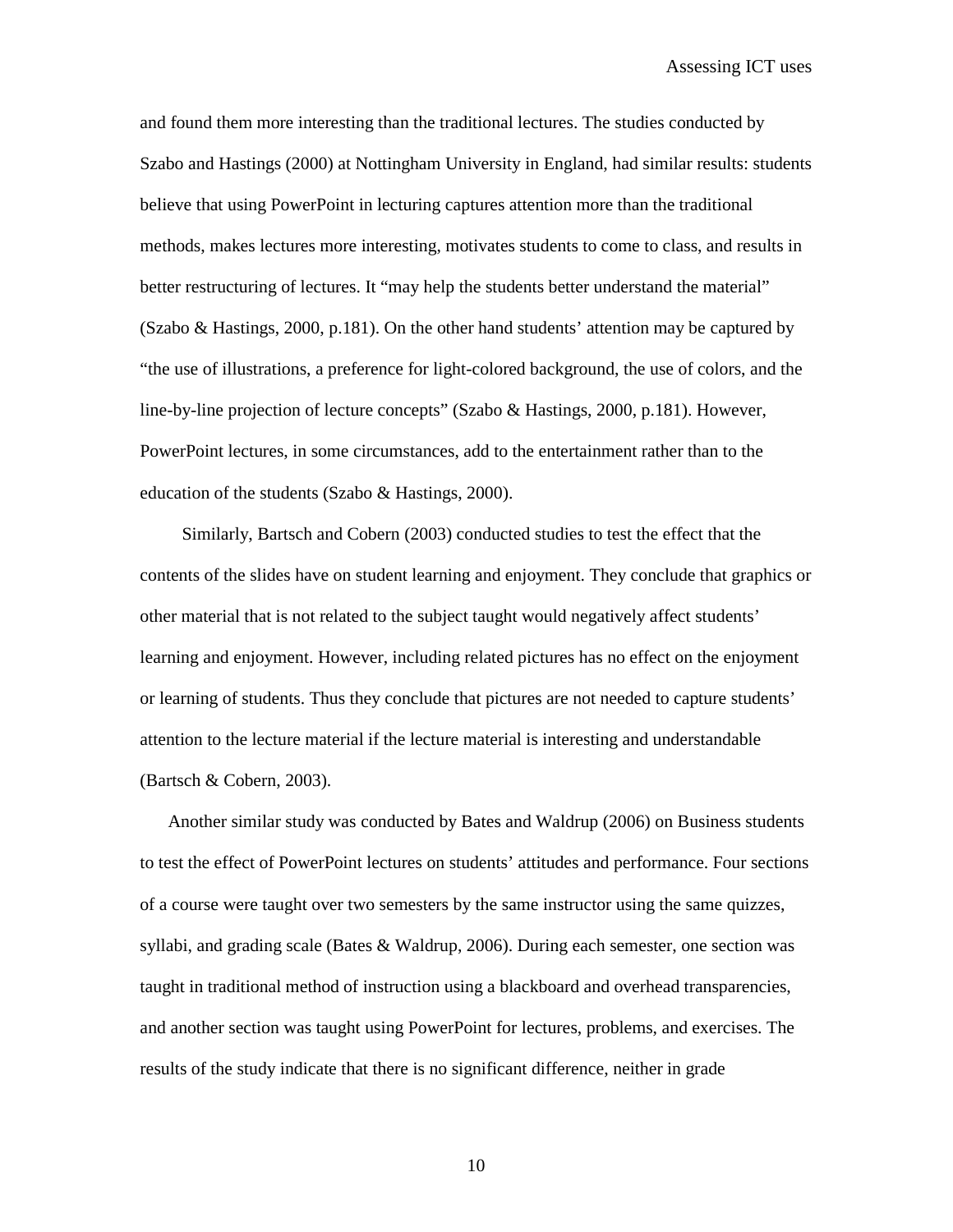distribution between the sections, nor in the students' attitudes towards the course (Bates  $\&$ Waldrup, 2006).

On the other hand, teachers might fill the slides with quantities of information without thinking about their content and how it is presented (De Wet, 2006). Similarly, the overuse of clip arts and animations on the slides could distract the students from the lecture information (De Wet, 2006), which would lower the students' achievement on their tests (Murphy, 2004, cited in De Wet, 2006). In addition, students may think that if information is not on the PowerPoint, then it is not important, especially when hard copies of the presentation are distributed to students (De Wet, 2006; Adams, 2006).

PowerPoint has changed the students' habits; they no longer listen to teachers in order to be able to take notes, but rather they watch the screen with the hard copy of the presentation in their hands (Adams, 2006). In such an atmosphere, dialogue is disrupted because faculty would be busy reading the presentation to the students who would be silent observers and listeners (Adams, 2006). The above style of instruction is called "monologic" (Nyrstand, 1992, as cited by de Wet, 2006, p. 33) whereby the teacher dominates the dialogue and becomes "the center of action" (Creed, 1997, p. 2).

The teacher loses the human relations with students such as "eye contact, movements, vocal expressiveness, and smiling" which are the characteristics of teaching without PowerPoint (Hartnett, Romcke, & Yap, 2003, p. 315).

A similar view is that PowerPoint is another instruction tool and by itself is not the champion of good teaching; it is how teachers use PowerPoint to achieve the objectives of curriculum and education that makes the difference (Bhaerman  $\&$  Selden, 1970, as cited by De Wet, 2006). The goal is to combine "what students learn" with "how they learn" to build a student with the required knowledge and the ability to apply this knowledge (National Research Council, 2000, as cited by De Wet, 2006, p. 32). In other words, the instructional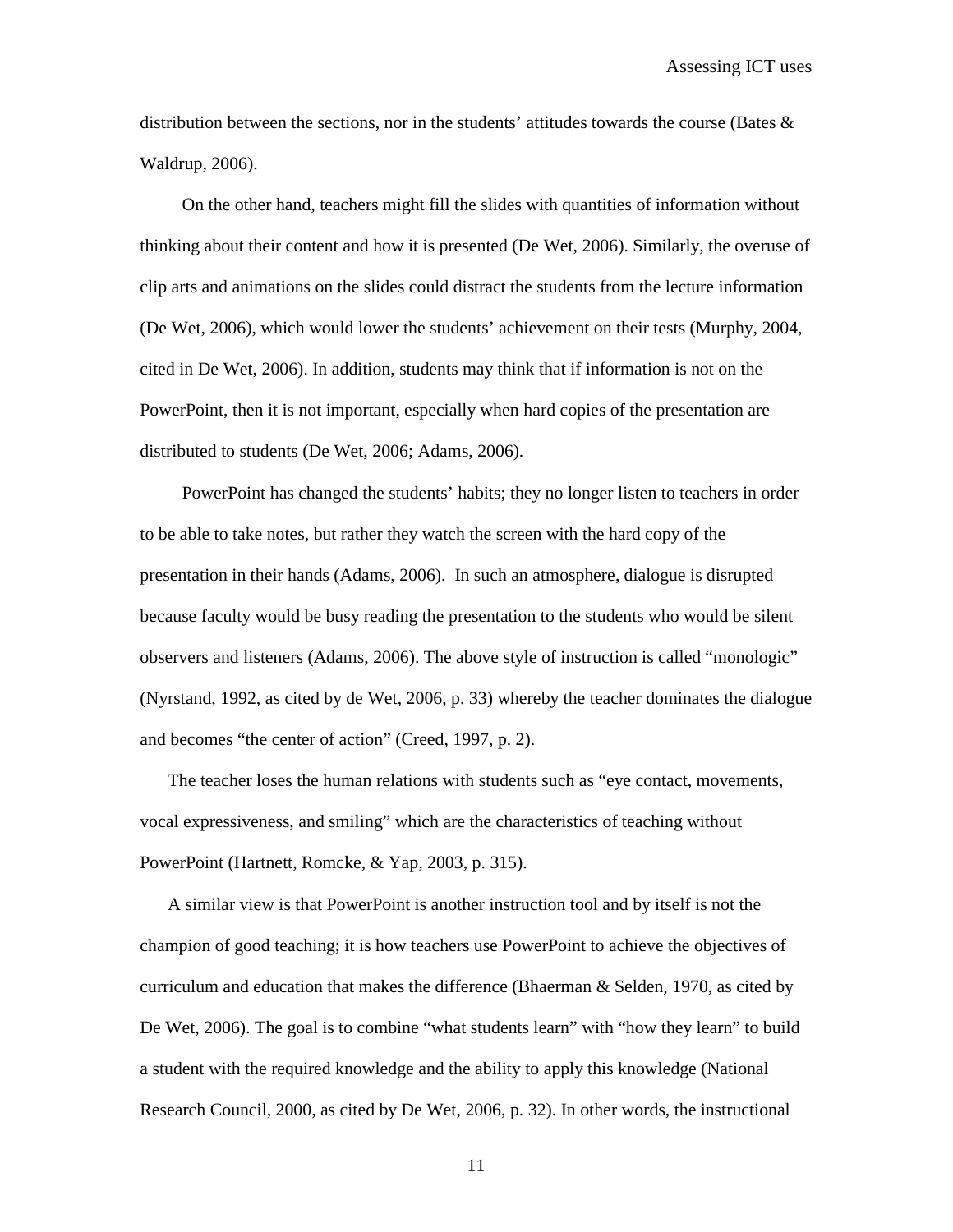practices affect students' understanding of the contents of the curriculum (Erickson, 2002; Wiggins & Mc Tighe, 1998 as cited by De Wet, 2006), and would lead to students with "intellectual identity", and "intellectual autonomy" (Kaplan, 2004, as cited by De Wet, 2006, p.33). Hence when teachers select PowerPoint as their instructional method, the presentation is to be prepared to satisfy the above goals (De Wet, 2006).

#### *Assessment tools*

Assessment is essential to educational practices. In the United Kingdom, eassessment plays an important role in defining and implementing curriculum change, and eassessment has a direct effect on curriculum and classroom practices (Ridgway, McCusker & Pead, 2004). In the United States, content area specialists continue to collaborate with the department of education in order to provide information about computer adaptive testing of students' achievement levels in the classroom (Whitehead, Jensen & Boschee, 2003).

ICT helps also in assessing students' contribution to group work. The effect of ICT on the working modes of teachers in their teaching creates collaboration between the students. In a traditional course, teachers cannot monitor the collaborative work of students and cannot have insight of each individual's participation, before handing the group work. However, with ICT tools like the Blackboard, teachers can know to which extent each student collaborates in the group work. In addition, ICT gives the opportunity for introvert students to express and communicate their ideas to teachers and to other students through the use of the Internet and e-mail system. Students realize this way that their ideas are worthwhile.

#### *IT role in university libraries*

The role of information technology is to support the teaching and the learning process and to encourage research work at the university by providing easier access to resources. It provides technological services to the university library in support of its academic and research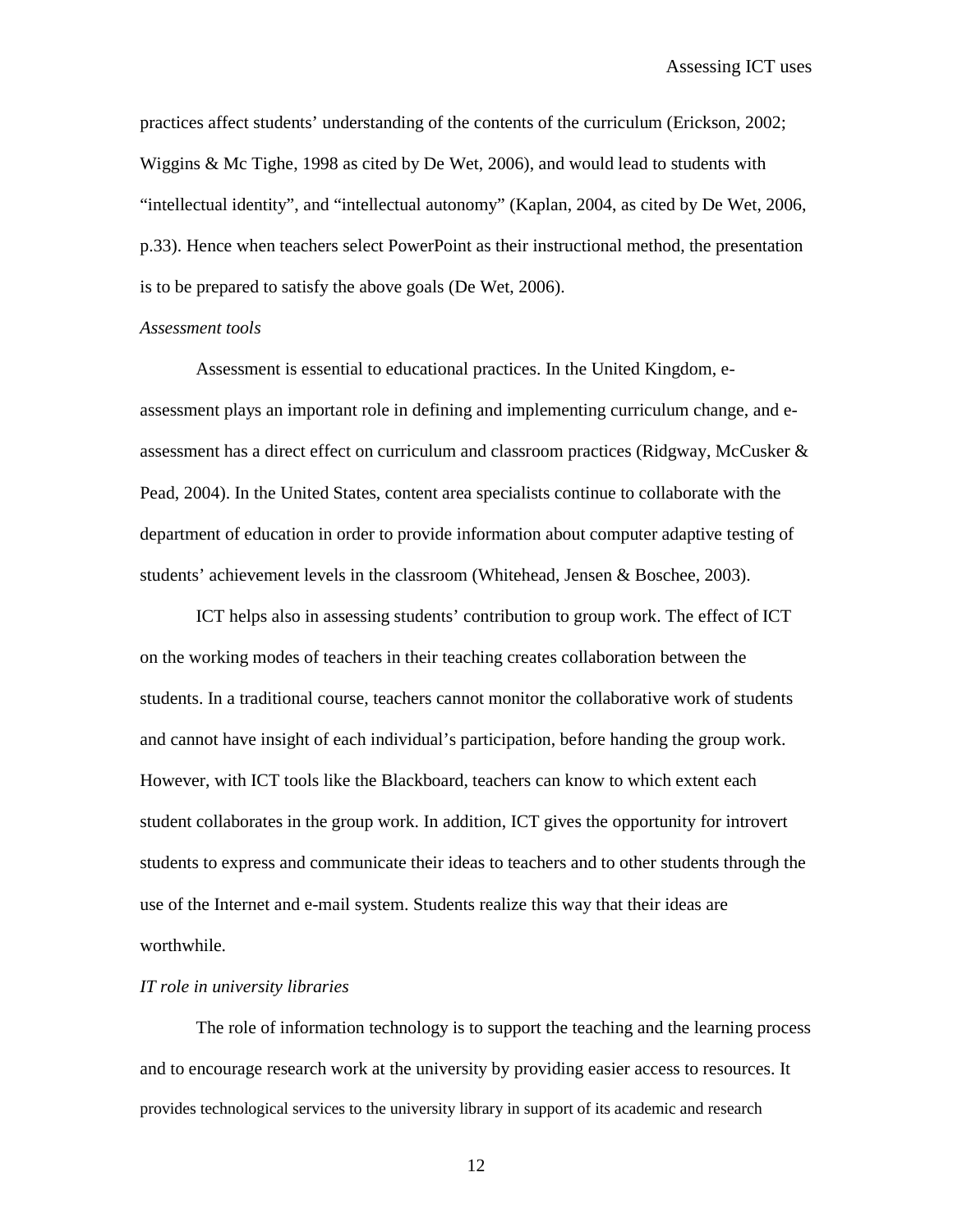missions. As knowledge and technology continue to become strategic tools in teaching, research, and in administration at the university, it is important that knowledge development and technology implementation and support in the academic library be efficient, timely, and cost-effective.

The merger of computers and telecommunication with the academic library creates an opportunity for expanding knowledge. Information is now shared by many readers at the same time, and in different places. According to Mary Lou Goodyear (1995) "we can hold the same piece of information simultaneously in many different places, duplicating the exact piece, easily and efficiently."(437)

According to many researchers, the searching process for information is very different now from few years ago. A computer connected to the Internet is much more reliable than using a terminal connected to a local network to access a CD-ROM. The availability of electronic resources throughout libraries made the librarians' role different from the past. They have to instruct users how to navigate and use the different websites available on the net. Moreover, librarians assist students and teachers in using the library catalog, the on-line databases and index, the search engines, the e-journals and e-text and to choose the relevant results.

#### *IT role at LAU*

The information Technology Department at LAU is in charge for the university's infrastructure and information system and their security. This includes databases, servers, phones, networks, Internet, e-mail system, video conferencing systems, Library Systems, Banner Student Information System, Alumni Systems, University Administrative System and Course Management System. (Lebanese American University, 2010d). The mission statement and vision of the IT department is "to provide robust, reliable and secure IT systems and services that foster a productive environment for LAU's students, faculty and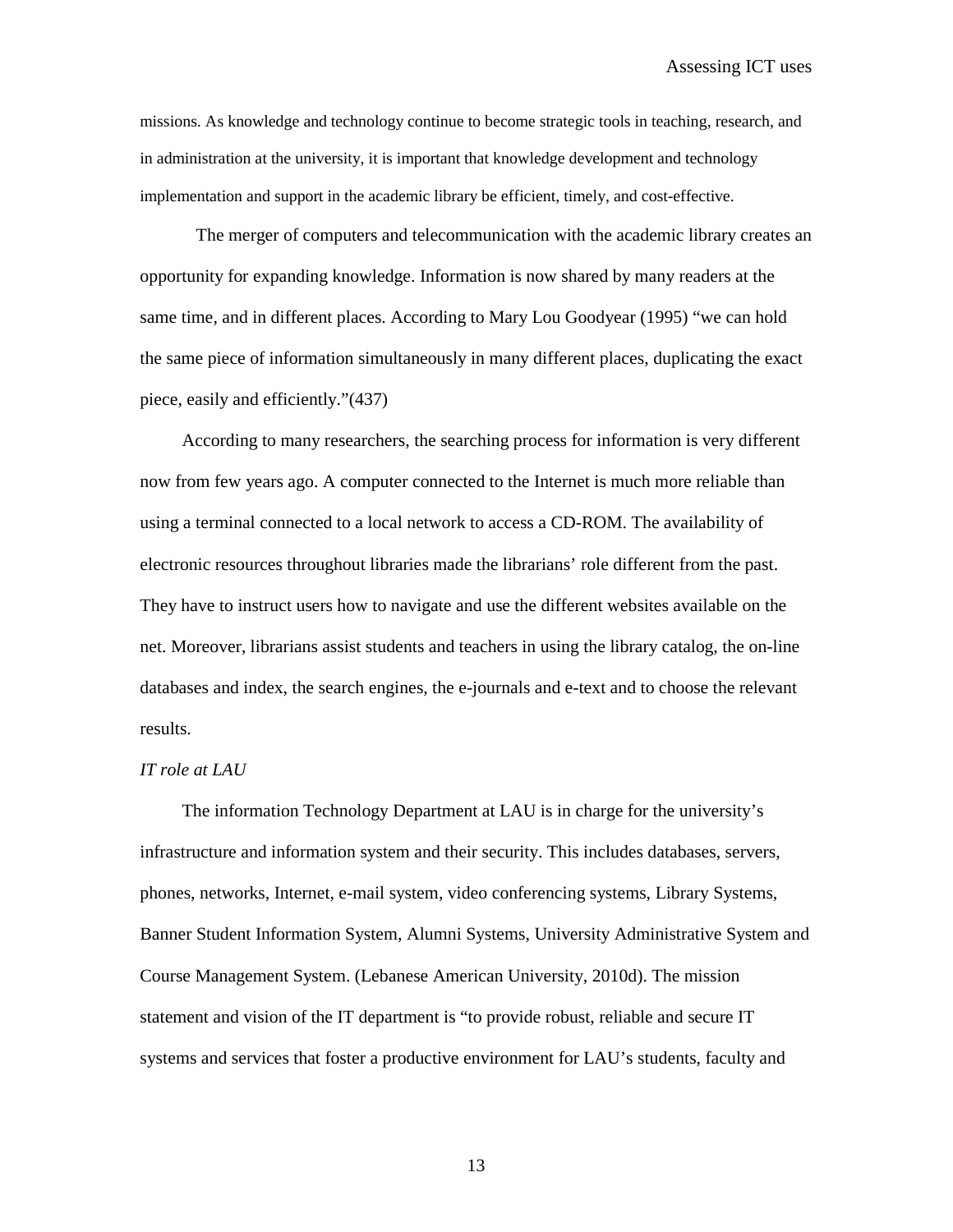staff", and "to create a world class IT environment that supports LAU's mission of excellence in teaching, learning and research"(Lebanese American University, 2010e).

"Information Technology department is responsible for the infrastructure, hardware, software, web publishing, on-line marketing, and software development/ integration needs of the academic library".

The Riyad Nassar Library was first established in 1934, in Beirut campus. Over the years, with the rapid expansion of growing academic programs and digital environments, the library moved to more spacious premises until reaching its final destination, in 2005. The Riyad Nassar Library is a Learning Resources Center along with the Audio-Visual Center. It has over 224,000 information records and 960 current periodical subscriptions. Among these numerous resources, special interest collections may be found, such as: the collection of book and non-book materials on feminist studies that support the Institute for Women's Studies in the Arab World, the Practice Teaching collection for students majoring in education, the Audio Visual collection to support instructional activities on campus, the Islamic Art and Architecture and Islamic Artifacts collection, and others.

Throughout the year, individual instruction, orientation, research assistance and training sessions are offered to faculty, staff and students (Lebanese American University, 2010f).

Research tools such as the Library Catalog, ZPORTAL, Digital collections, Online Databases, Find It, e-Books, Open Access Resources, Trial Databases, Free e-Journals, Useful Websites are available on-line to end- users. The ZPORTAL is a search engine that allows end-users to retrieve information in less time, in a consistent and cost effective interface (Lebanese American University, 2010g).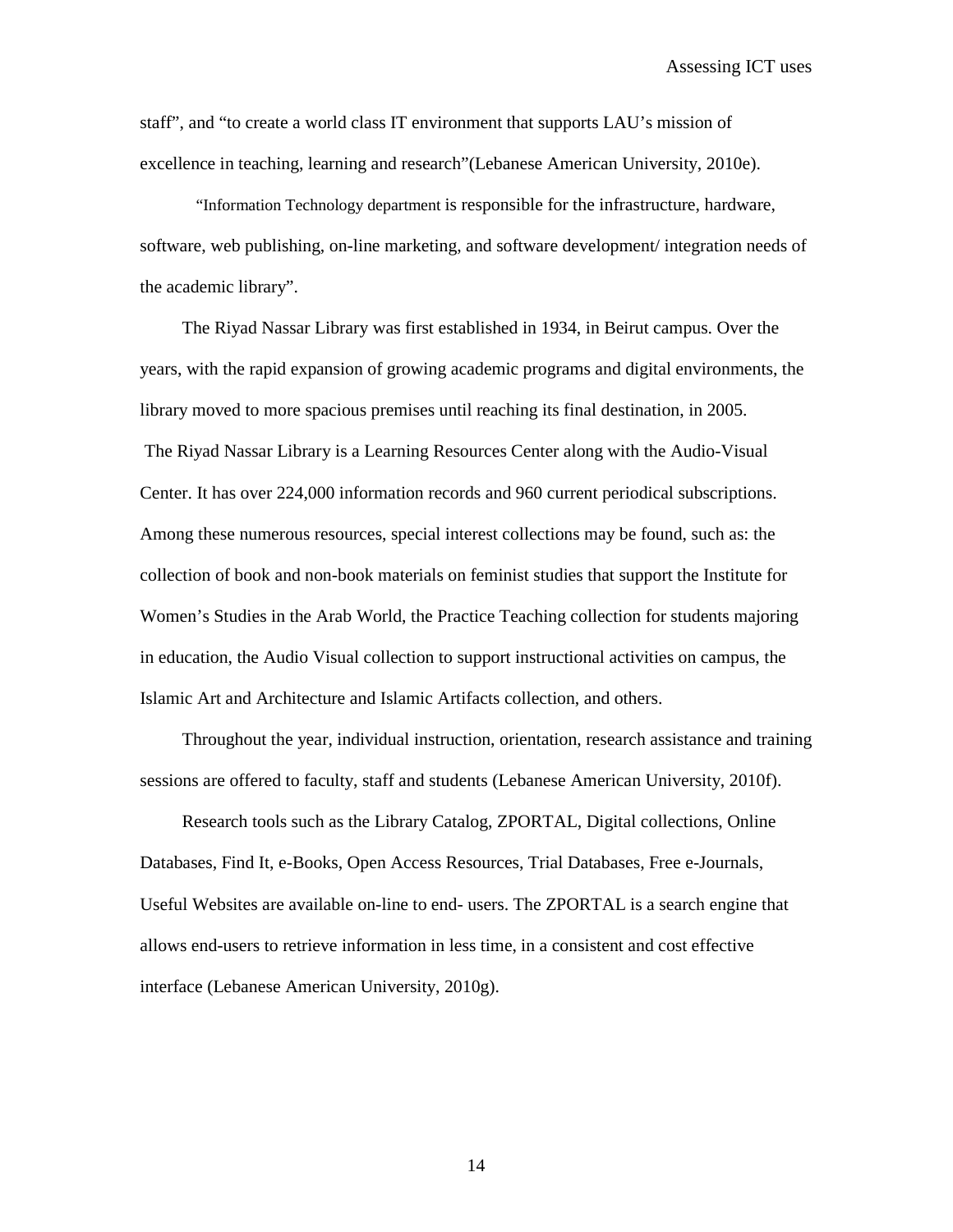Assessing ICT uses

# **METHOD**

The present study adopts a mixed method, consisting of both qualitative and quantitative data collection and analysis techniques, namely questionnaires and interviews. The population of the study includes faculty and librarians, who are the agents for running academics (teaching and research) at the university. The faculty members of two schools located at Beirut campus are considered: School of Arts and Sciences (SAS) and School of Business (SB). On the other hand the population also includes the IT department officials and personnel, as they are the providers of technology services to faculty and librarians.

### *Questionnaire*

The questionnaire was administered to a sample of faculty members consisting of two groups, one from the School of Arts and Sciences (SAS) and one from the School of Business (SB) randomly selected from the list of teachers. The sample consists of twenty faculty members from SAS and twenty from the SB randomly selected from the different disciplines in each school, i.e., from the departments of: Humanities, Education, Social Science, Computer Science and Math, Natural Science, and Arts and Communication. From the SB, the sample consists of faculty members from the departments of: Economics and Finance, Management and Marketing, and from the Accounting and Hospitality. The researcher considered 40 participants, 20 SAS and 20 SB as a representative sample for analysis because of the limitation of the study to two schools only available in Beirut campus. The researcher did not ask the librarians to fill a questionnaire because of the limited numbers of librarians at LAU Beirut campus. Interviewing them seemed to be a better method.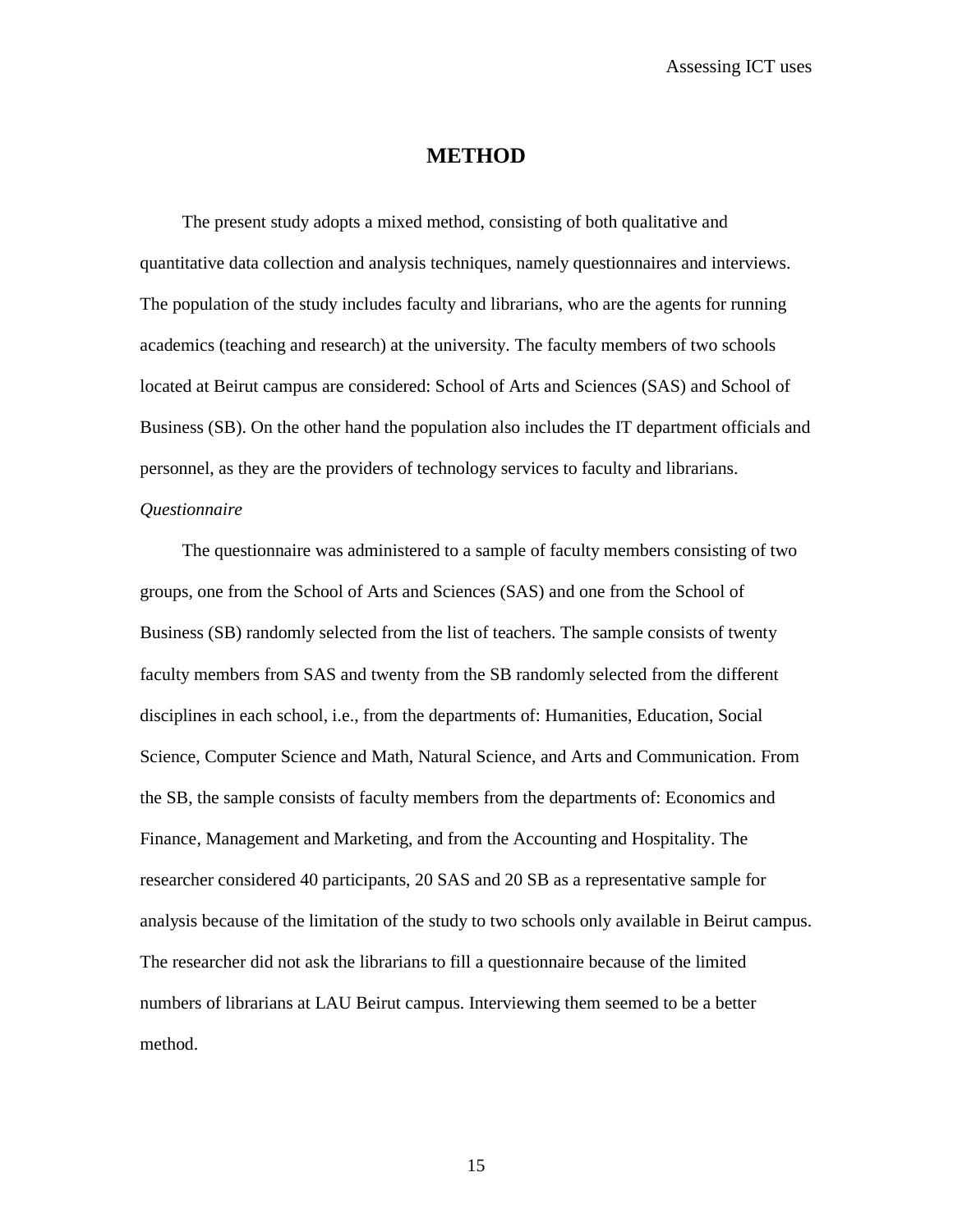Assessing ICT uses

#### *Interviews*

The researcher used semi- structured interviews with academic administrators and librarians. Fourteen participants were interviewed upon their consent. The participants selected for interviews are heads of academic units, i.e., the Assistant Dean and one Chair of the School of Business and the Assistant Dean and one Chair of the School of Arts and Sciences. In addition, six librarians were interviewed: The library director, the computer center supervisor and library staff from the departments of: cataloguing, circulation, interlibrary loan, and acquisition. Three IT staff members, the Assistant to the Vice-president for Information Technology, the Director of IT applications and solutions and the network and communications manager, and also one person from the academic computer center were interviewed as well. This heterogeneous group of people was selected on purpose: different gender, age groups, and backgrounds were chosen in order to get diversified views about the issue.

#### *Development of the Questionnaire*

Before designing the questionnaire the researcher had to make several decisions such as: What questions should be asked? How should each question be phrased? In what sequence should the questions be arranged? What questionnaire layout will best serve the research objective? How should the questionnaire be administered?

Several drafts were written and refined to make sure that the questions are as clear, unambiguous, and appealing as possible, in order to encourage the cooperation of the participants to answer as close as possible to what they consider to be the truth, based on their work experience and their reasoning.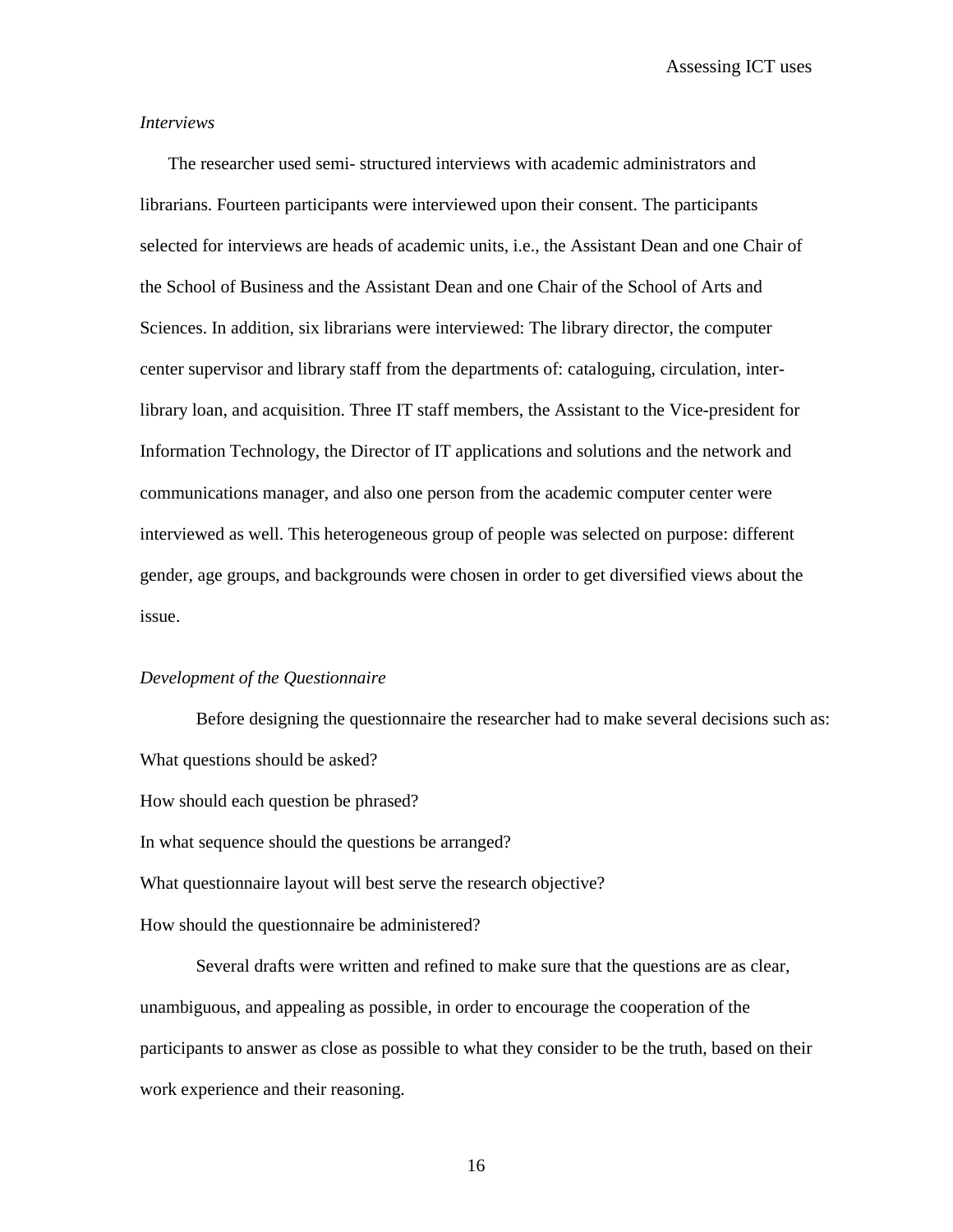The questionnaire is Likert type, whereby the respondents had to choose from a fivepoint scale, ranging from "strongly agree" to "strongly disagree". The respondents indicated their attitudes by checking how strongly they agree or disagree. This type of scale is extremely popular for measuring attitudes because the method is simple to administer (Burns, 2000).

In preparing the questions the author avoided leading questions and used simple, clear words, and short sentences to explain the ideas presented. Also, ego threatening questions were avoided because they can increase resistance to participating as well as the probability of collecting biased answers. Positive statements were used avoiding questions with negative connotations (Cohen & Manion, 1997).

#### *Piloting*

The questionnaire was piloted by administering it to two faculty members who were selected on a convenience basis and who did not belong to the selected sample of participants. In this pre-testing phase the two participants were asked to look for such things as difficulties with question wording, problems with leading questions and other biases. This trial run convinced the researcher that the questionnaire was appropriate and that no potential problems are expected to occur. For instance, the respondents will not have any difficulties understanding the questionnaire and there are no ambiguous or biased questions. No questions were modified based on the pilot.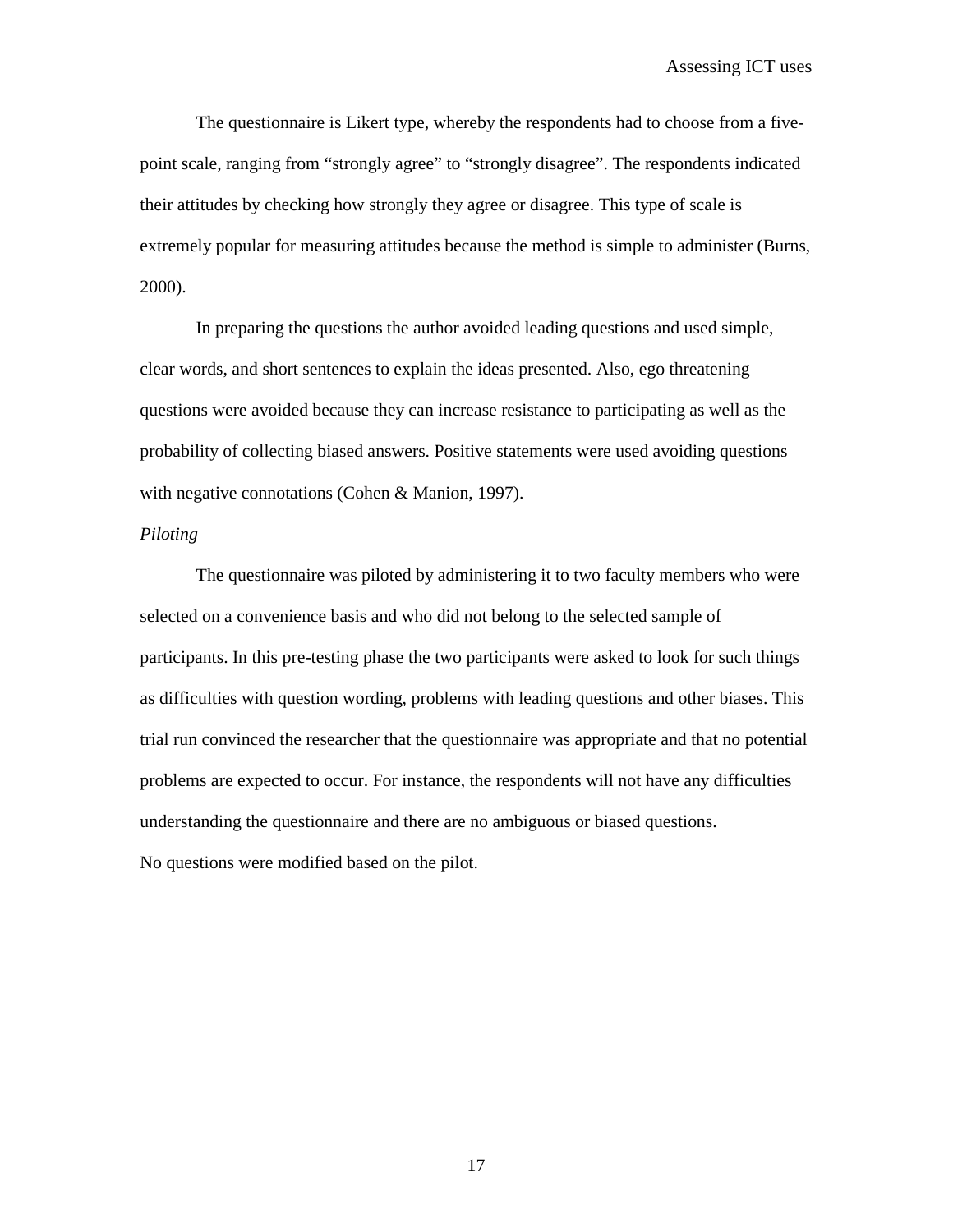# **DATA ANALYSIS TECHNIQUES AND STEPS**

As mentioned before, the number of participants is 40 faculty members. In order to keep equal representation in the sample, the researcher selected twenty faculty members from the Business School and twenty from the School of Arts and Sciences. The software used presents the results of the questionnaire in frequencies which tells how many people selected each of the responses to the question (i.e., strongly agree, agree, disagree, etc.). It gives the number and the percentage of people who gave each response, as well as the number of people who did not respond. This type of results gives insight into the data and enables the researcher to make important decisions with confidence.

The software package SPSS, (Statistical Package for Social Sciences) was used to analyze the data collected. In fact SPSS gives a full set of statistical tests which help in telling if relationships are meaningful or differences are significant. The data was entered and the name of the variables was specified. Then a frequency table was constructed in order to show the distribution of the responses according to the different categories. Finally, an Excel sheet was prepared where the data was organized according to the research questions in order to reach a synthesis of the results.

On the other hand, the researcher used semi-structured interviews with academic administrators, librarians and IT staff. Fourteen participants were interviewed upon their consent. The interviews were audiotaped then transcribed. The researcher coded the transcript of each interview according to themes related to the research questions. She then organized the coded data from all interview transcripts according to the research questions. Data under each research question was then synthesized to come up with answers.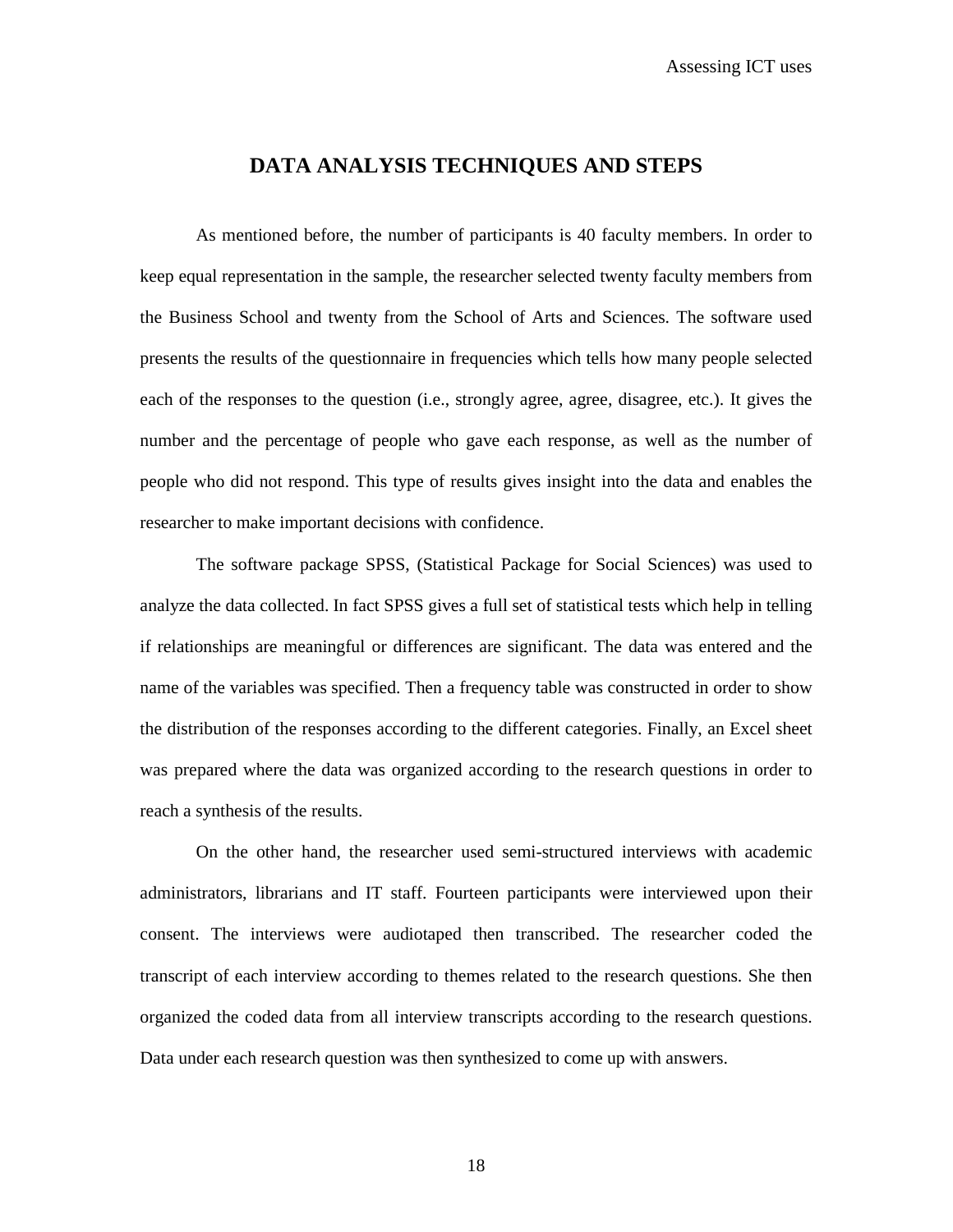The names remain anonymous and a coding system will be used according to the following: The faculty will be represented by F1, F2, F3, and F4, the IT staff will be represented by T1, T2, and T3 and the library staff will be represented by L1, L2, L3, L4, L5 and L6.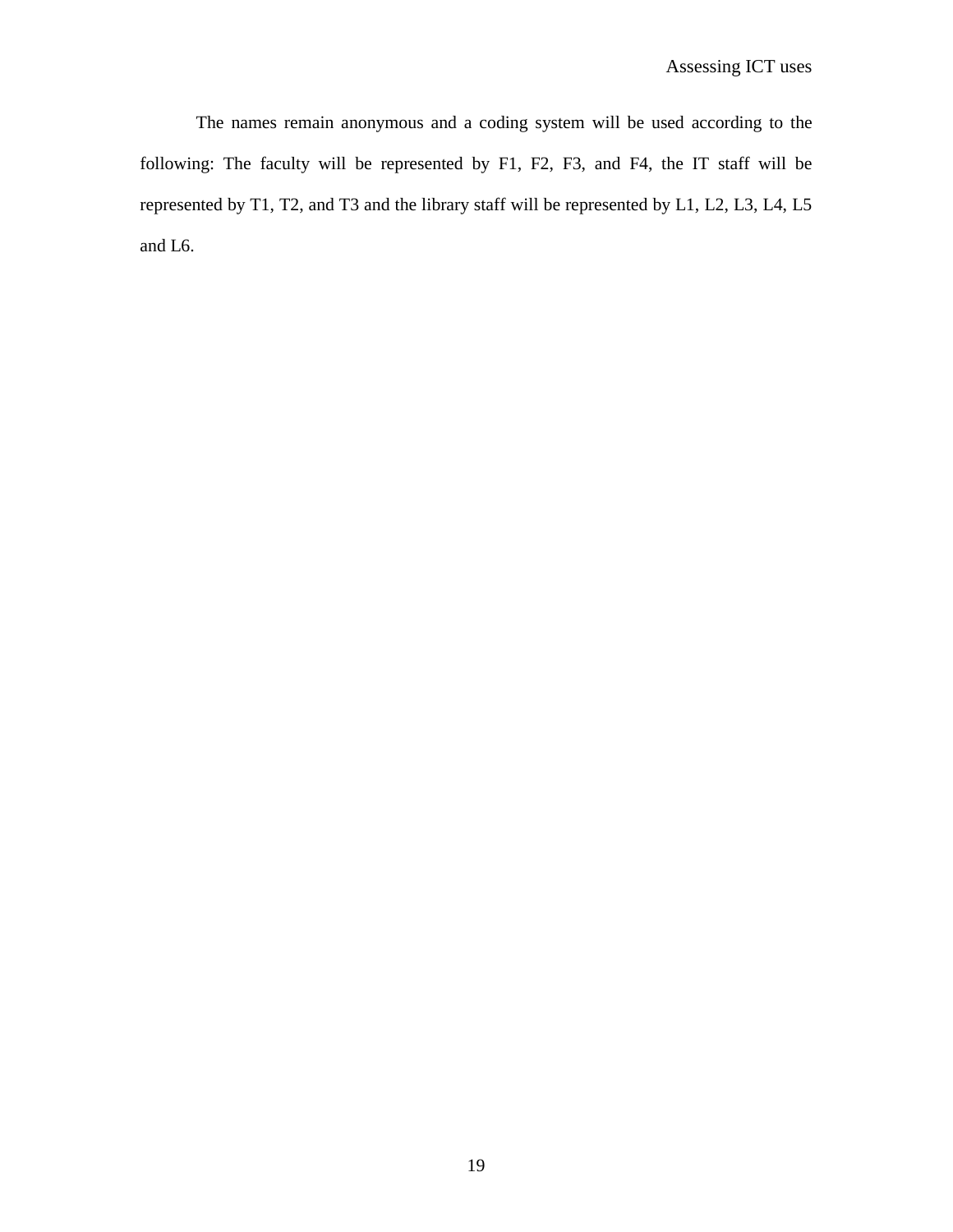### **DISCUSSION**

The following section presents a synthesis of the results, classified according to the research questions.

### *Who uses ICT in this university and for what purposes?*

According to the interviews with academic administrators at the university, most of the faculty, teachers, secretaries, staff, use ICT. Most of them use it for data storage, data retrieval, data sorting, queries, data gathering and printing. One of the chairpersons stated that technology is embedded in every function they do. Another chairperson added that 10% to 15% of the department faculty use technology in teaching and 100% use it in research.

As to the teachers, the questionnaires revealed that some of them stated that they are not obliged to use technology in their teaching, but they use it only for research. Teachers who use technology in their teaching use Webct and e-reseve to post exams and syllabi, and to send updates and notes to students. In addition, they use Turnitin, Blue system, Spss and smart classes.

However, as one Assistant Dean said, Oracle financial is open for the administration only, while the Banner system is available to everybody. As to students' use of technology, interviews showed that every student has to use the Blue system to fill out the course evaluation on-line and to view the results. Students have also to type their assignments and hand the printout or send the electronic file. According to a professor, "a student cannot graduate from the university without being familiar with technology". (F1)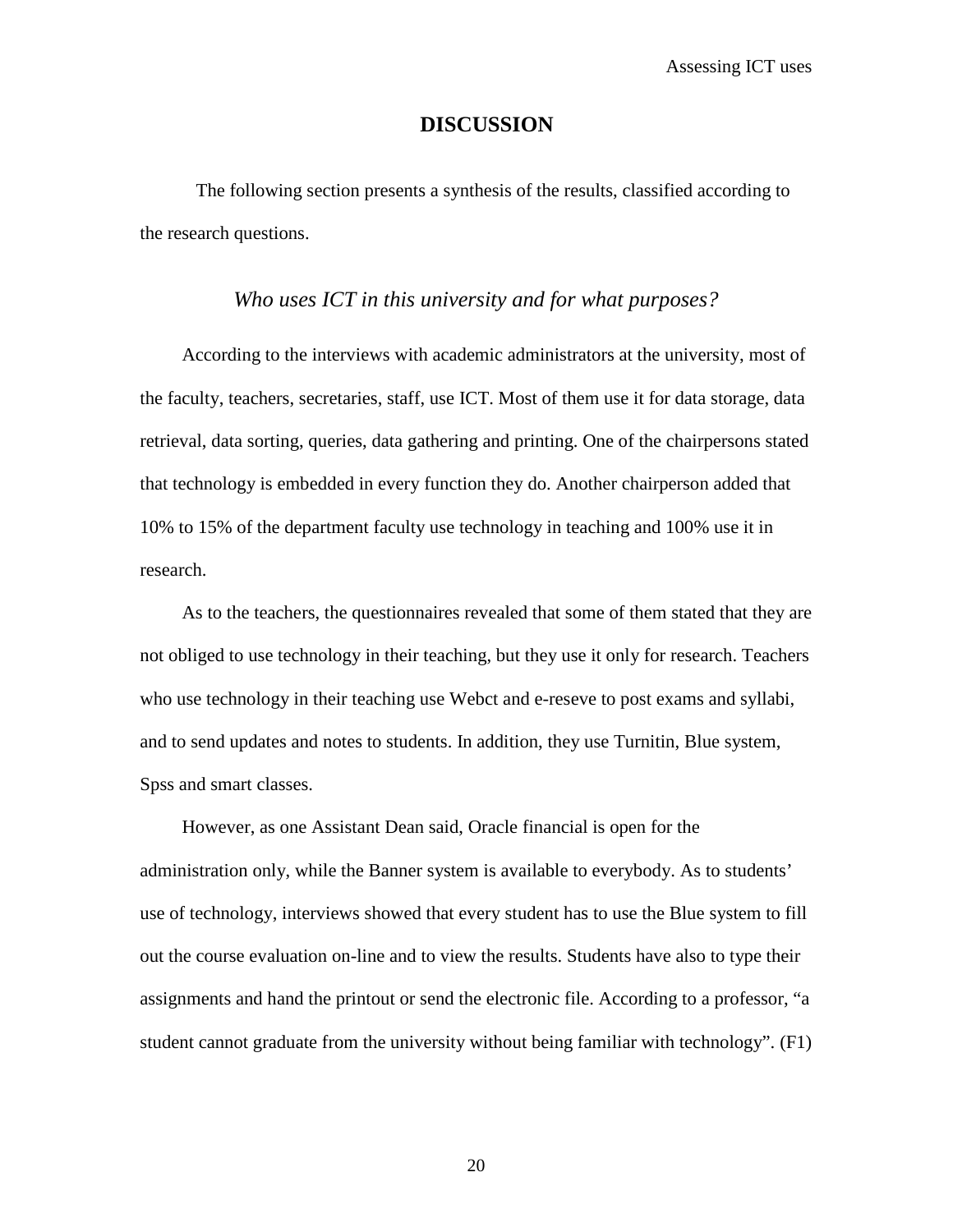The analysis of the questionnaire showed that 55% of the respondent professors use ICT in their classes.

In the Business School, 75% of the faculty agreed that they use ICT to communicate with students and colleagues, and to keep and manage students' records. 80% of them use ICT as a search engine for research and publications, and 85% to select books from the library. 90% of them use ICT to manage instruction, and 95% to find new ideas and techniques for their teaching and to exchange ideas, articles and information with colleagues. However, only 45% of the teachers use ICT for students' advising and registration (Appendix 1, Table 1 & 2).

In the School of Arts & Sciences, 70% of the respondent faculty agreed that they use ICT to communicate with students and colleagues, and 85% use ICT to keep and manage students' records. All teachers in SAS use ICT as a search engine for research and publication and 75% use it to select books from the library. 85% to 95% use ICT to manage instruction and to find new ideas and techniques for teaching, and to exchange articles, information and ideas among colleagues. As to the use of ICT for students' advising and registration, it is declared by 80% of the respondent SAS faculty (Appendix 1, Table 1 & 2).

According to the library staff and director, all of the university community uses technology in the library, for their daily work. The staff use technology to run the work flow of the library, the students, the alumni and the part time faculty, use all kinds of technology that the library provide them with, such as the internet, Microsoft office to do homework and research. However, the alumni should have an ID and a subscription to be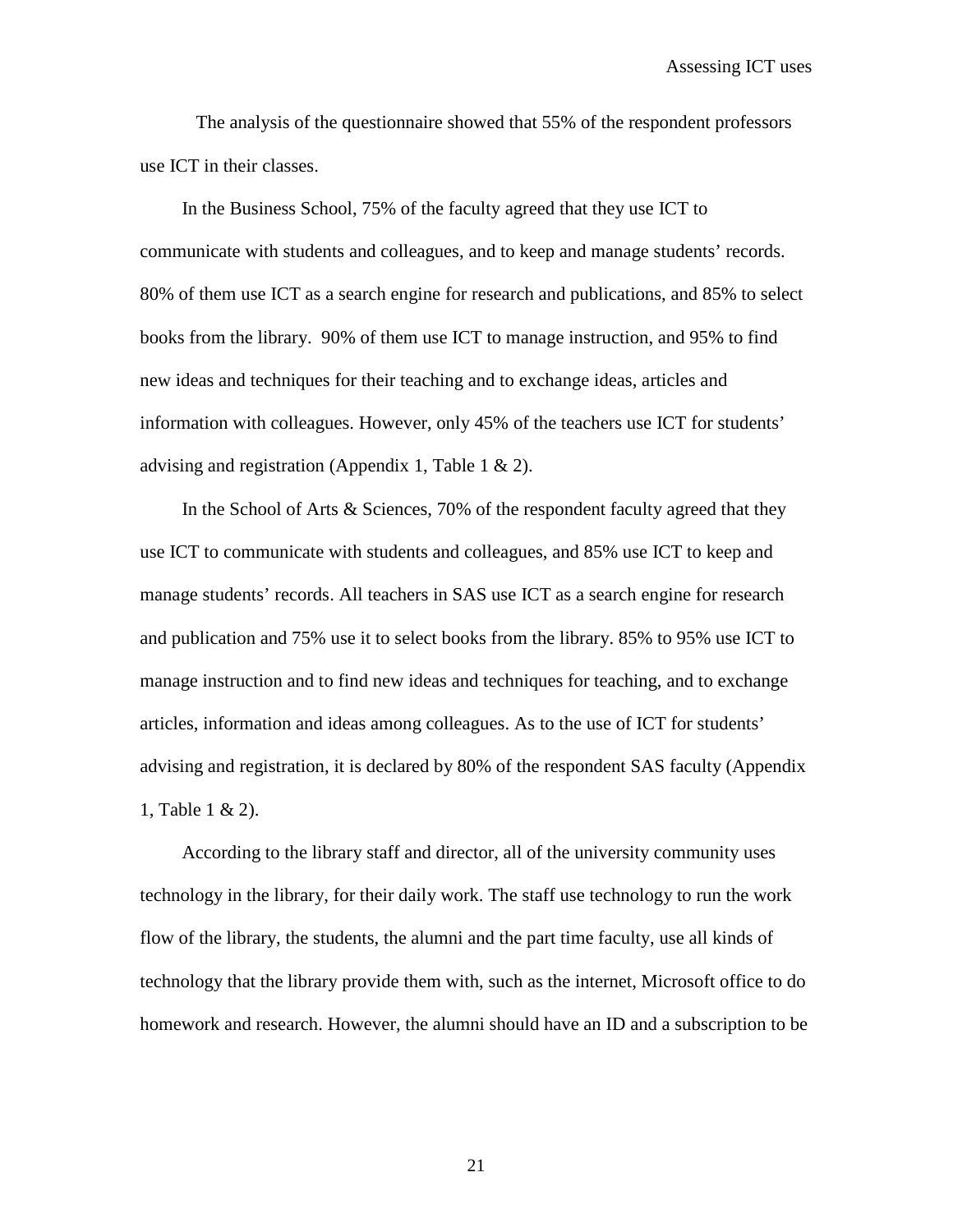able to use the library. The library staff agreed that with the new technology used, the workflow is much easier than before because ICT allows them access to all resources. The university library has a counter that tells how many persons access the library on a daily basis.

Around 1500 to 1700 students access the library and use the computers everyday. This number represents around one fourth of the total number of full time students enrolled on campus.

According to the library Director, "we subscribe to several on-line databases, we add to our subscription Open Access resource technology, that has refereed material, for free. It is already evaluated to be very good for research. Also we have all kinds of services that we also provide to students, such as scanning, printing, black-and-white photocopy, and the library system is accessible for any users, even the public can access the library, both Beirut and Byblos. We have the e-reserve, a very successful technology. Faculty use it most. This is one part of the library where the staff, faculty and students are integrated. We try to work with technology to integrate students, staff and faculty. And the IT they are behind the scene; they always help us and provide maintenance"

The library has conducted its own statistical study to see how many students use each database, and if a database is not being used they eliminate it. Through technology, they can access which student, with his or her ID number, and in which major, use a specific database. As to the borrowing circulation, they can check how many books were borrowed by the Business school students or Education students, as an example. It was noted that many students don't borrow books from the library, they only use the Internet.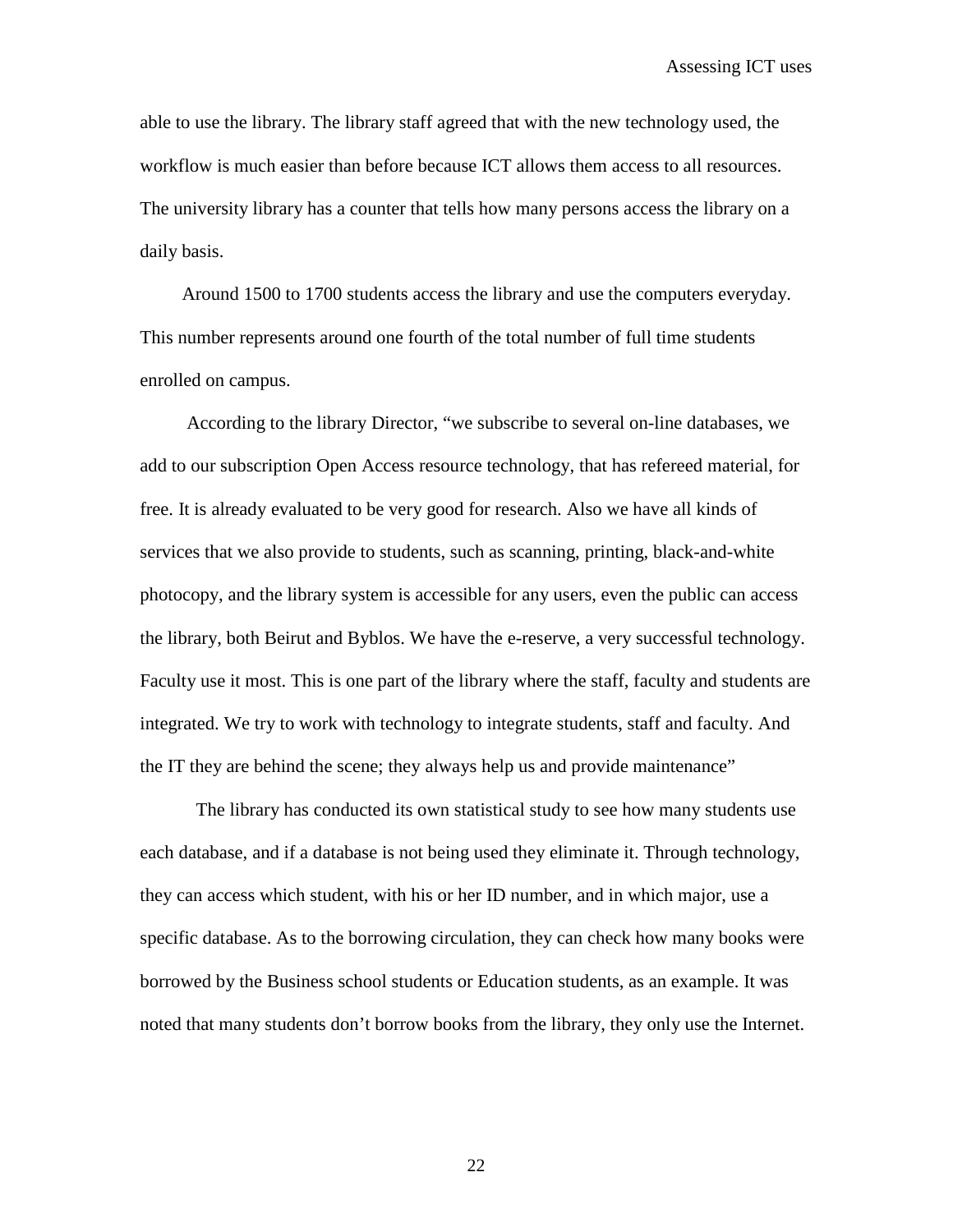The library is very well equipped with technology. It has the OLIB system for course cataloguing and it has subscription for external databases like the Library Of Congress. The OLIB system is accessible from any place in the world. On-line databases are used to connect with the outside word and to enhance collaboration between universities.

The library Director stated that they found a solution for students who don't find a place on the computer. The library has acquired 10 laptops that students may borrow for on-site work.

However, some students and faculty rarely visit the library for research, because everything is on-line. They can renew a book and access for information from home. The library staff is convinced that they have to attract more students to visit the library, so they are going to change the policy in the library, like adding new snack and drinks machines, to make them feel at ease. According to a library staff member, "If the cup of coffee fell on the keyboard we will change the keyboard. We had to do the impossible to attract our students."

According to the IT staff and Vice-President, all faculty, students, staff and alumni use ICT at LAU. The purpose of using ICT at the university is to enhance the teaching and learning process and to facilitate the communication and collaboration among students, faculty and the different offices and to share information between classes at LAU and abroad, through the wireless connection.

Teachers use various software for teaching like mathematical and statistical software, and the WebCT/ BlackBoard for course management. They use non-software technology "like scanners, projectors, multimedia" (T1) and "we want to implement 52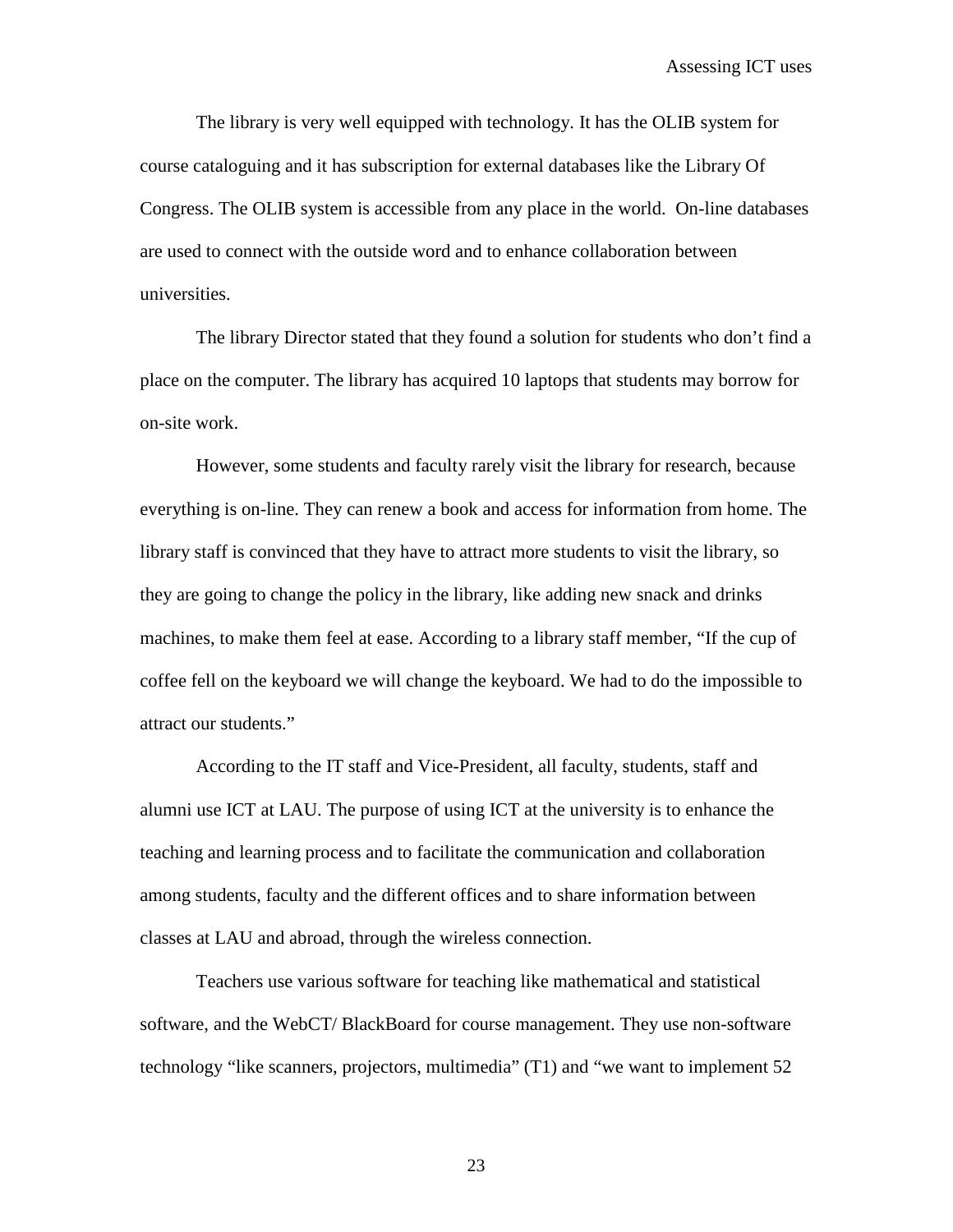smart classrooms, i.e., projectors, controls, screens, document imaging camera, sound systems, video conferencing." The IT plan is to create smart classrooms and to equip faculty with a proximity card allowing them to put the system on for use. "Everything will automatically turn on, like computers and an interactive smart board"(T1). Teachers use projectors, videoconferencing, audio conferencing, telephoning, Internet, multimedia, e-mail, and many other applications. Students use ICT to register their courses and to follow on payment and class schedules.

### *What are the major learning and/or teaching uses of ICT?*

The faculty state that they use technology to improve teaching and learning. According to a professor in the Business School, "we are not a school of computer programming or computer software, we use the software to improve the quality of life on the job, but we do not develop software." When a new software emerges in the market, the school buys it and uses it in its courses to improve learning and teaching.

Some classes have fixed cameras, projectors and PCs and, according to one of the professors, "Powerpoint is used for secondary material"; The Internet is also used in real time in both schools' classes. "when I talk about a cathedral in class, the students can open the Internet, and see the actual cathedral". (F3)

WebCT is a major tool that is used for course management, and for posting grades, notes, slides and to make any course material available on-line for students. Moreover, Turnitin is used for identifying and preventing plagiarism, "it is a system that catches plagiarism, we are using this system for thesis and project, we are looking to expand to be able to use it for the class work. Students are not allowed to cut and paste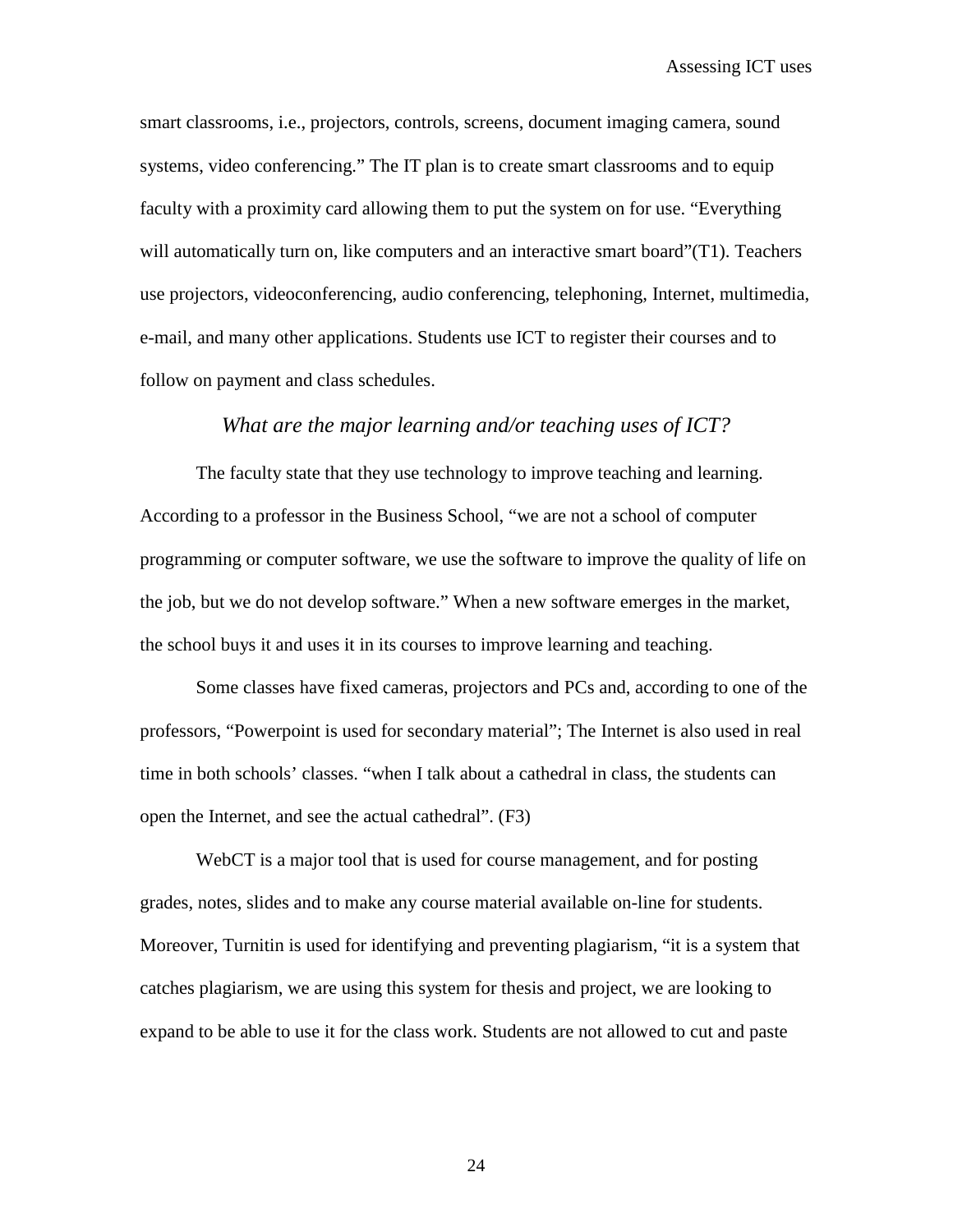from other resources."(F4) Deans are encouraging their teachers to put material on-line, and they carry out workshops to update the faculty on these systems.

In the Accounting Department, all the students use technology and have compulsory electronic assignments. They go to the Business Computer Lab to work on their electronic assignment. According to a professor, "in the area of Hospitality, the Computer Lab has a special software, Oprah, for special hotel reservation system, and it is used to simulate real life reservation, on-line check-in, out, and room status." Teachers believe that they are very close to technology and they stay updated all the time. They make demonstrations of the software in class and then students apply and practise in the lab.

On-line course evaluation system is accessible by students. They are asked to fill an evaluation form for each course they are taking. The results are immediately tabulated to be sent to the School Dean who forwards them to Department Chairs and then concerned faculty. ICT is also used for meetings, "some of our meetings are via technology, we do videoconferences, phone conferences, we share information overseas, we e-mail papers to be revised and checked. It has made our life simpler". (F1) According to another professor, communication became easier with e-mail and collaboration with other faculty members abroad. "We send them proposals to evaluate and to share research, in writing journal articles". (F4)

Teachers are not obliged to use technology but they all are encouraged to do so. Some of them use overhead projectors and PowerPoint software. In one Communication Arts course, a faculty member stated: "we have to use technology. We videotape on DVD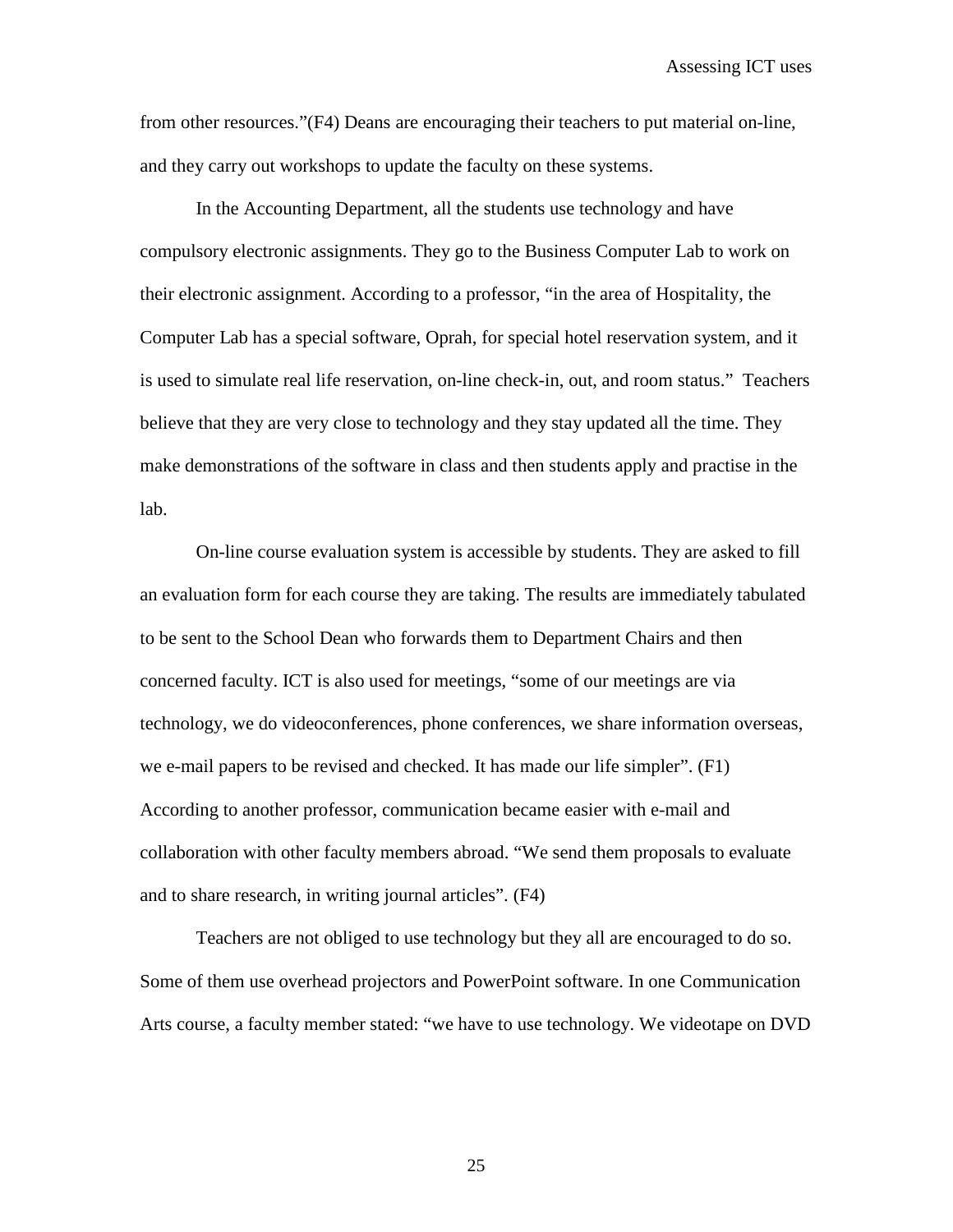Assessing ICT uses

the students and then they see themselves how they speak, they see their own performance".(F3)

The library always tries to be up-to-date with technology. The Director emphasizes the fact that they try to offer everything that is in relation with technology to facilitate work. The first system that was incorporated in the library was the Opac system, on-line public access. It is the library catalogue. According to library staff: "Before, we used to have all information in drawers, everything was classified by author, by subject and title." With the new technology, everything is scanned and input in the system.

The z-portal was introduced to connect with different libraries abroad. The reserve was the solution for students, teachers and the library staff, "A thousand course files from all departments, notes, and chapters are included in the reserve. Students used to borrow and photocopy them. It took too much time photocopying and sometimes the photocopy machine broke, so students cannot photocopy anymore".(L1) Now with the new technology, everything is on line, classified in folders. In addition, "there is now respect for the copyright of the chapters. Before we use to photocopy all the chapters, now one at a time, and we have to abide by the rules and regulations."(L5)

The library has black and white, and colored printers, scanners, computers, Microsoft and Internet. In addition, the library has now newer cataloguing and circulation system, the Olib system. For circulation, cataloguing, Inter-Library Loan, Olib is used.

The wireless connection plays an important role in the library. Many students use their own laptops in the library, and due to the wireless connection, they are able to work on-line. The photocopy machines are also wireless.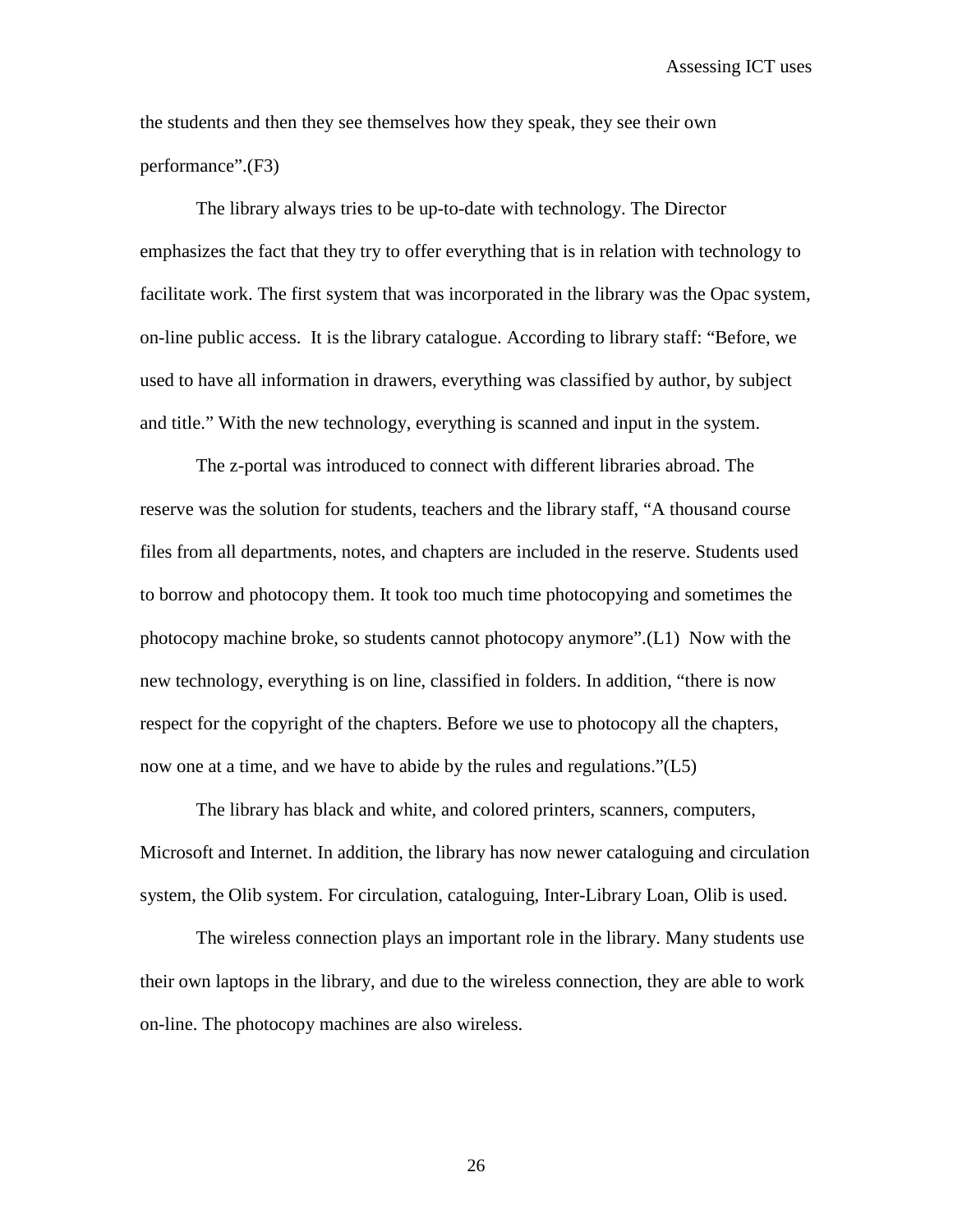Assessing ICT uses

The Webview system is used by students to borrow books, "students do not wait anymore for us to write on papers and cards, now we scan the bar code of the book, and the student's ID number, and the job is finished."(L5)

The Databases are used to search for resources and references on-line. The library has acquired subscription to approximately 80 databases, some of which providing access to full papers and others to abstracts only; "you take the abstract to the document delivery, and they will get the article" (L5)

According to the IT staff, ICT is a tool to enhance teaching and learning, using all its aspects, including networking, multimedia, telecommunication, software, hardware and services, "In academia to enhance teaching and learning, ICT is a tool to teach"(T1) Students use ICT to learn and to communicate with each other, with the faculty and with all the university constituents, "If a student requires a document from the registrar, they use ICT to request the document, to check fees, grades, class schedule, etc." (T1). ICT facilitates the work flow of students. They use the WebCT, which is a supplement to the courses, where students find their class material, homework and tests on-line.

The use of ICT in the university enhances collaboration between universities' libraries through the use of on-line databases and z-portal. The library portal is a search engine that allows students and faculty to retrieve information, in less time, from several databases and to stay in contact with different libraries. With the use of the Olib system, students and faculty can access the library from any place in the world and they can check "what books and materials they have in the library, and they can manage their work remotely and students can download books from other libraries" (T3).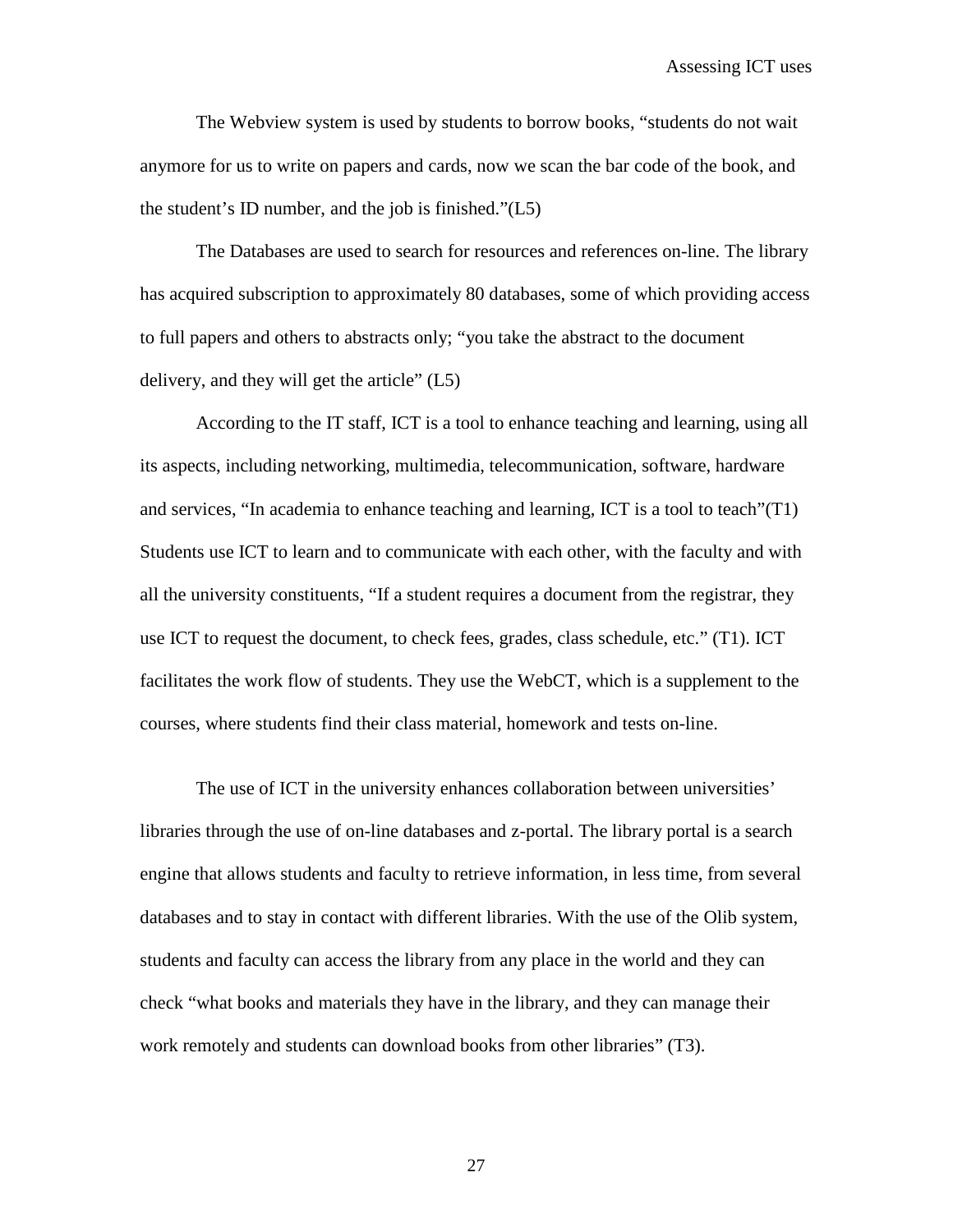According to the questionnaire, the results show that 85% of the teachers in the Schools of Arts & Sciences and Business agreed that registration on line is faster and less time consuming and 95% agreed that ICT helps them finding good teaching material for students. However, only 50% to 60% of the teachers agreed that their teaching methods changed to the better, that their students are more involved in class activities, that ICT increased their students' interest and attention and that it gave them more time to do publications. Finally, 80% to 85% of teachers from both schools agreed that ICT enhances more accurate results for students' records and averages (Appendix 1, Table 3).

### *How did the use of ICT change teachers' and librarians' working modes?*

According to all the academic administrators, the availability of technology made their work easier and simpler, "It is a blessing, we cannot live without it. I am delighted that the school made it available for us" (F1). Instead of preparing each time a lesson, teachers just have to prepare the Powerpoint presentation once.

Teachers use technology and the online databases available in the library for research. "As far as LAU commitment to technology, they are doing a good job".(F1) Another teacher believes that it saves time to search in the database and to order material form the library on-line.

Technology helps a lot, especially smart classrooms, according to teachers. They type notes on the board and the students will download them without copying them. Finally technology allows teachers to have more time and more tools to do research. According to a professor, if someone needs to conduct a survey among students, faculty and staff, he or she can create the survey on the Blue system, and give it back to students,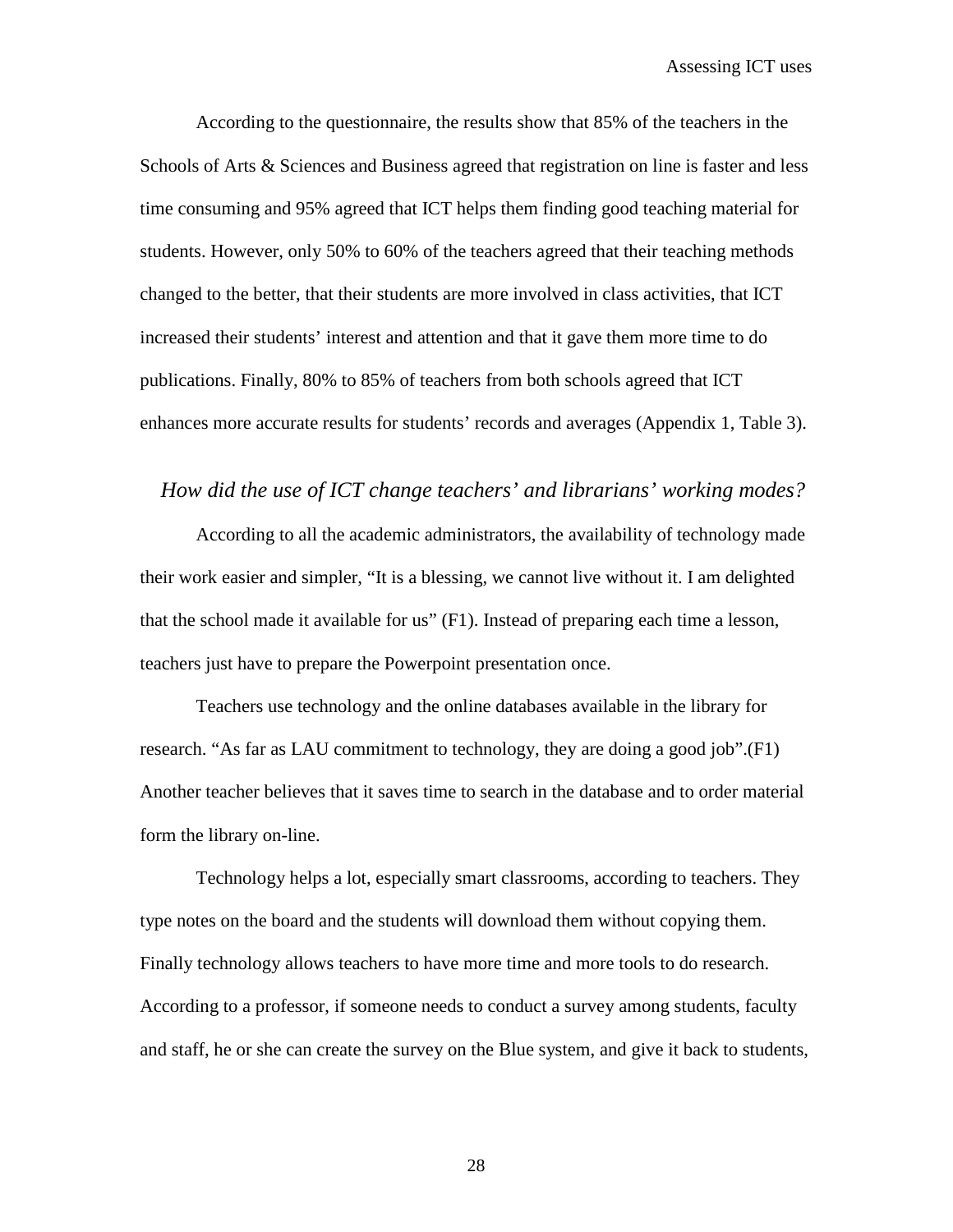faculty and staff to fill it out. This survey will be automatically tabulated. Prior to this, it was done manually and took too long to be processed.

The results of the questionnaire show that 90% to 95% of the teachers at the School of Business agreed that the class preparation is more efficient when they use ICT, that ICT gave them more time to do research and collect more up-to-date information and helped them finding good teaching material for their students. 55% of the School of Arts & Sciences teachers agreed that the class preparation is more efficient when they use ICT, 95% agreed that ICT gave them more time to do research, and 85% agreed that ICT helped them finding good teaching material for their students. On the other hand, 80% of the teachers in School of Arts & Sciences agreed that ICT kept them in touch with different universities in Lebanon and abroad, whereas 60% of the teachers in the School of Business agreed that ICT kept them in touch with different universities ( Appendix 1, Table 4).

According to the library staff, ICT creates a connection between students and their teachers, "before we had the reserve, teachers used to give us physically the material, we used to shelve them, and the students had to come physically to the library to get them. The student should have an ID to get the material, make photocopy of what they need, and bring them back for the others to use them." Now no restriction, everything is on-line. It is open for the students. However, when the library staff started the e-reserve, "90% of the teachers did not accept at the beginning the idea of e-reserve, because before, they were more relaxed; they used to send a complete file to the library and the library staff would photocopy it. The teacher did not have to ask about it anymore. The next year, the teacher will tell us to keep the same file on the reserve shelf.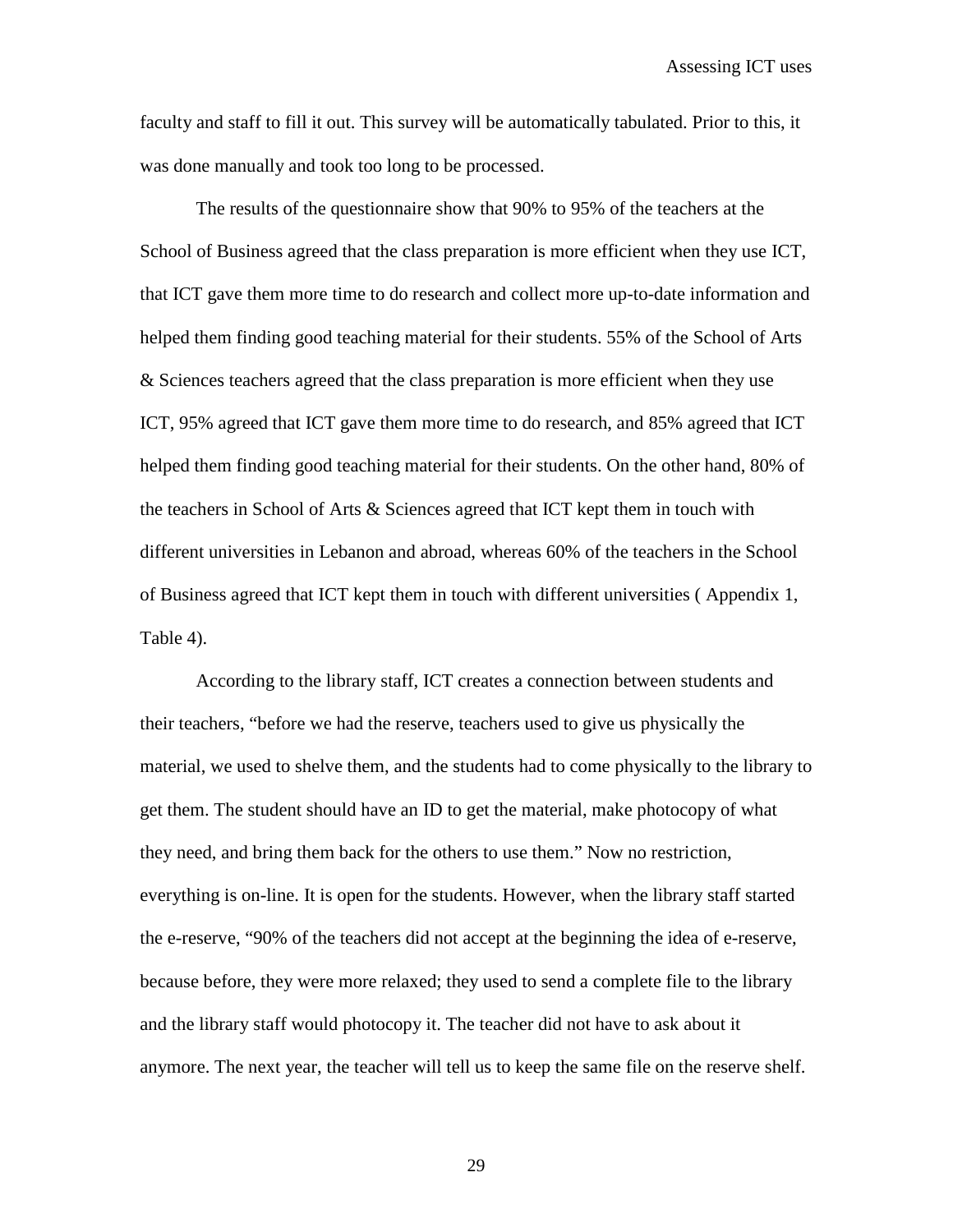Now teachers have to work more, because they have a specific form to fill, they have to include the author name of the book and the chapter, year, then teachers noticed that these chapters can be archived, so the next semester, they may ask on the phone for the materials to be open again. (L5)

The course management system facilitates the teachers' working modes. Through the use of WebCT and the BlackBoard, teachers can post their quizzes, schedule and notes on-line. Students don't need to be physically in class to take the test. Information technology made a lot of changes in teaching and learning where course preparation became faster, and enhanced collaboration between students and teachers.

Technology changed the students' life style. The present Library Director's aim is now to encourage students to visit the library to study and relax, and students may "work together as a team"(L1). The Director believes that technology made them change the concept of the library use and they are trying to change the policies of the library. Finally, technology obliged teachers and students to do research and because of technology, the expectations in teaching and learning are higher than before.

Technology changed the working modes of teachers because now they can access the library catalogue, e-reserve, webCT and databases from their offices or from home and if they need a book they order it on-line.

The library staff believes that they do not have less work but a different kind of work and "With technology our work tripled, because it is more demanding and the students' demands are growing". (L3)

Before the implementation of technology in the library everything was done manually, with a lot of mistakes and no quality control, "when it was manual, a book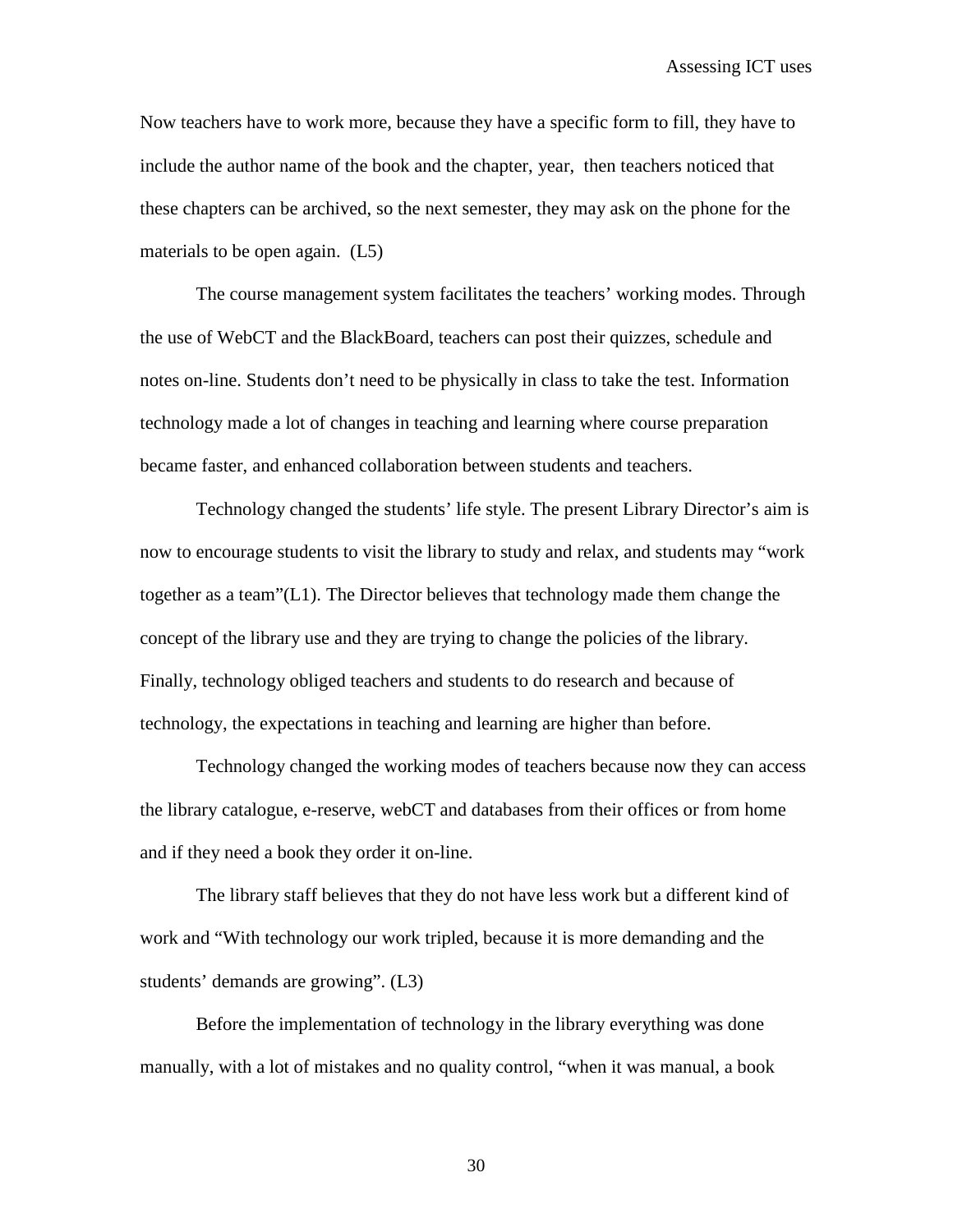needed 3 months to be ordered, acquired, shelved, then made accessible by the user,.If it is a technology book, after 3 months it would be outdated". (L1). Now when the book arrives, it needs only one month and the end user knows automatically that it will arrive soon.

When the University made the decision of heavily using technology, the library staff thought that with automation there will no longer be needed and that they might lose their job. However, according to the library director, the library needs more staff than before, because "we now have a department for quality control; we need more qualified employees, because the system is the university visibility to the world"(L1)and if any mistakes are committed on-line, people outside will see it.

In the Acquisition Department, work has become faster and easier "now one key touch" (L2), and no more manual cards checking. The "Global Book In Print" is online and it "checks the full bibliographic information about the author of a book, and the price, title, name and the year of inception". (L2)

According to the Cataloguing Department staff, technology is challenging, refreshing, and makes the job beautiful. According to the Circulation Department it was a dream come true, "before it was very difficult, no more filing, stamps, papers, before we had to have files for the students, books, and every Saturday we used to stay in the library to do filling, and manually put charges for every late student."(L4) Before, many reserves used to get lost but now everything is in order. The new system is customized according to the library needs.

According to the Inter-Library Loan (ILL) staff, ordering books take less time, "Books still come by mail, but to find the book it takes less time. Before, we used to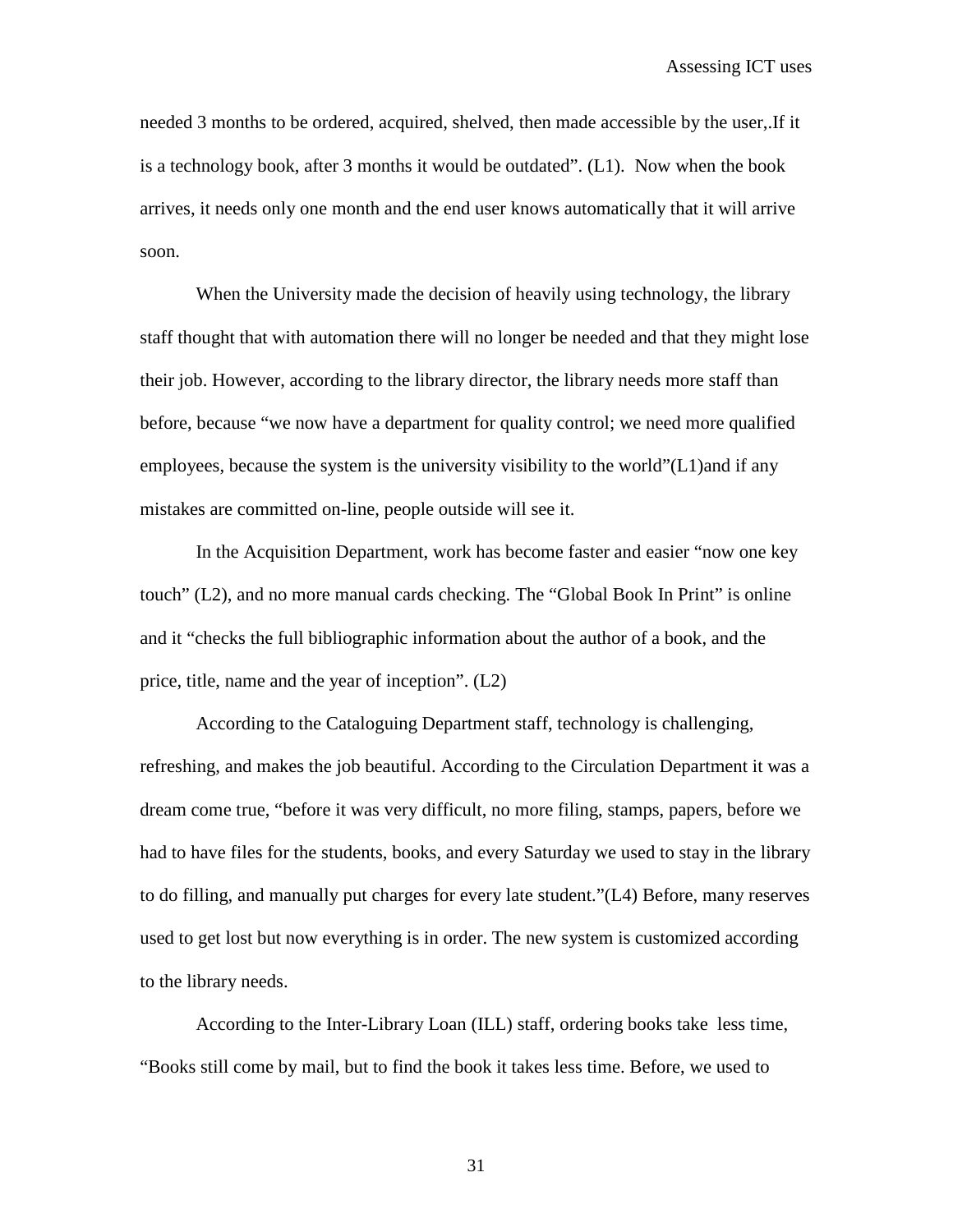work only with the British Library, and if the British Library does not have the book, we did not have a way bring the book. Now with the OCLC, all the libraries in all universities tell you were is the book. They give us an automatic answer if they are going to give us the book or not".(L6)

# *What obstacles are faced, if any?*

The IT staff attests that they have always faced constraints. They have ideas and plans, they want to do many things at the same time, but the budget is limited, "we want to do so much but not enough budget".(T2)

The human resources within the IT department is not enough and the university is so overwhelmed with projects that employees don't have time to work with the IT project.

On the other hand, the IT department faced resistance from the older generation because they are not used to the new technology, but "in few cases they were interested in tech, even if close to retirement". Some faculty don't want to use the WebCT, and others don't want to use projectors in their classes. However, these people have to change their working modes "to catch up with the  $20<sup>th</sup>$  century, with the NEAS requirements and with students' needs". (T3)

Another important constraint is the issue of data security: who has the right to access and to make any modification to a certain set of data? and who has the right to see specific information?

Moreover telecommunication regulation is restricted, "we have limited wireless and IP telephoning, we need license and we need more training". (T2)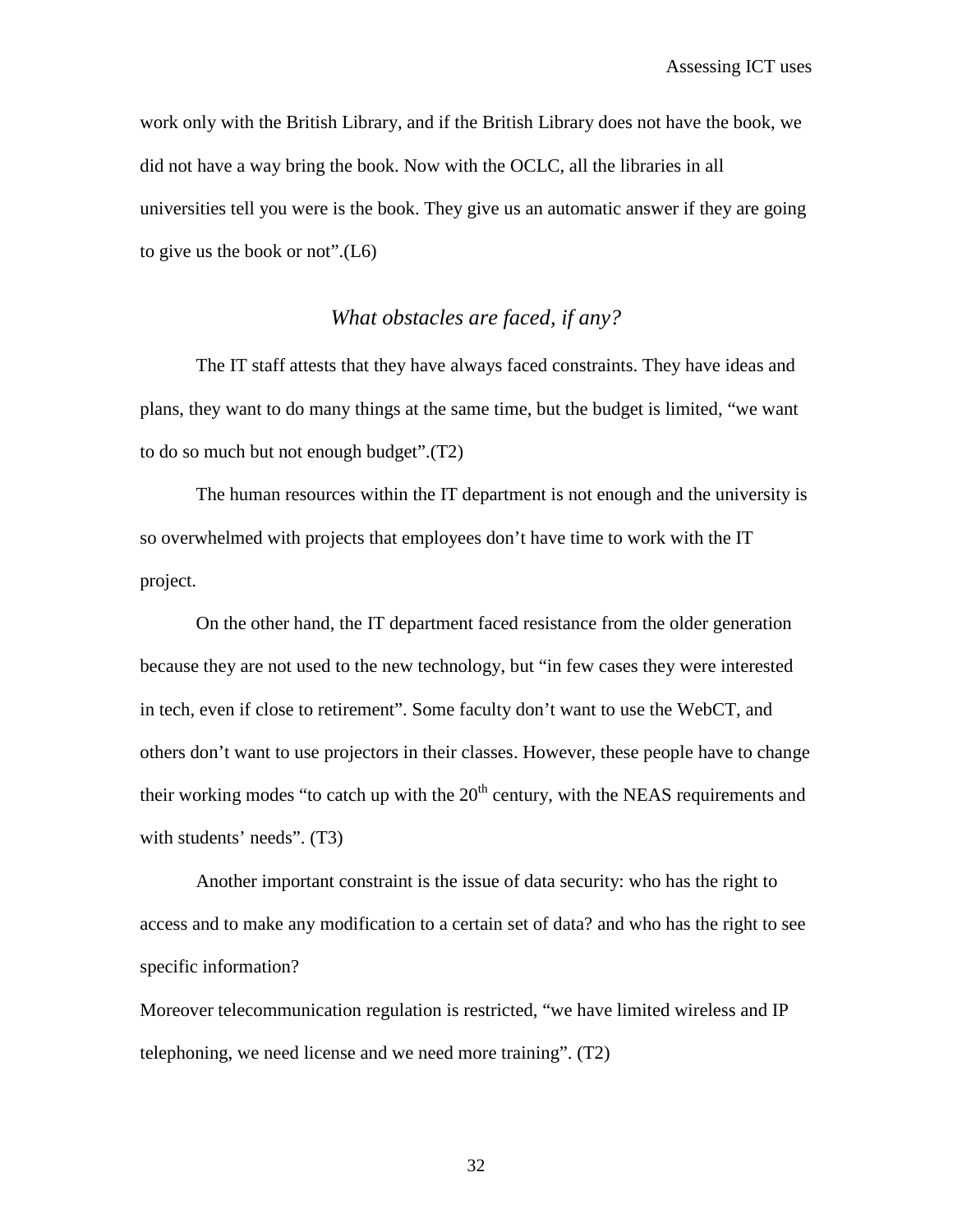The results of the questionnaire show that only 15% of the respondent faculty in the Schools of Business and Arts  $\&$  Sciences, agree that the use of ICT in class is distracting students, which implies that ICT actually has a good impact on students, and is not an obstacle (Appendix 1, Table 5).

# *In which direction is the use of ICT at LAU evolving?*

According to the library Director, "information and communication never stop, they are always evolving." On a daily basis there is something new in technology; "we cannot close our eyes, and say we do not need them and we cannot wait because technology is running very fast, and always new things are happening around".(L1) Another library staff member agreed that the use of ICT is growing very fast, "ICT is the core of the library and it is a "state of the art" where we always improve and compete in the Middle East.

In the cataloguing department, the use of ICT is always growing because the software that they have just bought will immediately have a new version. Because the number of students is growing in the university, the library has to evolve in a way to meet students' needs and expectations. More laptops will be available with more technology, "students will have a small calculator in their hand, wherein they enter the bar code and will start to search for the book through passing the machine over the books until they find it. This will make the work of the students faster and more efficient"(L4). A self-service technique will be applied whereby "the students will take the book from the stack, and they will have a machine next to them, they will check out the book and take it home with them"(L5)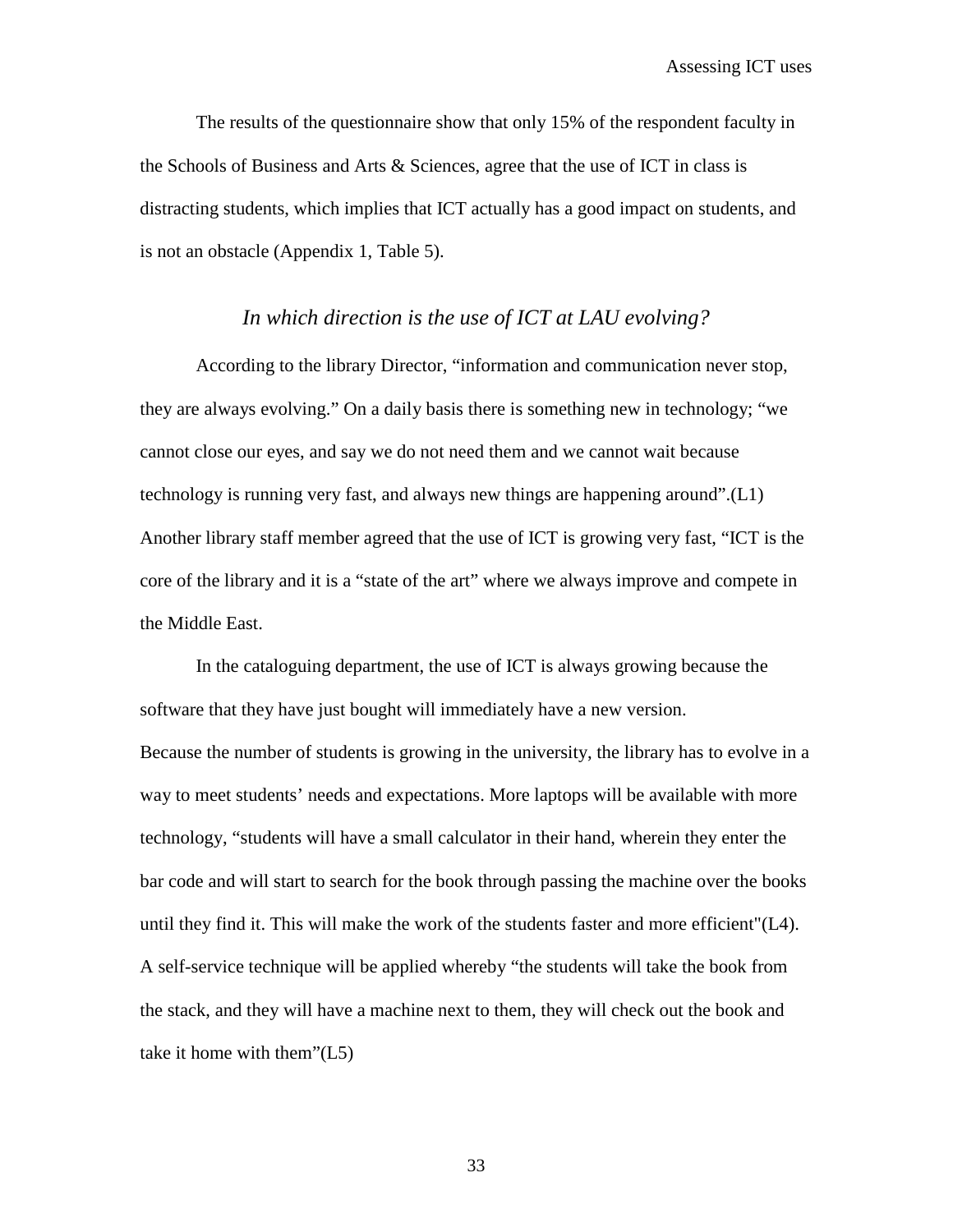ICT will remain evolving and the aim is to have a unified catalogue with many universities, "American University of Beirut, American University of Paris, of Bulgary, etc, without paying money, and we will exchange books." (L5).

Because technology is always growing, new kinds of employment and qualifications are required. Libraries need computer literate employees and technology is creating new kinds of jobs, so the number of staff does not decrease.

According to the IT staff, "we are updating our computers and communication system on yearly basis". They have a five-year capital plan in order to provide to students and faculty the most up-to-date technology and a safe security system in order to control intruders, viruses and spyware.

Technology is not a luxury but a necessity for all users, and the IT staff tries to stay on top of technology to serve the university community "the university is the first campus in the middle east that has a full wireless connection."(T1)

While advancing, the plans of the IT department evolve around the needs and requirements of the students, faculty and staff. The IT team members aim for excellence in education and "to be the best university". (T2)

In addition, the IT staff is focusing on smart classrooms where the plan is to have 85 classrooms converted into smart classrooms. This includes presentation, multimedia, video conferencing, sound systems and interactive tools. When the faculty members want to access the classroom they only need an access card. When they check in, everything is on, and "the set up of the classroom is ready for the presentation, like the sounds, lighting, screens and booting the computer". (T2)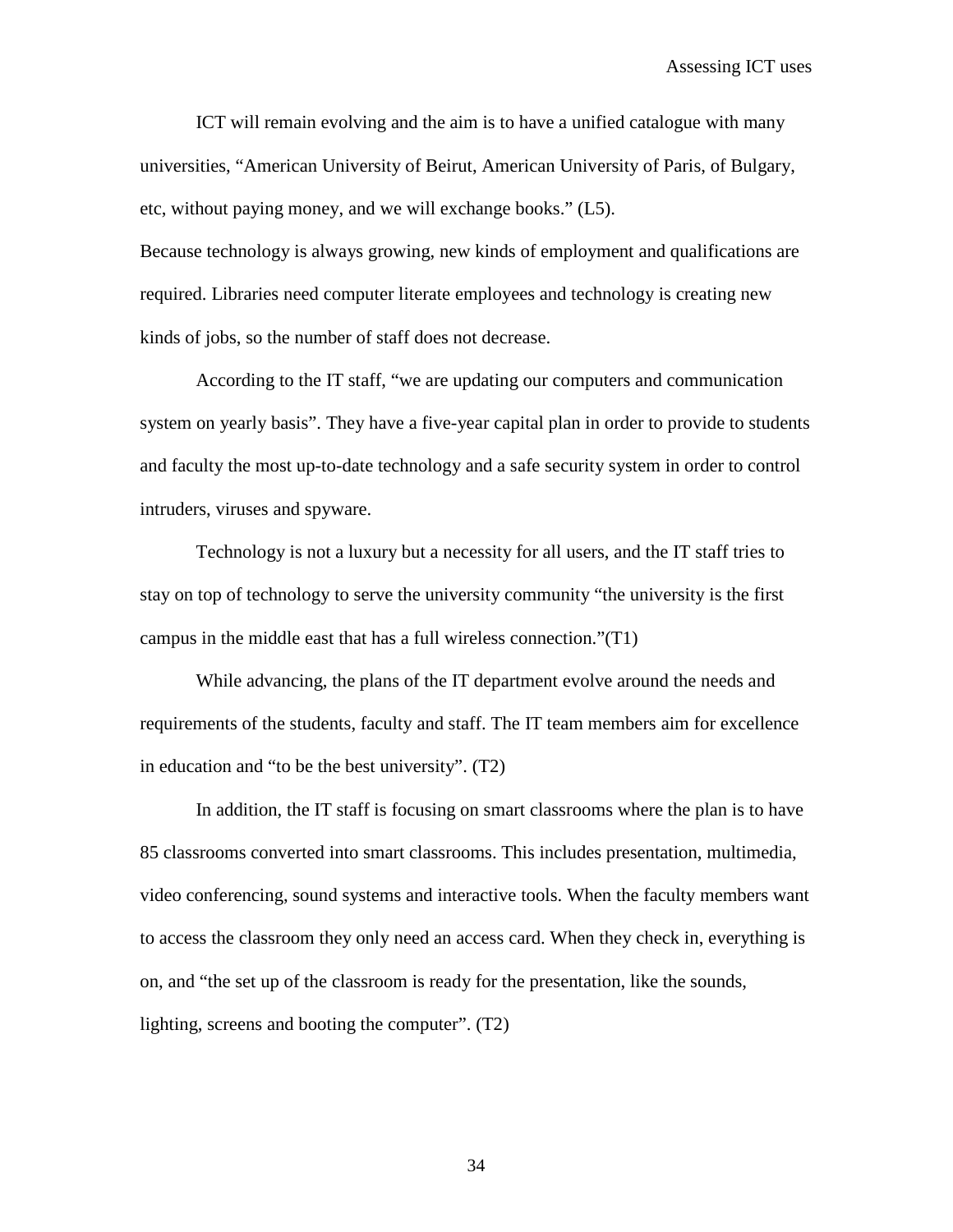One important field now is the IT for the medical school. The medical school will be equipped with the latest technology, in terms of infrastructure, wireless network, multimedia, smart rooms, etc. There will also be simulation centers that IT will support. It will be possible to record doctors practicing on patients or on human patient simulators (mannequins) that are controlled by computers. These recordings will be valuable tools for medical students' practice, learning and self-evaluation. "We will have software for the medical school, virtual microscopy, and medical dictionaries. The medical school will take a lot of IT resources, infrastructure, applications, networking, multimedia".(T1)

To stay up to date with evolving technology, managers and dispensers of IT applications get training, sometimes outside the university, and sometimes consultants come to the university to train them, "When we implemented the Banner student information system, a team from Sungard came and trained people and sometimes IT administrators and staff go abroad and get trained." (T1)

The additional professional development that the IT staff will do is more training programs for all at all levels "from basic skills to more advanced level". (T1) Within IT, they yearly have training, "each one within his field of specialty". (T1)

Moreover, computers are updated regularly, "the computers are updated on 2 cycles, for heavy users of computers every 3 years, for less heavy users every 4 years. By update I mean replacing the computer." (T1)

Software are also updated continually, "we have an academic license agreement with Microsoft, we update ourselves with their support. A lot of update can be done remotely, or the support team will dispatch people to make the updates. (T1)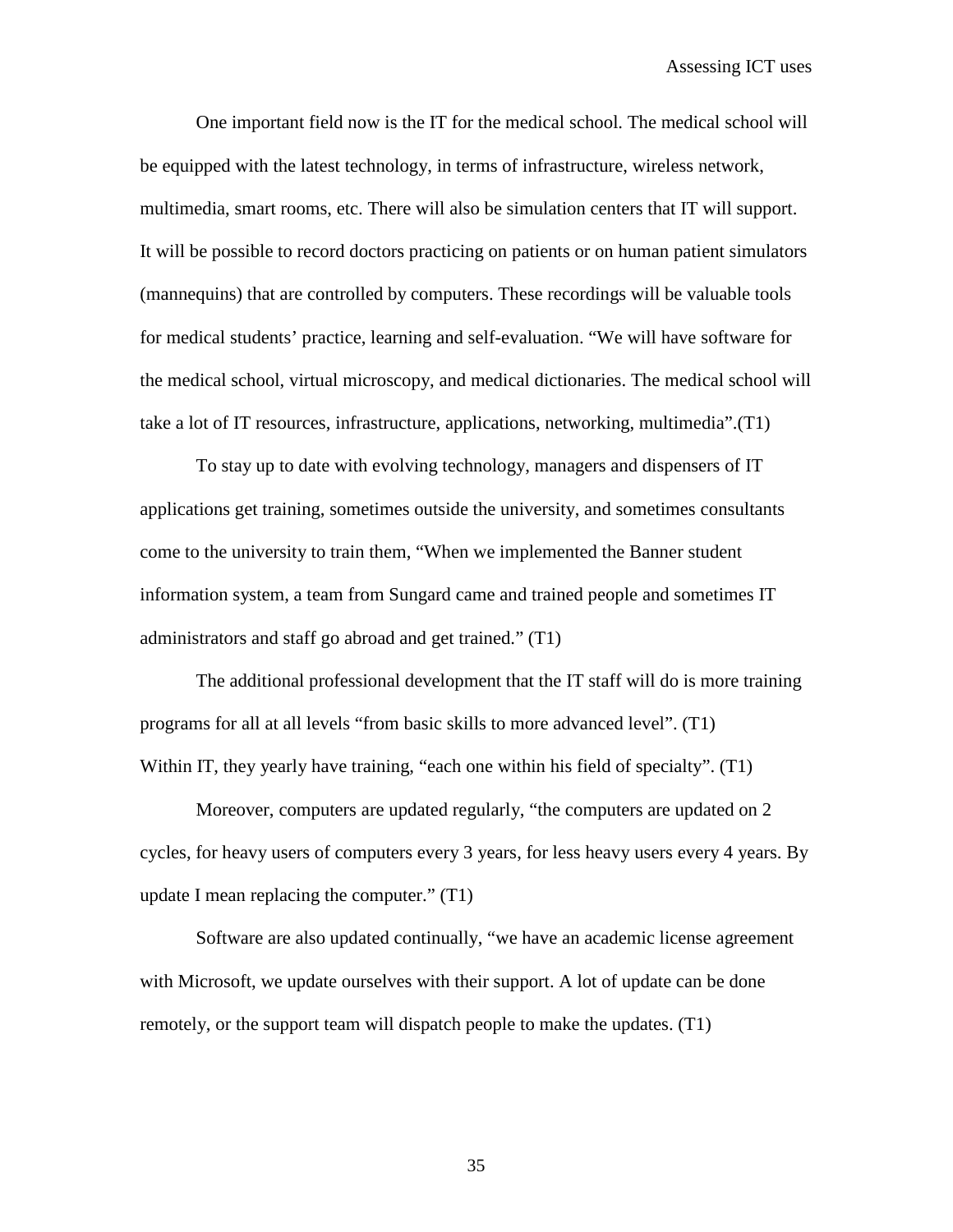*What is the role of the IT Department in fostering ICT use in the university?*

The IT department plays a crucial role in developing ICT use in the university. Teachers are in constant relation with the IT department for purchasing software and hardware, updates, printing rights, electronic abuse, troubleshooting with the computers and printers. If teachers want to buy laptops for their departments, they have to get the approval of the IT department.

The HelpDesk is a great success, according to a teacher, and "within one day we get the service done, the folks are doing a great job." Upon request, the IT department sends an expert to fix the problem or to follow up. However, one teacher suggested that the IT department needs more employees.

According to a Department Chair, the Business School is well equipped with ICT tools, "We think that teachers in the Business School should not complain about technology, those who complain are not using technology, because the school is well equipped, we have smart classrooms, most of our classrooms are equipped with modern technology and the IT department is taking good care of us.". A well equipped school empowers students to be friendly with technology and to take it with them whenever they leave to find new jobs.

However, another department head complained that it takes so long for the IT department to order new material. He complained that the department has only two laptops and two digital cameras and that "the part time offices need more technology, however the full time ones have enough." (F4)

The IT department plays an important role in promoting ICT use in the library. In the year 2000 modern technology was implemented in the library and the Olib system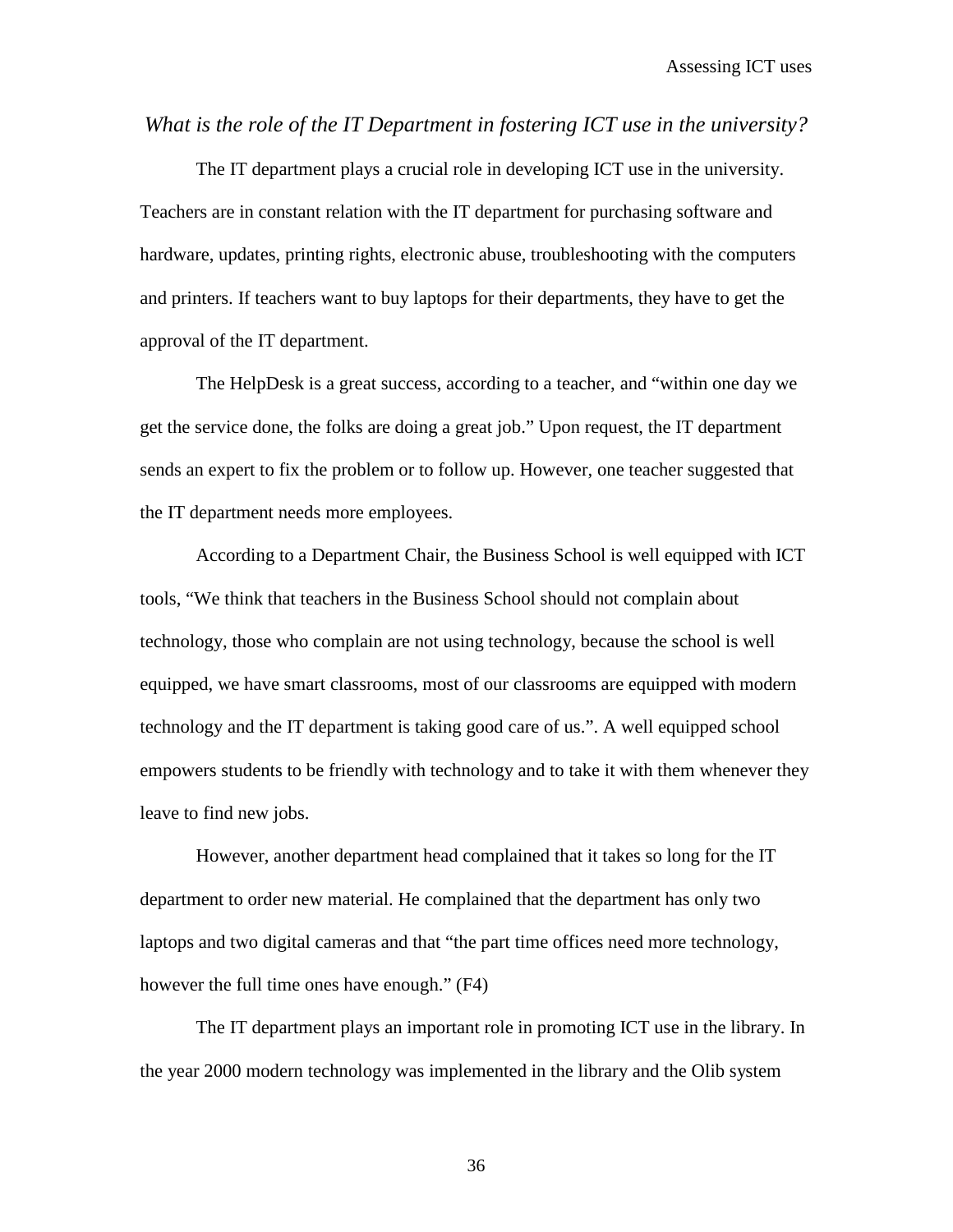was started. The library moved from total manual to total automated work flow, and all staff members attended training sessions, "they came from abroad, the dealers, and trained us, I was trained and some others from the IT department were trained, then we trained others" (L1) . Nowadays, training is done on line, through videos or meeting on line "they don't need to come anymore to train us" (L1)

The library staff have a good relation with the IT department; "without it we cannot wok and the budgets and software come from the IT department. The person from IT is my backup."(L1).

The Acquisition Department does not deal directly with the IT department but "we have the system librarian and the computer center supervisor, he is the liaison between the library and the IT".(L2)

The Cataloguing Department also deals with IT department but through the computer center supervisor "we file our request, about all the technicalities and the hardware; but for the software, we have to go through the system librarian, she contacts the application manager in the IT dept" (L4).

The Circulation Department also relies on the computer center supervisor "he helps us in everything; sometimes we do not need the IT, only in software, main frames and databases. The library and IT are always winners in the accreditation. We work together. We have accreditation for the library.( L5) He suggested to have an IT department in the library because "we are large".

According to the library Director, the IT staff have a lot of work but they are understaffed.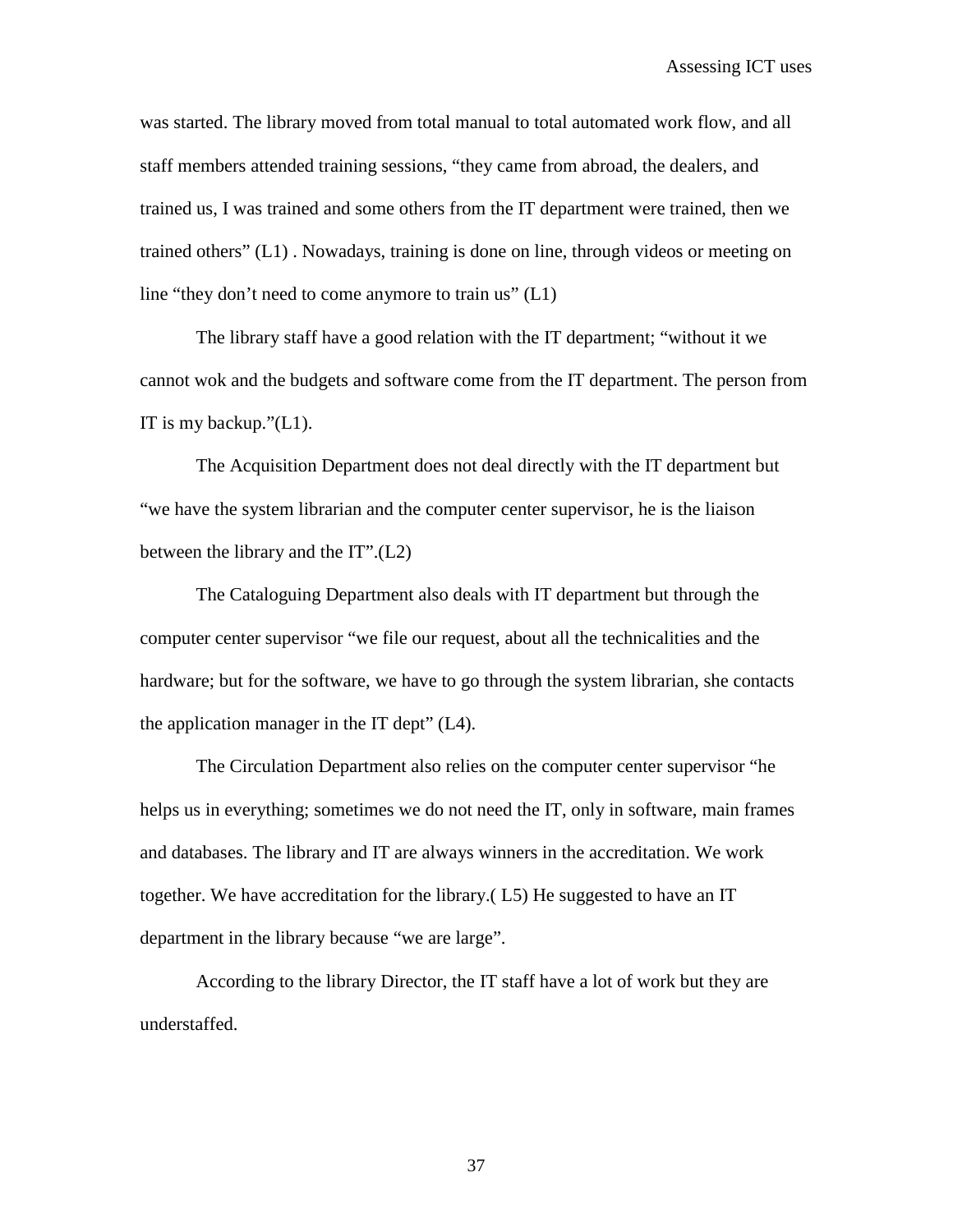Assessing ICT uses

The IT department has to provide all the systems, maintenance and support for all the university. "The IT service is good "because the liaison is good" in acquisition and especially in software, maintenance, correction, request."(L4)

The computer center supervisor assures that the IT service is excellent and they are very quick in responding to their demands, but they are also understaffed.

The library staff believes that they have enough IT tools and materials to be used. Every year they add something new "we are adding PCs in every floor, 12 PCs in every floor". (L1). Moreover, the tools that are not available in one office can be found in another. "Yes, we have enough tools and we are very lucky (L3),we have enough and the latest" (L4) and "we have better technology than Europe because we have a good budget, leadership, director, staff. Outside you do not find in every office a computer and a printer, usually one area that has computers and printer. Here we have everything, it is the state of the art".(L5)

The IT department has several roles in fostering ICT use in the university. According to one IT staff the majority of the teachers and librarians are not well trained to use and apply technology at work, "A survey was sent to asses the computer skills at the university, and we found out that they vary. Some people are well equipped and some are not."

In its strategic plan the university agreed for a training program provided by the IT department "IT will be working with the academic affairs, students affairs, staff, to implement training programs for all in order to enhance computer skills, basic skills, and more advanced like World, Excel, Powerpoint and more specialized applications such as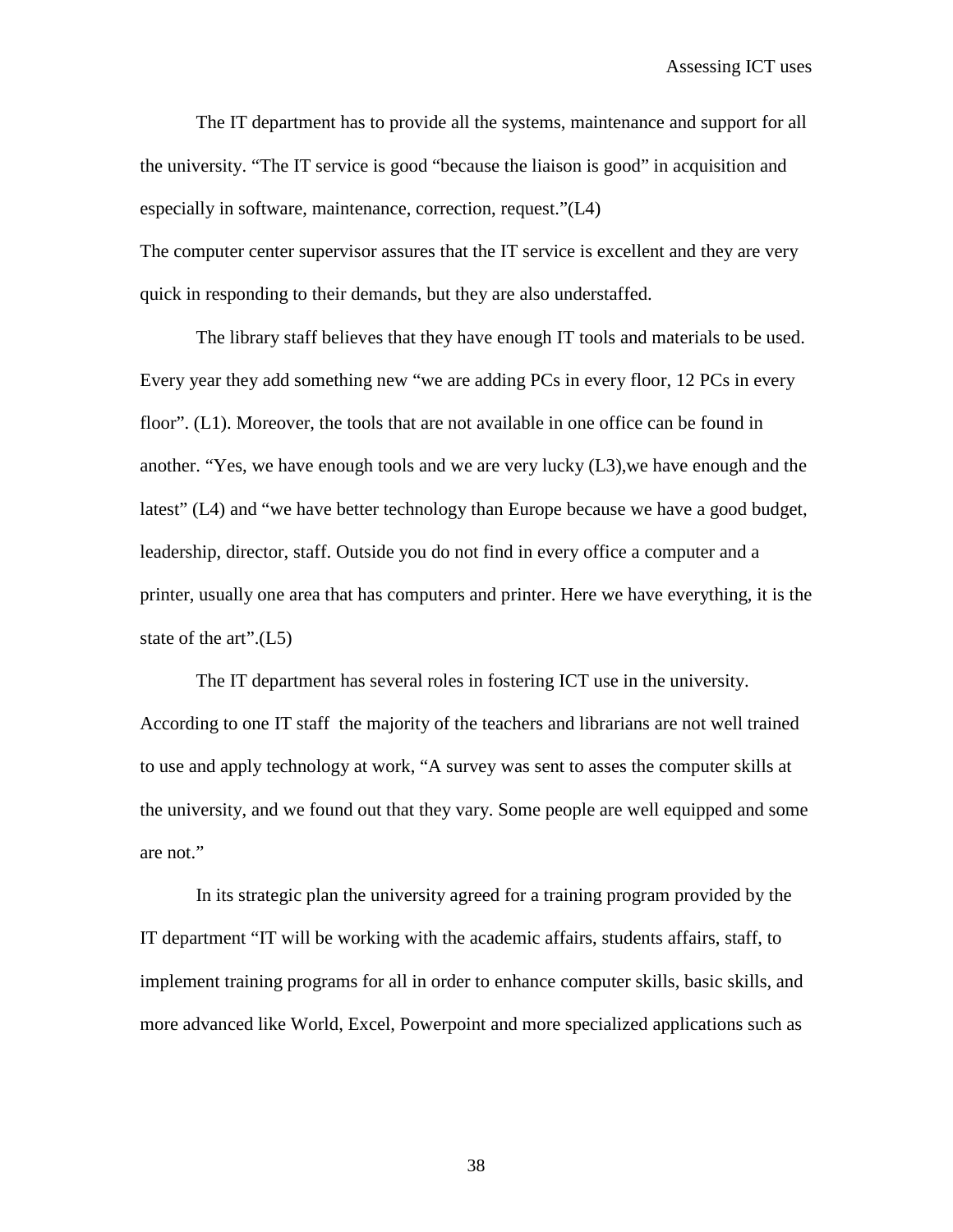the university Banner, student information system, fund raising system, library system and others." (T1)

The IT Director believes that librarians are very well trained and that teachers have beautiful software for anti-plagiarism. He affirms that the IT staff do the training, "we do the training, and each application has a person responsible for its development and training. For the library system we have a person responsible for it, when we implement it, we ask the librarians what they need, we choose the system together, fitting their need. After finishing the implementation we do the training for them". Also, the IT department is responsible for the updates of the computers at the university.

One of the IT staff confirms that the computers are updated on two cycles. Every three years for heavy users of computers and every four years for less heavy users, "by update I mean replacing the computer." For software update, they do it continually, "we have an academic license agreement with Microsoft; On a yearly basis, we update ourselves when we feel the current settings are not supporting us, or not stable, sometimes we have a request from faculty to update".(T1)

He added that a lot of updates can be done remotely, otherwise the IT support team will dispatch people to update. For some updates, like anti-virus software, they do not need to inform users, because the system makes the update automatically.

The additional professional development or support that the IT department needs to implement ICT more effectively is training programs, "more training programs at all levels, from basic skills to more advanced levels and we need to organize more workshops to train people."(T1)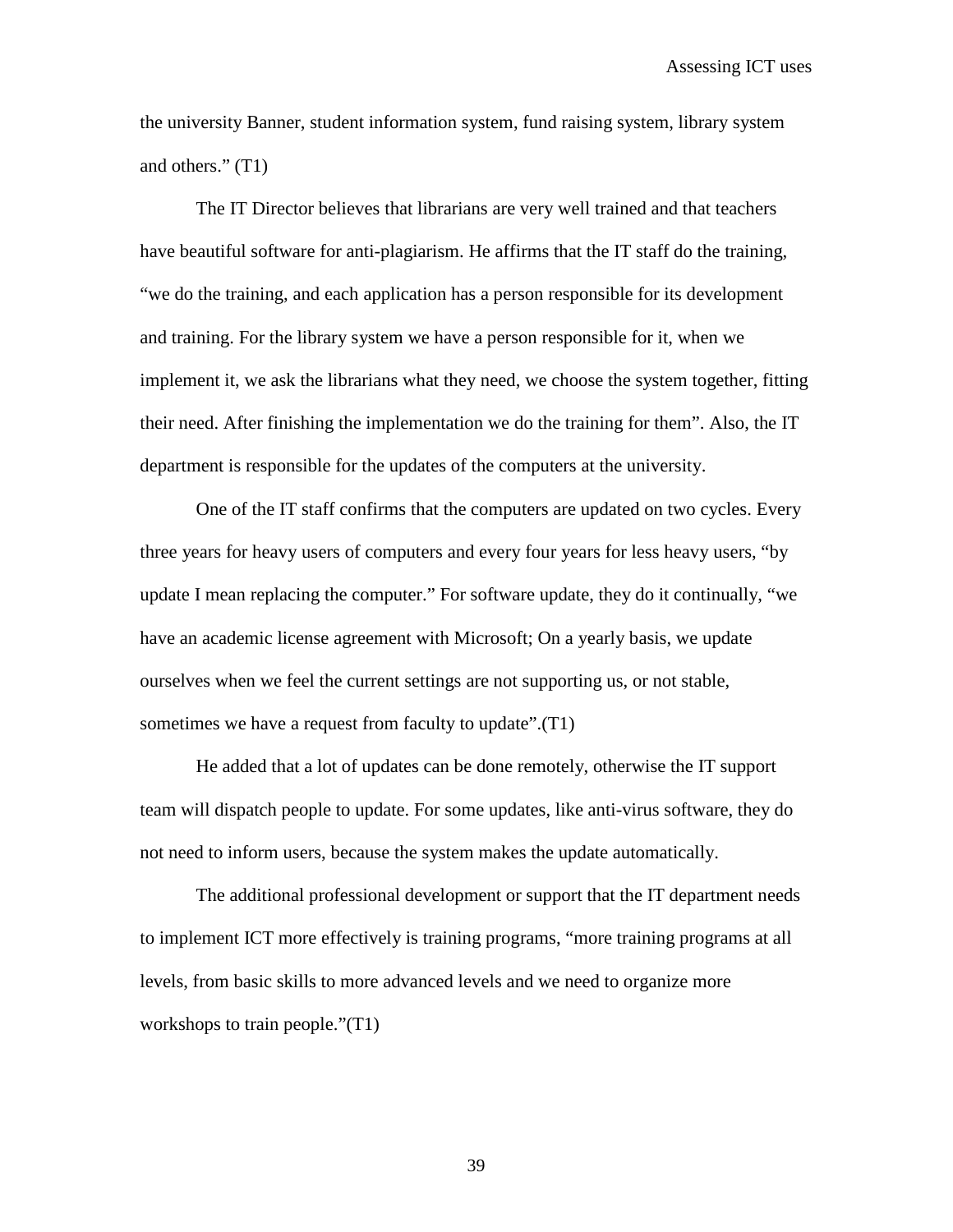The IT staff believes that it is very important to keep IT up to date in using the system, so they have yearly training, each within their own field of specialty, network people go for network training, security people go for security training program.

Some of the faculty members ask for basic support like fixing the computer or laptop, or with Excel, or a projector in class. Other faculty need help with the WebCT, with the library system, and with any software that the university provides for them. One IT staff added that "we have just implemented the course evaluation system, so students need help with it. Some of them need support and reporting".(T1) Another IT staff added that "when teachers want to use anti-plagiarism system and they don't know, they ask for training".

One IT staff believes that the support that faculty members ask for is also training, "we have telephone, computer, the wireless coverage, cabling of the network, every data connection in the office including wireless or cabling and the IP phone and the computer. If the faculty member has a printer, fax, scanner we support it all."(T3)

He added that they have a professional way to handle the call for support, it is the HelpDesk. If a problem occurs, faculty or staff may call 1000 and the call will be logged in. The IT staff will open a ticket immediately and they respond to the case within two hours.

Regarding the support that librarians ask for, one IT staff confirms that they need it on the existing system "Like the library system, the e-reserve system, the zportal and they also require more help in archiving" and "as much as we can afford we try to help them". (T3)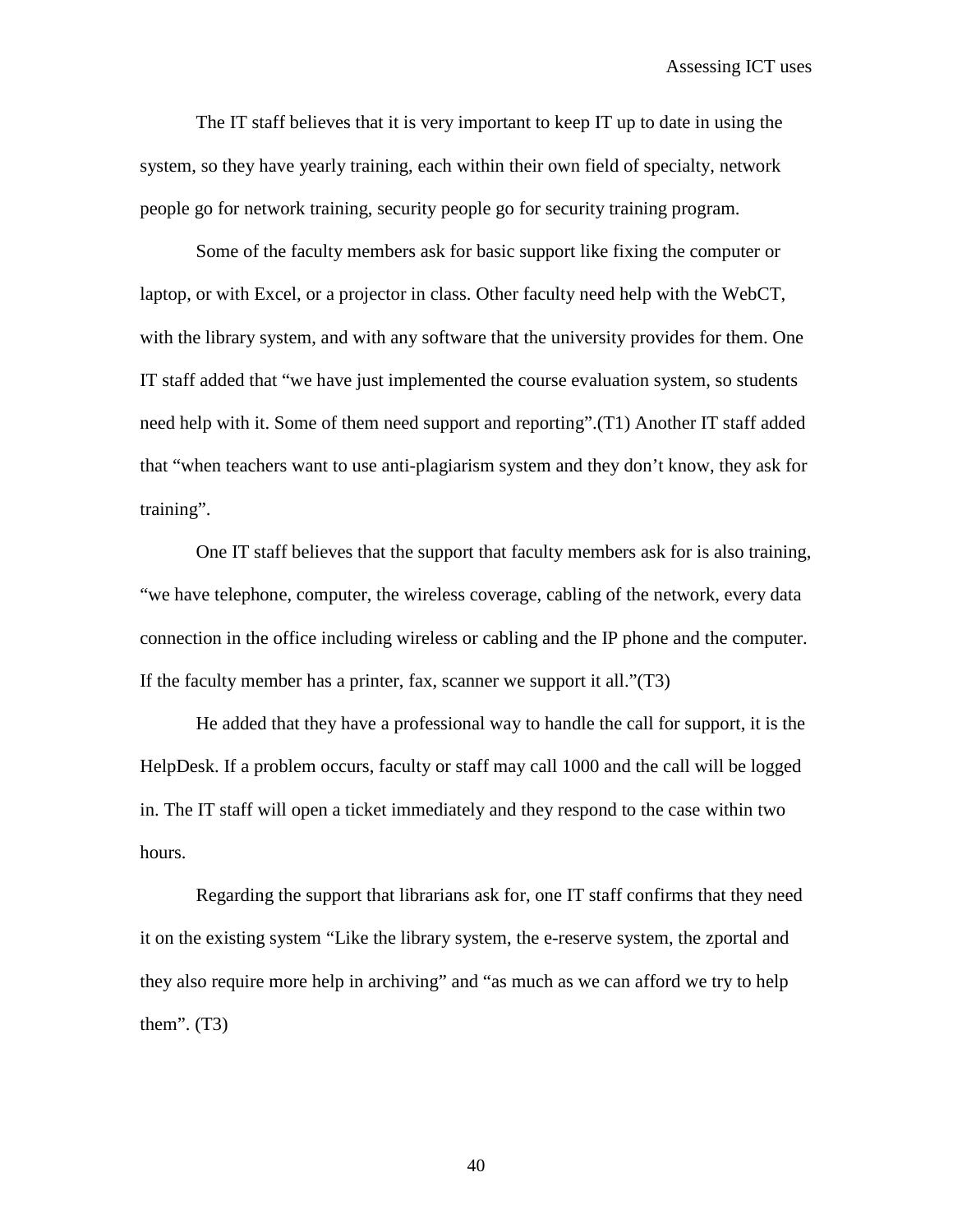Assessing ICT uses

Moreover librarians ask for new developments and reports, "we develop new reports they ask for", according to the T3.

According to the questionnaire, the results show that 45% of the teachers at the Business School agreed that they were well trained to use ICT and 60% are aware of most updated ICT tools, whereas only 25% of the School of Arts & Sciences teachers agreed that they were trained, and that they are aware of most updated ICT tools and packages. 60% to 70% of the teachers in both schools deal frequently with the IT department for technology related matters.75% of the teachers in the School of Business and Arts & Sciences agreed that they have enough IT tools in their classes and offices. Finally 75% of the Business School teachers are satisfied with the IT services in their departments, whereas 55% of teachers from the School of Arts & Sciences are satisfied with IT services. Teachers from both schools need more training and support from the IT department. Teachers need to be informed about, and aware of most ICT updates done by the IT department so they would know what version of software they need to use (Appendix 1, Table 6).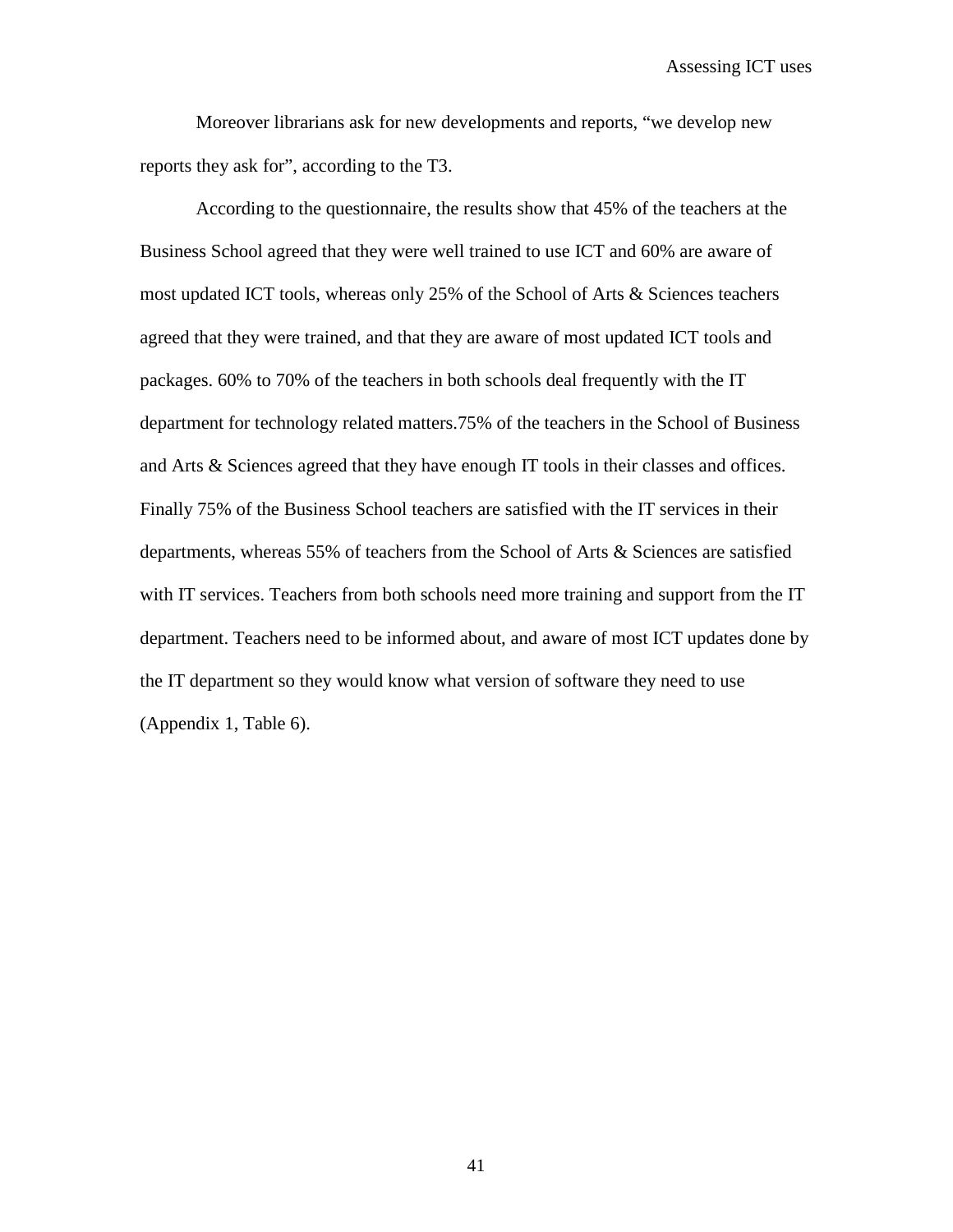# **CONCLUSION**

ICT is a major tool that is invading our world and especially universities. The study reveals that most of the faculty, teachers, librarians, secretaries, staff, use ICT in their daily work. Most of them use it for data storage, data retrieval, data sorting, queries and data gathering. In addition, most of the teachers and librarians use ICT to communicate with students and colleagues, to keep and manage students' records, to find new ideas and techniques for their teaching and to exchange ideas, articles and information with colleagues and to select books from the library and as search tool for research and publications. The WebCT, Turnitin, e-reserve, PowerPoint software, phone conferences, e-mails, OPAC, Z-portal, Webview, wireless connection and many other applications are used in the university to enhance and facilitate learning and teaching, and to open doors with other universities abroad. Similarly, the use of ICT is changing the teachers' and librarians' working mode to the better. It gave teachers and librarians more time to do research and publications. Moreover, course preparation became faster and enhanced collaboration between students and teachers. The library now has different kinds of job available and more qualified employees are needed to meet the evolving "state of the art" library needs.

One of the obstacles that the IT department faced was the resistance to change from elderly teachers. Other obstacles were budget limitations, shortage of IT staff, and data security issues.

The role that the IT department is playing in fostering ICT use in the university is very important. The IT department provides all the systems, maintenance and support for all the university. In addition, they provide training programs for all in order to enhance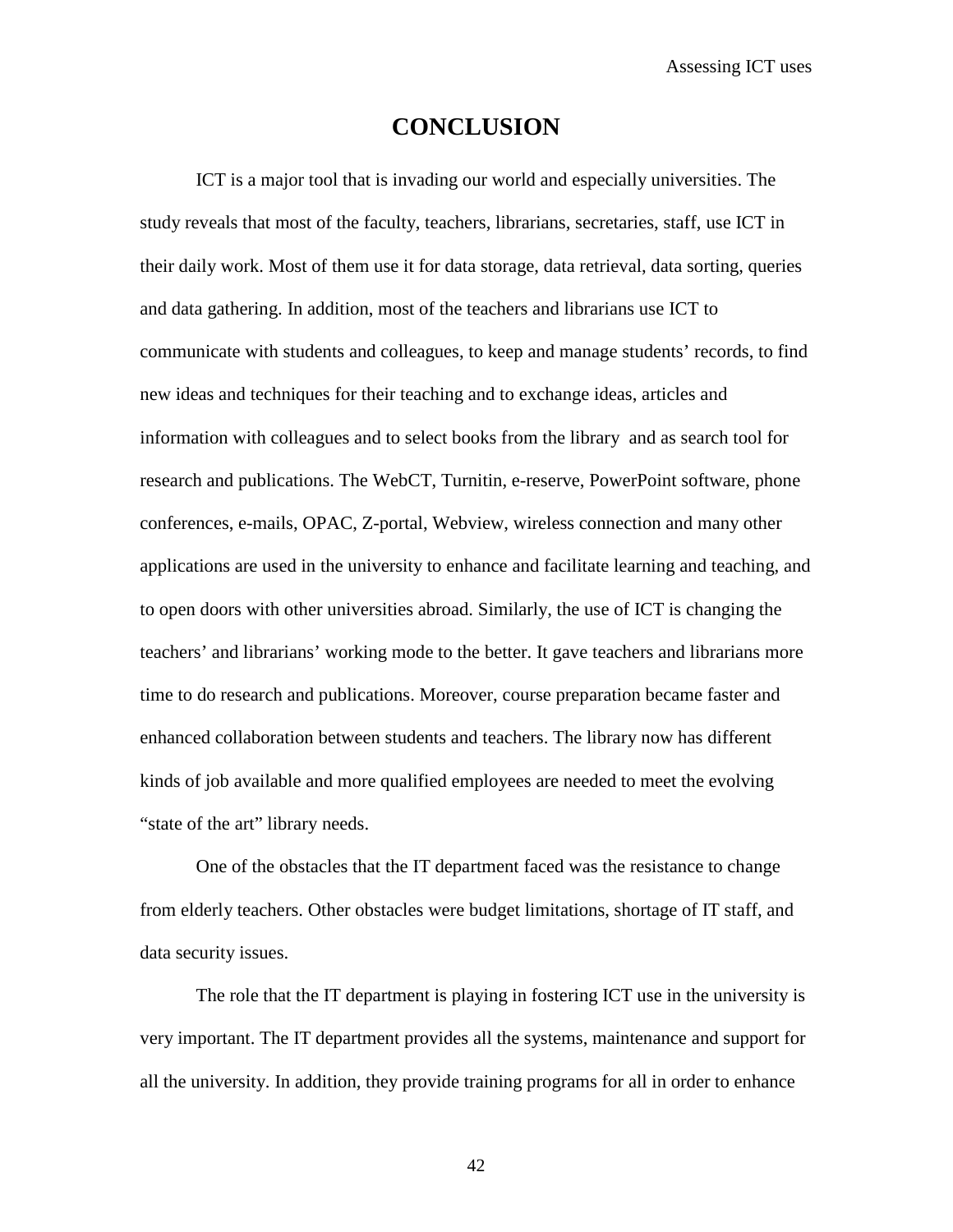computer skills, and more specialized applications like the university banners, student information system, fund raising system, library system and others. The university network enhances and maintains immediate communication with many people and quick access to libraries and other sources.

The use of technology is evolving positively and very fast in the Lebanese American University. On a daily basis there is something new in technology and the university always tries to stay up to date with information and communication technology.

#### *Limitation of the study*

It is important to acknowledge that this is a small-scale study at LAU. It focuses solely on two schools, SAS and SB and the library in Beirut campus only. Thus the results of this study cannot be generalized because one university in Lebanon is not representative of all universities and two schools on one campus at LAU are not representative of all LAU schools. However, this research work will encourage more inquiry into the subject. Other researchers can build on the results for further investigation.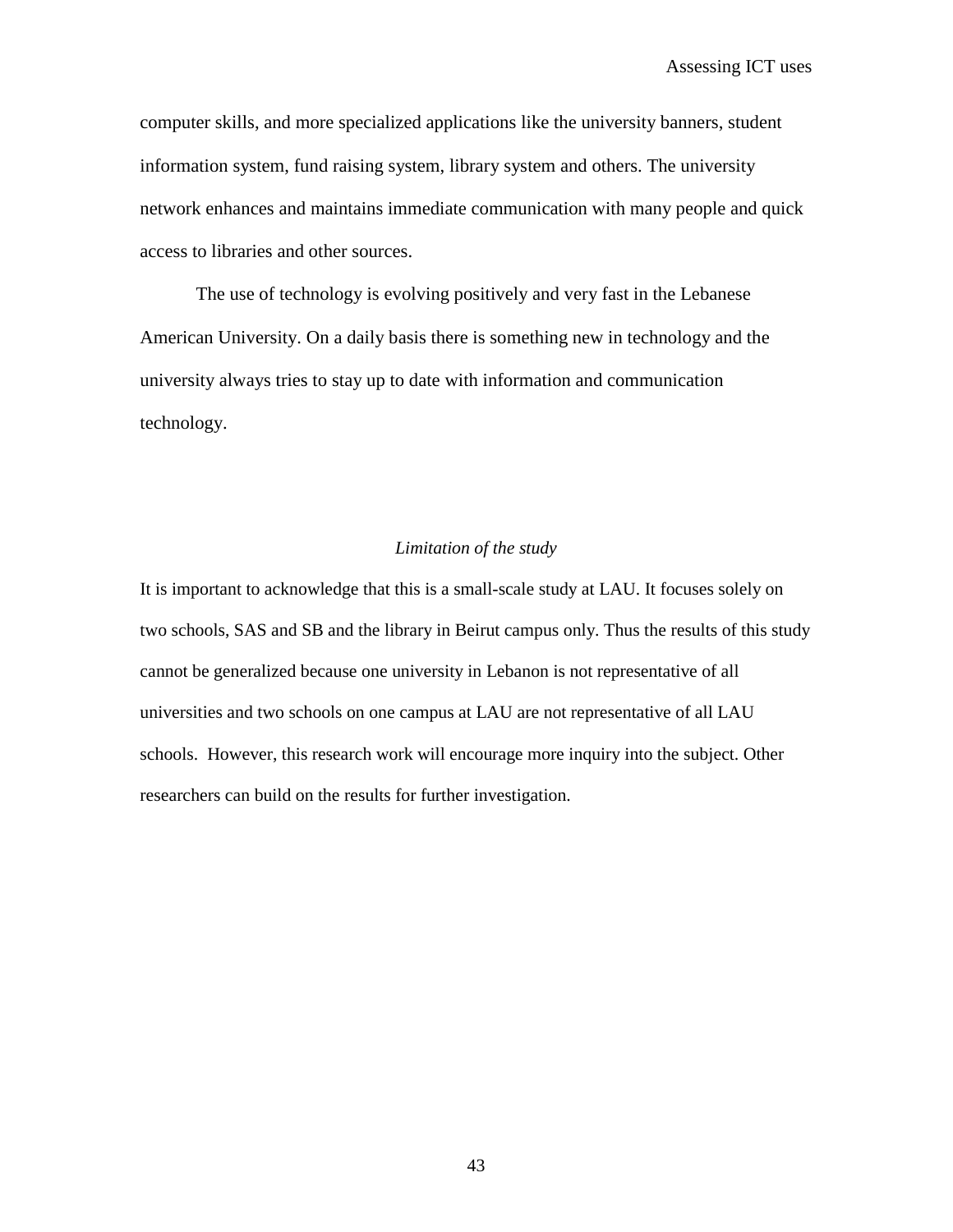## **REFERENCES**

- AlHashim, D. D., Sankaran, S., & Weiss, E. J. (2003). The high tech global accounting classroom in the 21st century. *Journal of American Academy of Business, Cambridge, 3*(1/2), 21-28.
- Bartsch, R. A., & Cobern, K. M. (2003). Effectiveness of PowerPoint presentations in lectures. *Computers and Education*, 41, 77-86.
- Bates, H. L., & Waldrup, B. E. (2006). The effect of teaching technology on the performance and attitudes of accounting principles students. *Academy of Educational Leadership Journal*, 10(3), 79-92.
- Beck, L.& Murphy, J. (1993). *Understanding the principalship: Metaphorical themes*. New York: Teachers College Press.
- Bhaerman, R. & Selden, D. (1970). Instructional technology and the teaching profession. (*Teachers College Record) 71*(3), 391-406.
- Brakels, J., Van Daalen, E., Dik, W., Dopper, S., Lohman, F., Van Peppen, A., et al. (2002). Implementing ICT in education faculty wide. *European Journal of Engineering Education*, 27(1), 63-76.
- Burns, R. (2000). Introduction to research methods. London: Sage publication
- Clark, J. (2008).PowerPoint and pedagogy. *College teaching*, 56 (1), 39-45.
- Cohen, L. & Manion, L., (1997). Research methods in education. London, Routeledge
- Craig, R. J., & Amernic, J. H. (2006). PowerPoint presentation technology and the dynamics of teaching. (*Innovative Higher Education, 31)*(3),147-160.
- Creed, T. (1997, May). PowerPoint, no! Cyberspace, yes. (*The National Teaching and Learning Forum, 6),*1-5.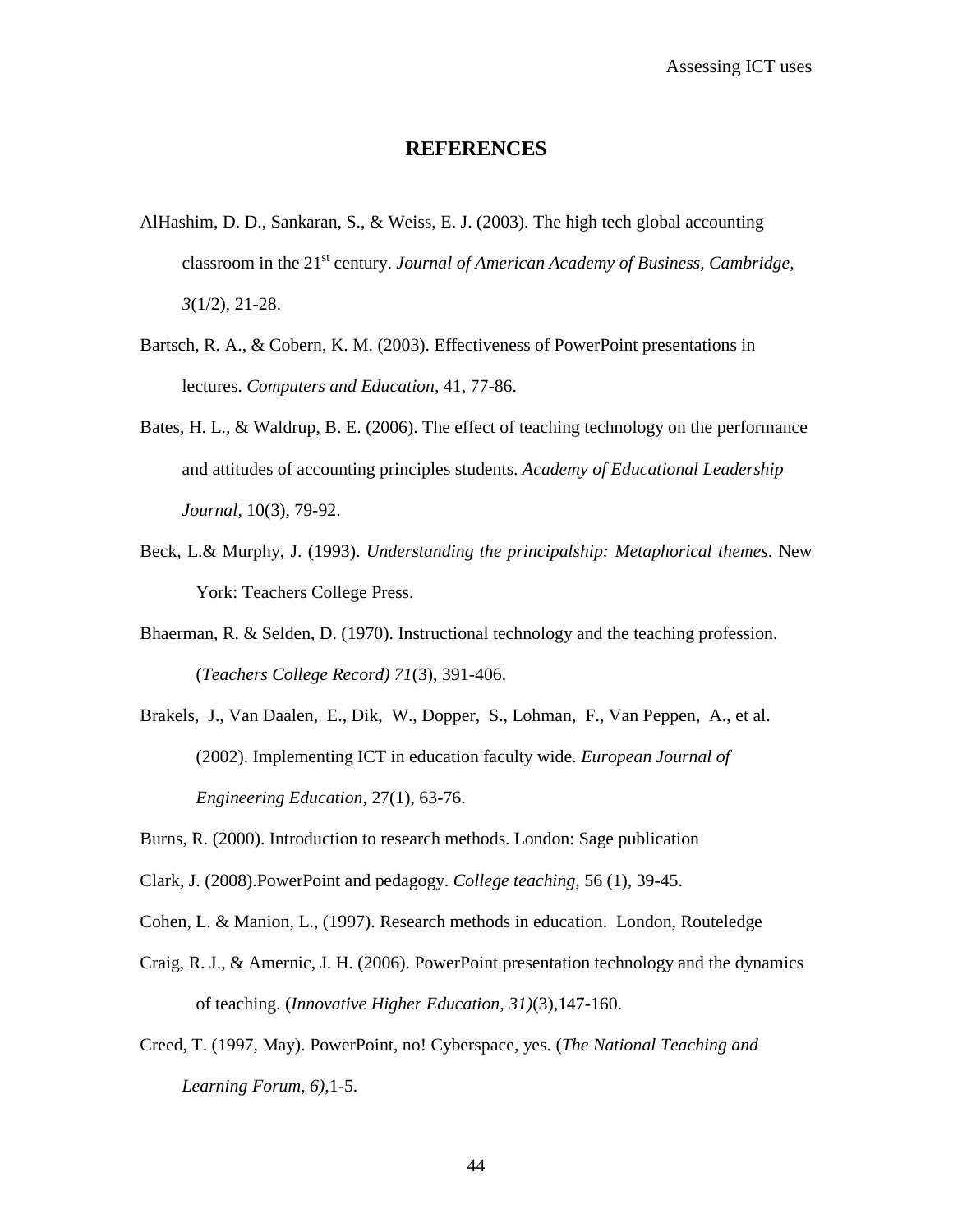- D'Angelo, J. M., Woosley, S. N. (2007). Technology in the classroom: Friend or foe. (*Education)*, 127(4), 462-472.
- De Wet, C. F. (2006). Beyond Presentations: Using PowerPoint as an effective instructional Tool. (*Gifted Child Today,)* 29(4), 29-40.
- Epper, R. M., & Bates, A. W. T.(2001). Teaching Faculty How to Use Technology, Best Practices from Leading Institutions,  $(1<sup>st</sup> ed.)$ . Oryx Press
- Erickson, H. (2002). Concept-based curriculum and instruction: Teaching beyond the facts. Thousand Oaks, CA: Crown Press.
- Frey, B. A. & Birnbaum, D. J. (2002). Learners' perceptions on the value of PowerPoint in lectures. www.eric.ed.gov, ED467192, 10
- Goodyear, M. (1995). Abundance, but for how long? (*RQ*), 34 (4), 436-438 Hartnett, N., Romcke, J., & Yap, C. (2003). Recognizing the importance of instruction style to students' performance: Some observations from laboratory research—A research note. *(Accounting Education)*, 12(3), 313-331
- Kaplan, S. (2004). Layering differentiated curricula for the gifted and talented. In F. A. Karmes & S. M. Bean (Eds.), *(Methods and Materials for Teaching the Gifted)* (2<sup>nd</sup> ed., pp. 107-133). Waco, TX: Prufrock Press.
- Lebanese American University (2010a), *academic catalog.* Retrieved April 1, 2010 from http://publications.lau.edu.lb/catalog.
- Lebanese American University (2010b).*Strategic planning 2005-2010.* Retrieved January 10, 2010 from http: //www.lau.edu.lb/strategicplanning/strategicplan.php
- Lebanese American University (2010c) *Strategic planning 2005-2010.* Retrieved January 10, 2010 from http://www.lau.edu.lb/strategicplanning/strategicplan.php
- Lebanese American University (2010d) *Lebanese American University Information Technology*, Retrieved January 20, 2010 from http://itweb.lau.edu.lb/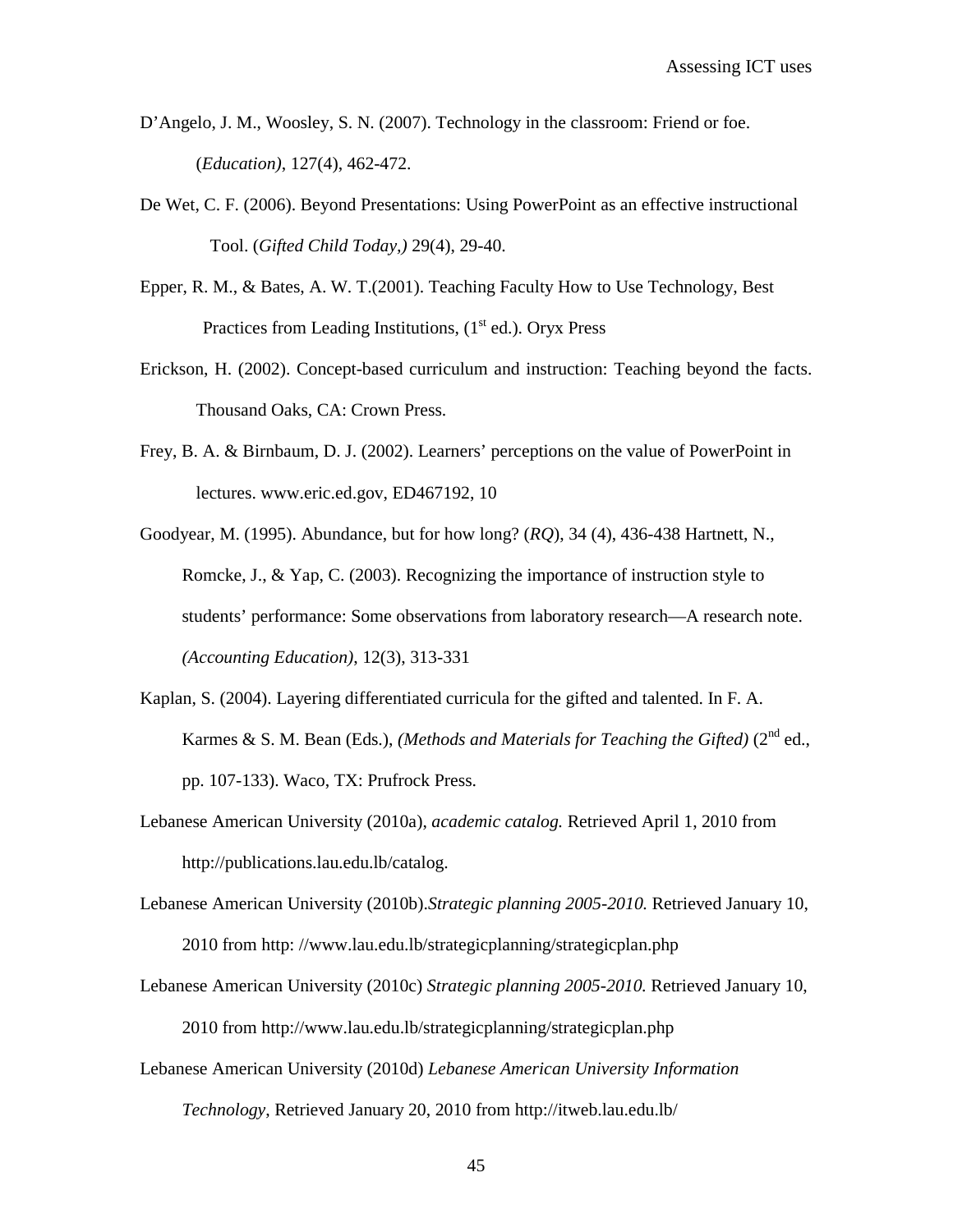- Lebanese American University (2010e) *Lebanese American University Information Technology*, Retrieved January 20, 2010 from http://itweb.lau.edu.lb/
- Lebanese American University (2010f).*The Riyad Nassar Library*, Retrieved January 20, 2010 from http://www.lau.edu.lb/libraries/beirut.php
- Lebanese American University (2010g). *Libraries today*, Retrieved March 16, 2010 from://www.lau.edu.lb/libraries/today.php
- Nantz, K., & Lundgren, T. D. (1998). Lecturing with technology. *College Teaching,* 46(2), 53-59.
- National Research Council, (2000). How people learn: Brain, mind, experience, and school. Washington, DC: National Academy Press.
- Partee, M. H. (1996). Using e-mail, web sites & newsgroups to enhance traditional classroom instruction. *THE Journal*, 23(11), 79-86.
- Richards, C. (2005). The design of effective ICT-support learning activities: Exemplary models, changing requirements, and new possibilities. *Language, Learning & Technology*, 9(1), 60-80.
- Ridgway, J., McCusker, S., Pead, D, NESTA FUTURELAB SERIES. (2004). Literature Review of E-assessment (Report 10), United Kingdom
- Simons, T. (2004). Does PowerPoint make you stupid? (*Presentations, 18)*(3), 1-6, Retrieved on August 15, 2007 from http://www.presentations.com
- Solosy, A. (2003). Integrating ICT into the English classroom. *Australian Screen Education,* 31, 34-39.
- Szabo, A. & Hastings, N. (2000). Using IT in the undergraduate classroom: Should we replace the blackboard with PowerPoint? *(Computers and Education, 35)*(3), 175-187.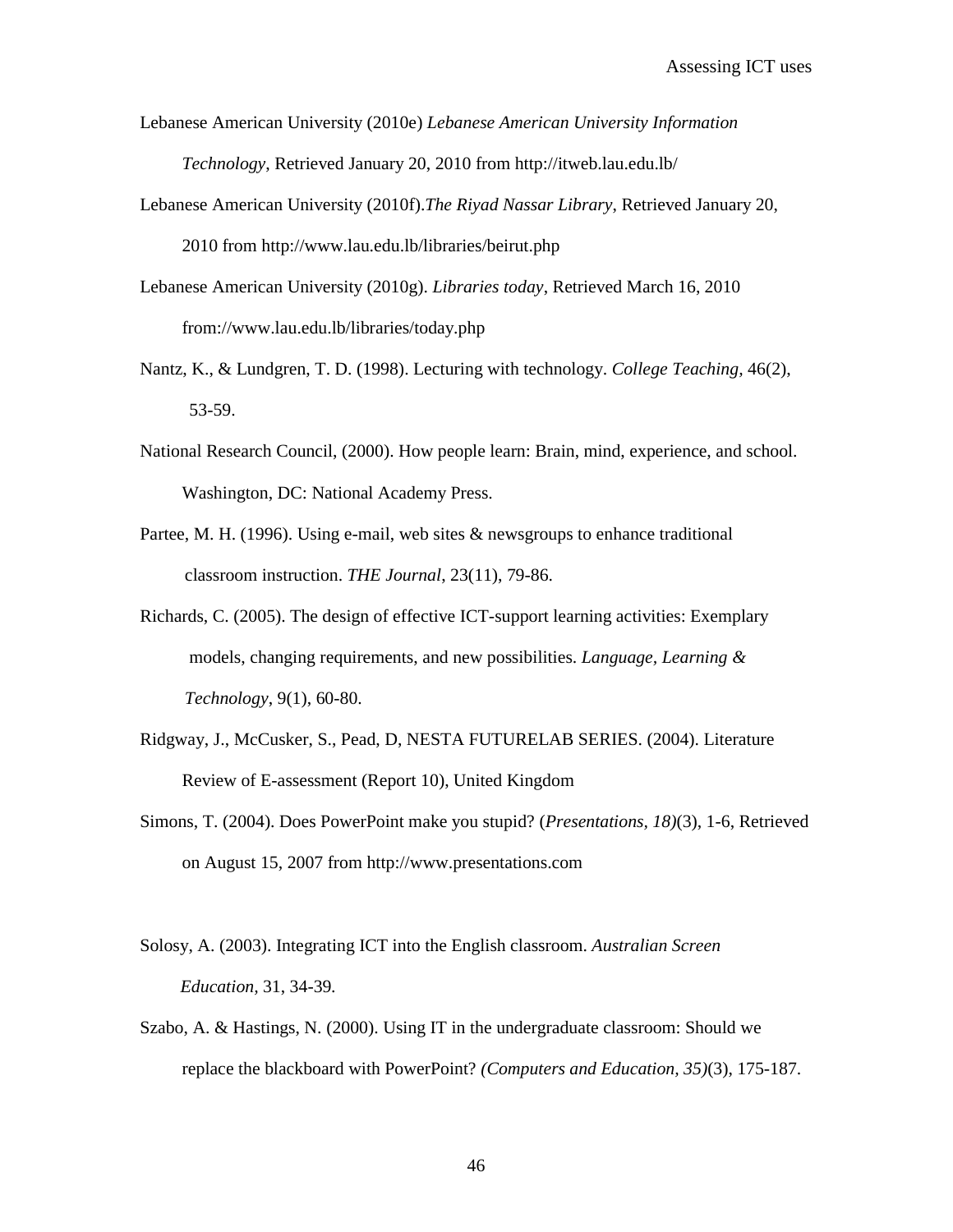- Tufte, E. (2003). PowerPoint is evil. (*Wired)*. Retrieved on September 1, 2007 from http://www.wired.com
- Vallance, M. & Towndrow, P. A. (2007). Towards the 'informed use' of information and communication technology in education: A response to Adams' 'PowerPoint, habits of mind, and classroom culture'. (*Journal of Curriculum Studies, 39)*(2), 219-227.
- Whitehead, B.M., Jensen, D.F., Boschee, Floyd.(2003). *Planning for Technology*, California, Sage publication.
- Wiggins, G., & Mc Tighe, J. (1998). Understanding by design. Alexandria, VA: Association for Supervision and Curriculum Development.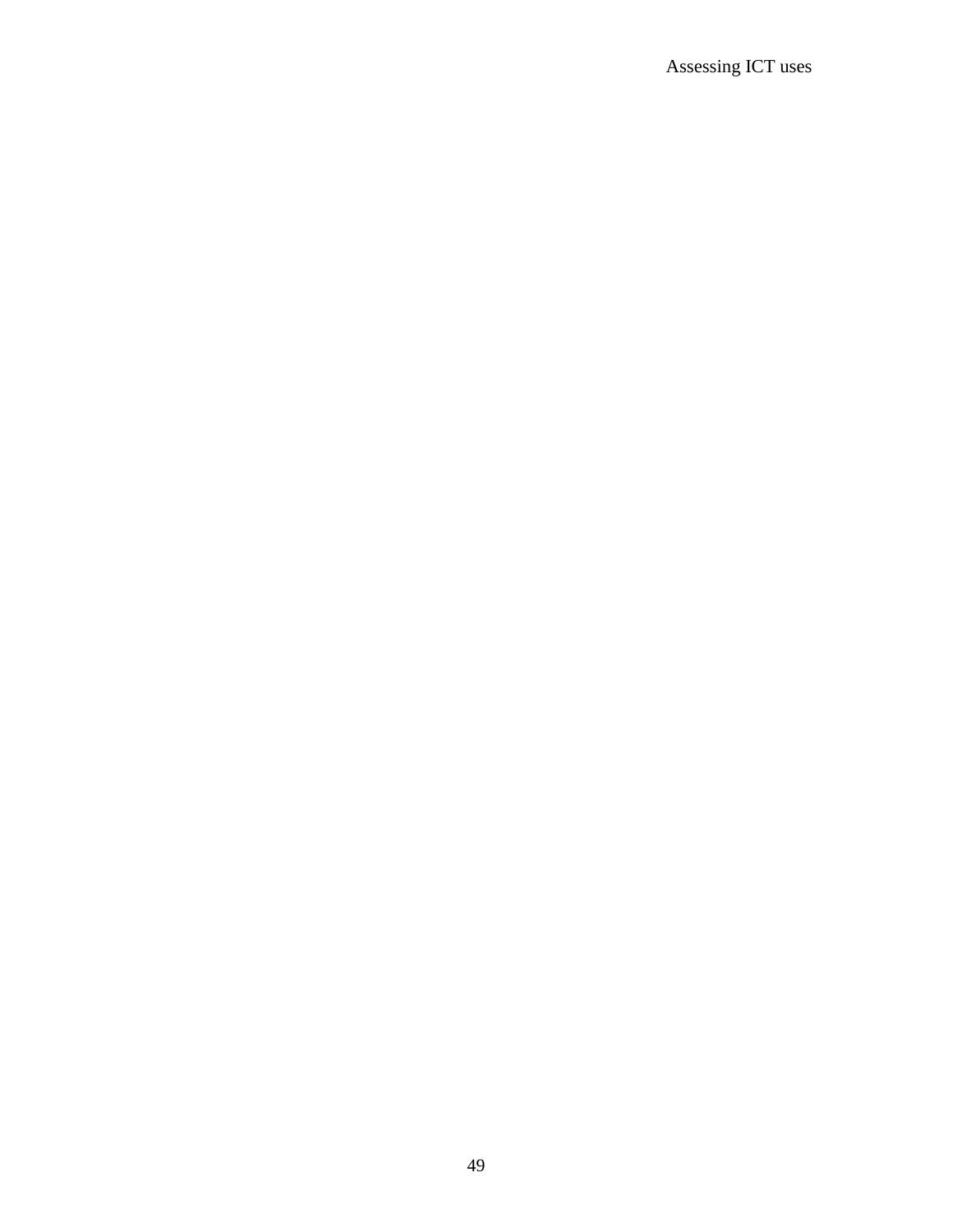# APPENDIX A

# **Tables Summarizing Participants' Answers to Questionnaire Items**

Table 1 Who uses ICT in the university?

|                            | Business School N=20         |        |        |                            | Arts & Sciences N=20 |                  | Total $N = 40$ |                 |        |
|----------------------------|------------------------------|--------|--------|----------------------------|----------------------|------------------|----------------|-----------------|--------|
|                            | Neutral<br>Disagree<br>Agree |        | Agree  | <b>Disagree</b><br>Neutral |                      | Neutral<br>Agree |                | <b>Disagree</b> |        |
| always use ICT in my class | 55%                          | 10.00% | 35.00% | 55%                        | 15%                  | 30%              | 55%            | 12.50%          | 32.50% |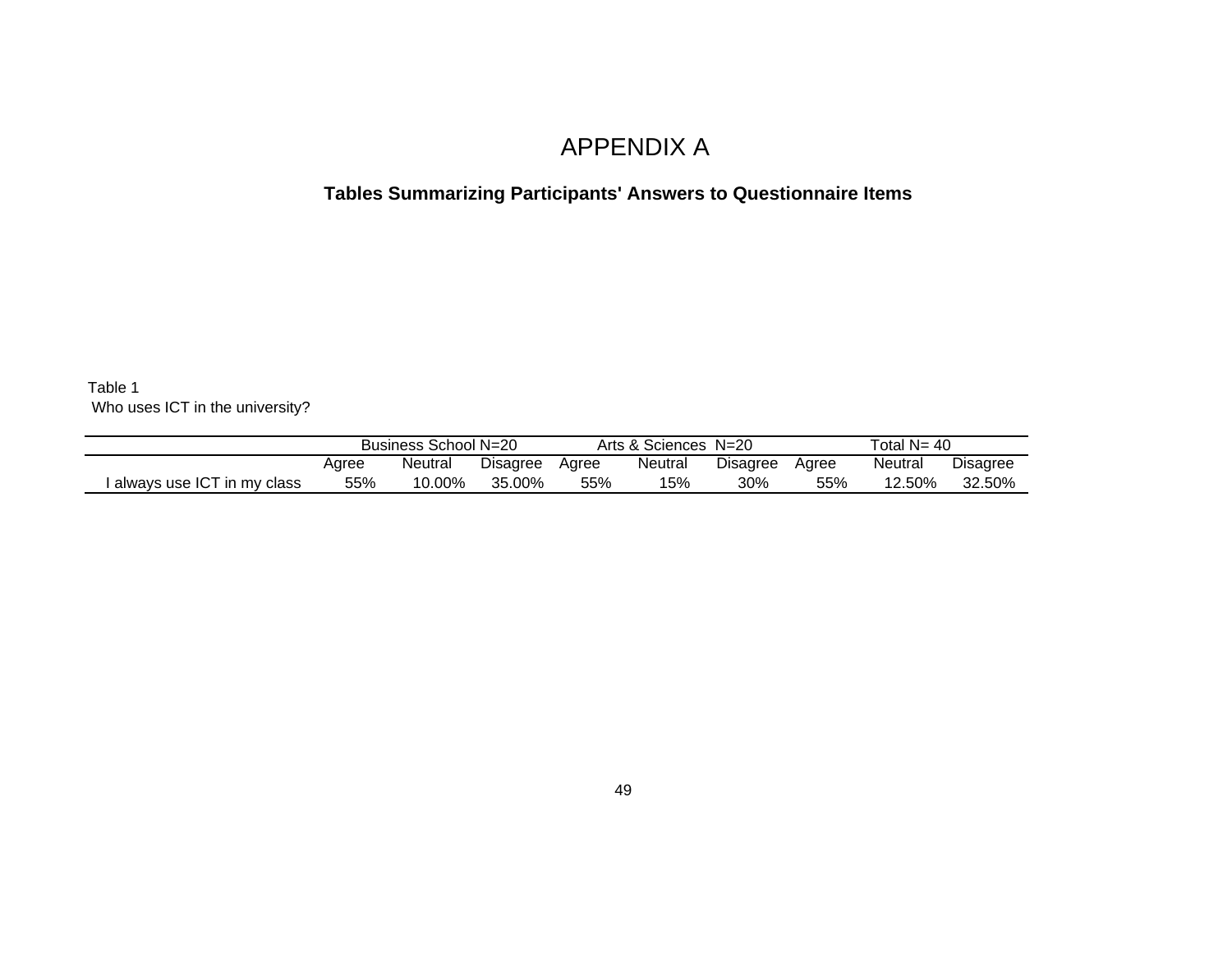#### Table 2 For what purposes?

|                                                               |       | Business School N=20 |          |       | Arts & Sciences N=20 |          |        | Total N= 40 |          |
|---------------------------------------------------------------|-------|----------------------|----------|-------|----------------------|----------|--------|-------------|----------|
|                                                               | Agree | Neutral              | Disagree | Agree | Neutral              | Disagree | Agree  | Neutral     | Disagree |
| I use ICT to communicate with students and colleagues         | 75%   | 15%                  | 10%      | 70%   | 30%                  | 0%       | 72.50% | 22.50%      | 5%       |
| I use ICT to communicate with the administration of           | 85%   | 15%                  | 0%       | 80%   | 10%                  | 10%      | 82.50% | 12.50%      | 5%       |
| the university                                                |       |                      |          |       |                      |          |        |             |          |
| I use ICT as a search engine for my research and publications | 85%   | 15%                  | 0%       | 100%  | 0%                   | 0%       | 92.50% | 7.50%       | 0%       |
| I use ICT in my class to manage instruction                   | 90%   | 10%                  | 0%       | 85%   | 5%                   | 10%      | 87.50% | 7.50%       | 5%       |
| I use ICT in my class as tutorial software                    | 50%   | 25%                  | 25%      | 45%   | 25%                  | 30%      | 47.50% | 25%         | 27.50%   |
| I use ICT in my class for demonstrations                      | 80%   | 10%                  | 10%      | 75%   | 15%                  | 10%      | 77.50% | 12.50%      | 10%      |
| I use ICT in my class for students' presentations             | 85%   | 5%                   | 10%      | 90%   | 5%                   | 5%       | 87.50% | 5%          | 7.50%    |
| I use ICT to find new ideas and techniques for my teaching    | 95%   | 5%                   | 0%       | 95%   | 5%                   | 0%       | 95%    | 5%          | 0%       |
| I use ICT to exchange articles, information or ideas with     | 90%   | $0\%$                | 10%      | 95%   | 5%                   | $0\%$    | 92.50% | 2.50%       | 5%       |
| my colleagues                                                 |       |                      |          |       |                      |          |        |             |          |
| I use ICT to keep and manage students' records                | 75%   | 20%                  | 5%       | 85%   | 10%                  | 5%       | 80%    | 15%         | 5%       |
| I use ICT for storage of information                          | 85%   | 15%                  | 0%       | 85%   | 10%                  | 5%       | 85%    | 12.50%      | 2.50%    |
| I use ICT for students' advising and registration             | 45%   | 50%                  | 5%       | 80%   | 20%                  | 0%       | 62.50% | 35%         | 2.50%    |
| I use ICT to select books from the library                    | 80%   | 10%                  | 10%      | 75%   | 20%                  | 5%       | 77.50% | 15%         | 7.50%    |
| The use of PowerPoint improved my teaching                    | 80%   | 5%                   | 15%      | 55%   | 25%                  | 20%      | 67.50% | 15%         | 17.50%   |
| The use of PowerPoint improved student learning               | 75%   | 5%                   | 20%      | 60%   | 20%                  | 20%      | 67.50% | 12.50%      | 20%      |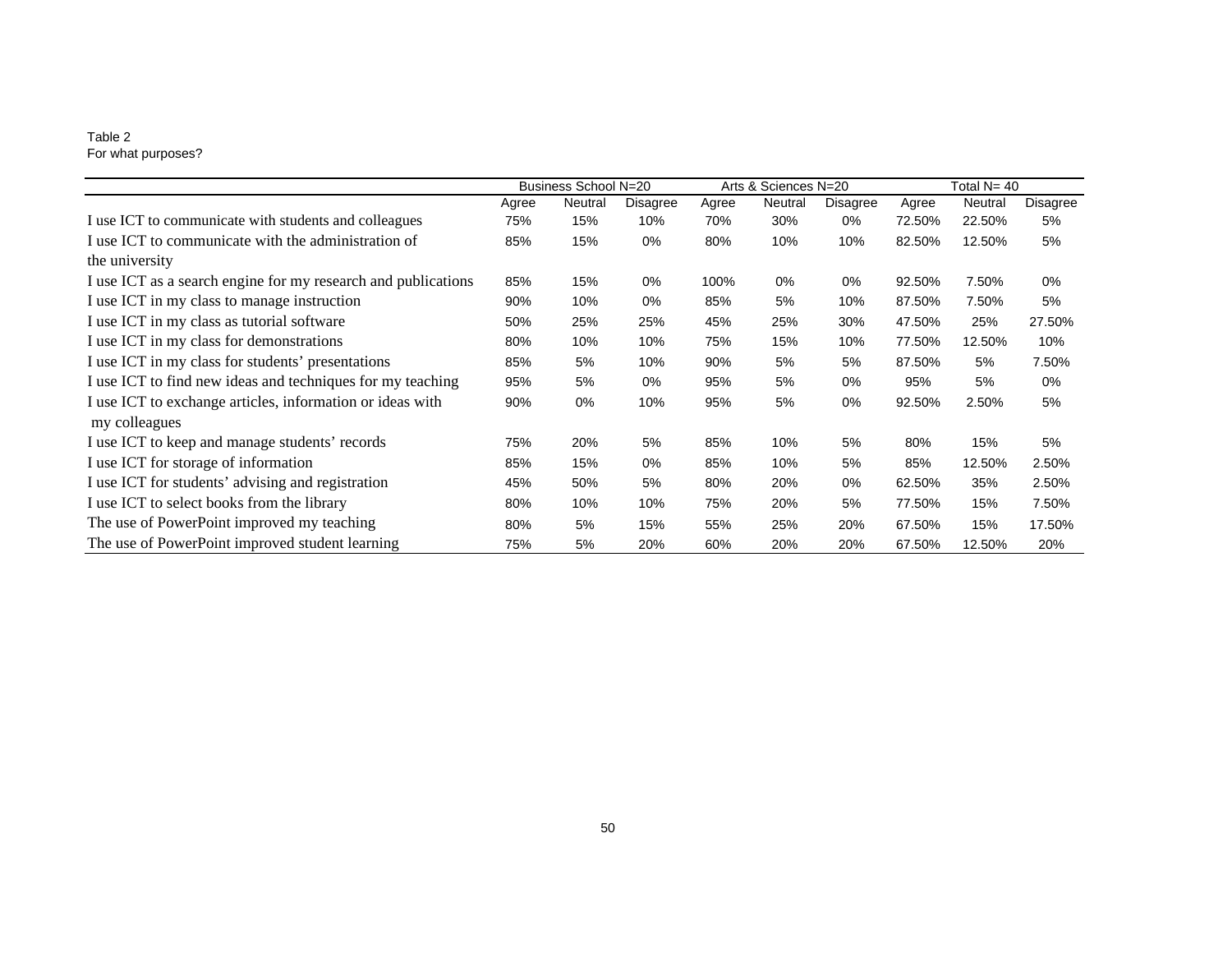#### Table 3 What are the major learning and or teaching uses of ICT

|                                                                                      |       | Business School N=20 |             |       | Arts & Sciences N=20 |             |        | Total $N = 40$ |             |
|--------------------------------------------------------------------------------------|-------|----------------------|-------------|-------|----------------------|-------------|--------|----------------|-------------|
|                                                                                      | Agree | Neutral              | Disagree    | Agree | Neutral              | Disagree    | Agree  | Neutral        | Disagree    |
| My lessons are better understood by my students if I use ICT.                        | 65%   | 25%                  | 10%         | 70%   | 25%                  | 5%          | 62.50% | 20%            | 17.50%      |
| My students are more motivated to present their homework in class<br>using ICT tools | 65%   | 30%                  | 5%          | 70%   | 20%                  | 10%         | 67.50% | 25%            | 7.50%       |
| My teaching methods changed to the better when I used ICT                            | 60%   | 40%                  | 0           | 60%   | 25%                  | 15%         | 60%    | 32.50%         | 7.50%       |
| When I use ICT, my students are more involved in class activities                    | 55%   | 20%                  | 25%         | 45%   | 40%                  | 15%         | 50%    | 30%            | 20%         |
| ICT increases my students interest and attention in class                            | 50%   | 35%                  | 15%         | 50%   | 35%                  | 15%         | 50%    | 35%            | 15%         |
| The types of assignments are more diversified when I use ICT                         | 60%   | 30%                  | 10%         | 75%   | 15%                  | 10%         | 67.50% | 22.50%         | 10%         |
| Registration on line is faster and less time consuming                               | 95%   | 5%                   | 0           | 85%   | 15%                  | 0           | 90%    | 10%            | $\mathbf 0$ |
| The use of ICT fosters better communication with my students                         | 70%   | 30%                  | $\mathbf 0$ | 70%   | 30%                  | $\mathbf 0$ | 70%    | 30%            | $\mathbf 0$ |
| The use of ICT fosters better communication with my colleagues                       | 70%   | 30%                  | $\mathbf 0$ | 85%   | 15%                  | 0           | 77.50% | 22.50%         | $\mathbf 0$ |
| ICT enhances more accurate results for students records and averages                 | 85%   | 15%                  | $\mathbf 0$ | 80%   | 20%                  | 0           | 82.50% | 17.50%         | $\mathbf 0$ |
| ICT helps me finding good teaching material for my students                          | 95%   | 5%                   | $\mathbf 0$ | 85%   | 15%                  | 0           | 90%    | 10%            | $\Omega$    |
| ICT gave me more time to do publications                                             | 55%   | 40%                  | 5%          | 60%   | 40%                  | 0           | 57.50% | 40%            | 2.50%       |
| Through ICT, I keep in touch with different universities in Lebanon                  | 60%   | 35%                  | 5%          | 80%   | 20%                  | 0           | 70%    | 27.50%         | 2.50%       |
| and abroad                                                                           |       |                      |             |       |                      |             |        |                |             |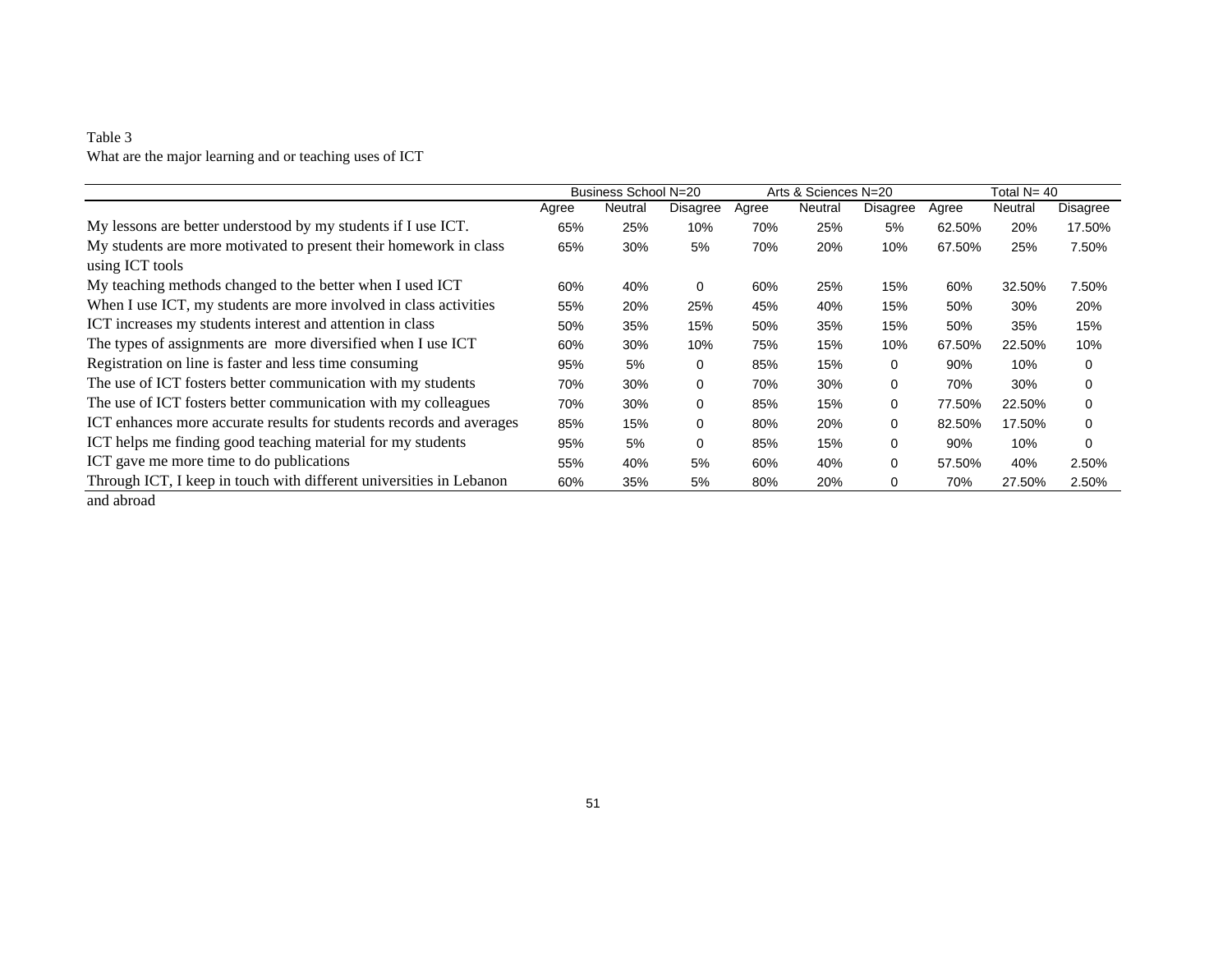#### Table 4 How did the use of ICT change teachers' working modes?

|                                                                          |       | Business School N=20 |          |       | Arts & Sciences N=20 |          |        | Total N= 40 |          |
|--------------------------------------------------------------------------|-------|----------------------|----------|-------|----------------------|----------|--------|-------------|----------|
|                                                                          | Agree | Neutral              | Disagree | Agree | Neutral              | Disagree | Agree  | Neutral     | Disagree |
| My preparation for my class is more efficient when I use ICT             | 90%   | 5%                   | 5%       | 55%   | 25%                  | 15%      | 72.50% | 15%         | 12.50%   |
| My teaching methods changed to the better when I used ICT.               | 60%   | 40%                  | 0        | 60%   | 25%                  | 15%      | 60%    | 32.50%      | 7.50%    |
| ICT gave me more time to do research and collect more and                | 95%   | 5%                   | 0        | 95%   | 5%                   | 0        | 95%    | 5%          | 0        |
| up to date information                                                   |       |                      |          |       |                      |          |        |             |          |
| ICT helps me finding good teaching material for my students.             | 95%   | 5%                   | 0        | 85%   | 15%                  | 0        | 90%    | 10%         | $\Omega$ |
| ICT gave me more time to do publications.                                | 55%   | 40%                  | 5%       | 60%   | 40%                  | 0        | 57.50% | 40%         | 2.50%    |
| Through ICT, I keep in touch with different universities in Lebanon and  | 60%   | 35%                  | 5%       | 80%   | 20%                  | 0        | 70%    | 27.50%      | 2.50%    |
| abroad                                                                   |       |                      |          |       |                      |          |        |             |          |
| I frequently deal with the IT department for technology-related matters. | 60%   | 30%                  | 10%      | 70%   | 15%                  | 15%      | 0.65%  | 22.50%      | 12.50%   |
| I use ICT to select books from the library.                              | 80%   | 10%                  | 10%      | 75%   | 20%                  | 5%       | 77.50% | 15%         | 7.50%    |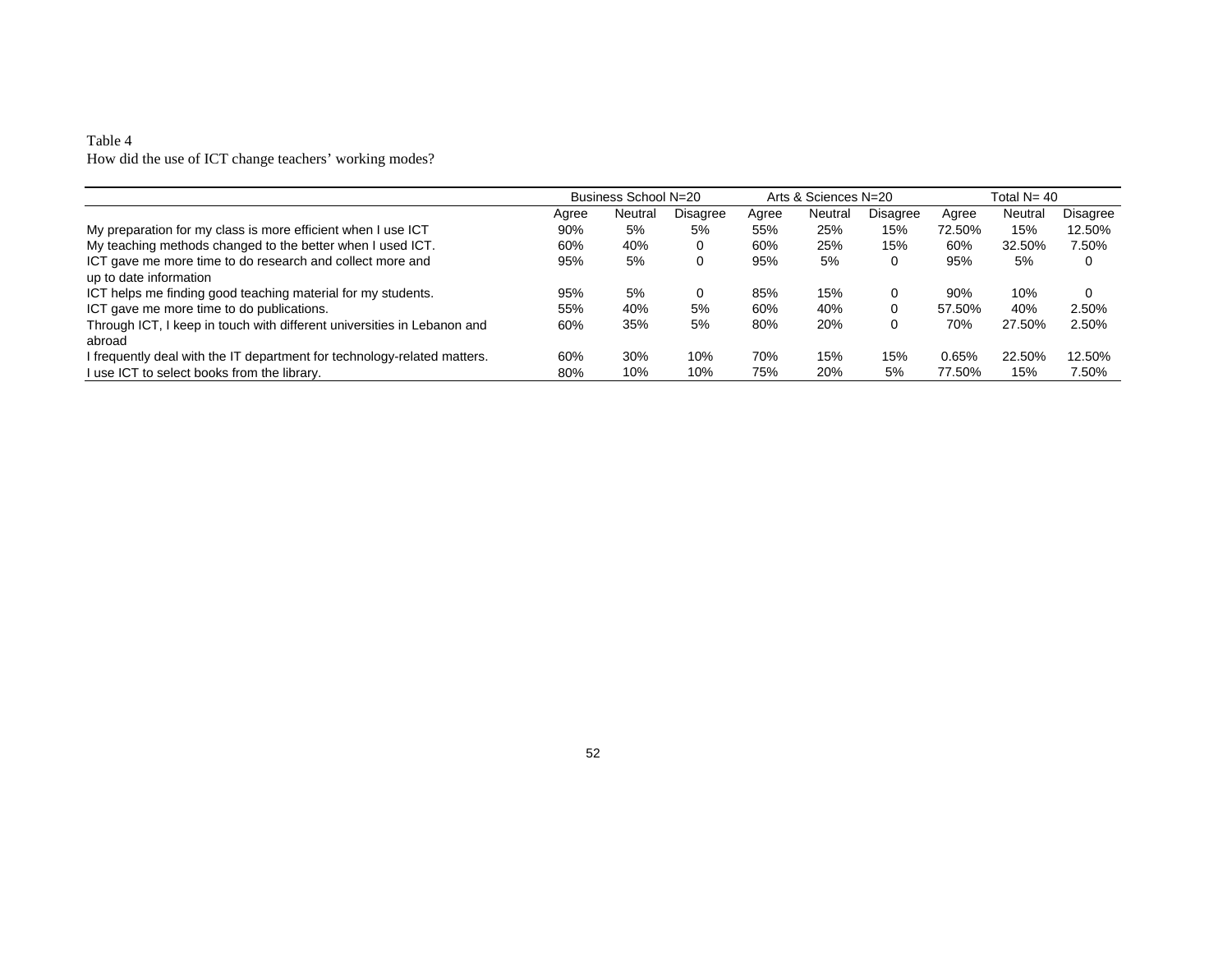#### Table 5 What obstacles are faced, if any?

|                                                            | Business School N=20 |         |          |       | Arts & Sciences N=20 |          | Total $N = 40$ |         |          |
|------------------------------------------------------------|----------------------|---------|----------|-------|----------------------|----------|----------------|---------|----------|
|                                                            | Agree                | Neutral | Disagree | Aaree | Neutral              | Disagree | Aaree          | Neutral | Disagree |
| I prefer the old teaching methods.                         | 10%                  | 15%     | 75%      | 5%    | 30%                  | 65%      | 30%            | 47.50%  | 22.50%   |
| The use of ICT in class is distracting my students.        | 15%                  | 10%     | 75%      | 15%   | 30%                  | 55%      | 15%            | 20%     | 55%      |
| I don't use ICT in my class                                | 5%                   | 20%     | 75%      | 15%   | 5%                   | 80%      | 10%            | 12.50%  | 50%      |
| The use of ICT is not making any difference in my teaching | 5%                   | 15%     | 80%      | 20%   | 15%                  | 65%      | 12.50%         | 15%     | 72.50%   |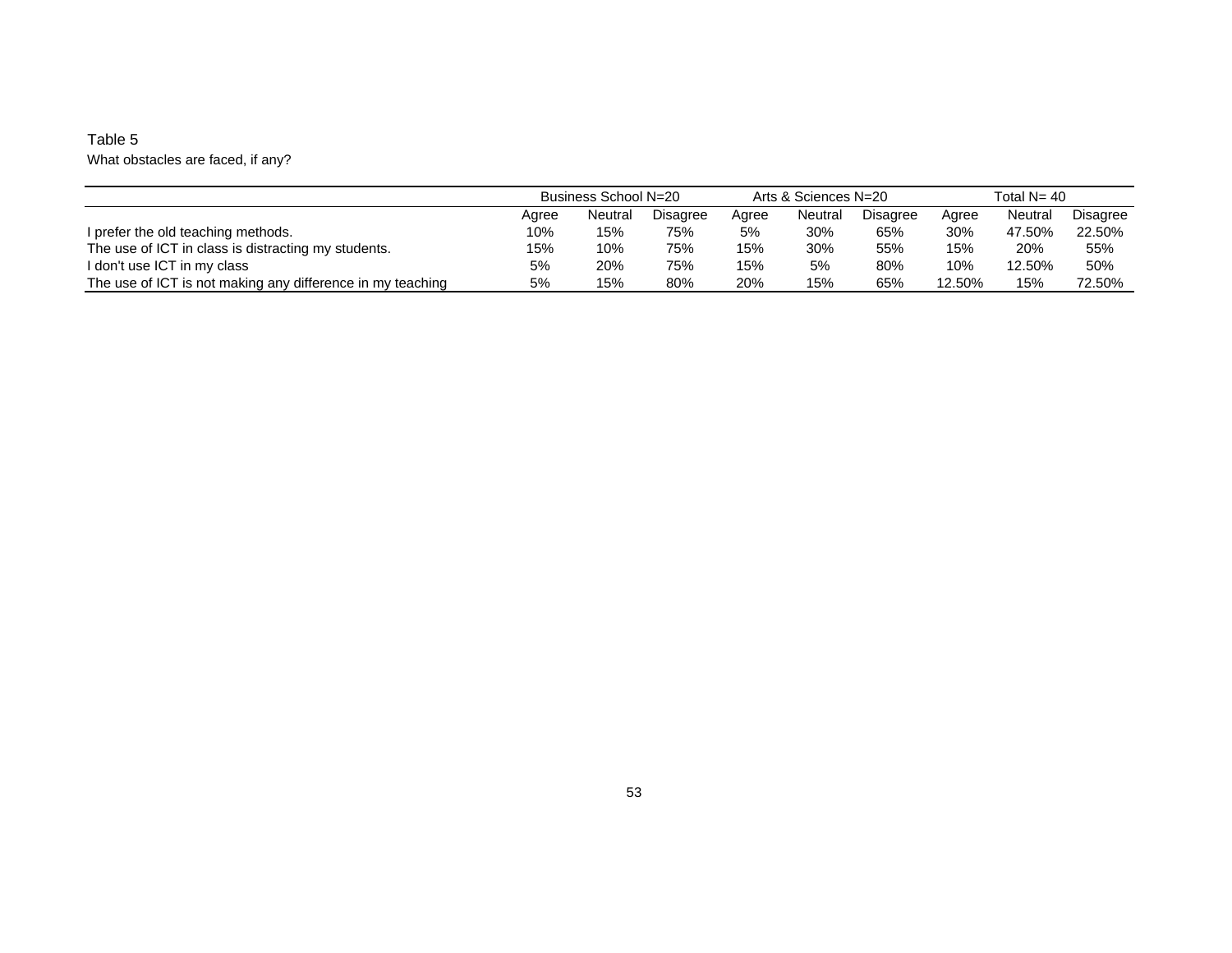#### Table 6 What is the role of the IT Department in fostering ICT in the university?

|                                                         |       | Business School N=20 |          | Arts & Sciences N=20 |         |          | Total N= 40 |         |          |
|---------------------------------------------------------|-------|----------------------|----------|----------------------|---------|----------|-------------|---------|----------|
|                                                         | Agree | Neutral              | Disagree | Agree                | Neutral | Disagree | Agree       | Neutral | Disagree |
| I was well trained to use ICT equipments and packages   | 45%   | 30%                  | 25%      | 25%                  | 35%     | 40%      | 35%         | 32.50%  | 27.50%   |
| I know how to fix my computer if it is blocked.         | 20%   | 30%                  | 50%      | 30%                  | 30%     | 40%      | 25%         | 30%     | 45%      |
| I am aware of most updated ICT tools and packages       | 60%   | 25%                  | 15%      | 25%                  | 55%     | 20%      | 42.50%      | 40%     | 17.50%   |
| I frequently deal with the IT department for technology | 60%   | 30%                  | 10%      | 70%                  | 15%     | 15%      | 65%         | 22.50%  | 12.50%   |
| related matters                                         |       |                      |          |                      |         |          |             |         |          |
| I am satisfied with the IT service in my department.    | 75%   | 15%                  | 10%      | 55%                  | 35%     | 10%      | 65%         | 25%     | 10%      |
| I have enough IT tools in my class.                     | 80%   | 20%                  | 0%       | 60%                  | 15%     | 25%      | 70%         | 17.50%  | 12.50%   |
| my office is well equipped with ICT tools               | 70%   | 20%                  | 10%      | 75%                  | 15%     | 10%      | 72.50%      | 17.50%  | 10%      |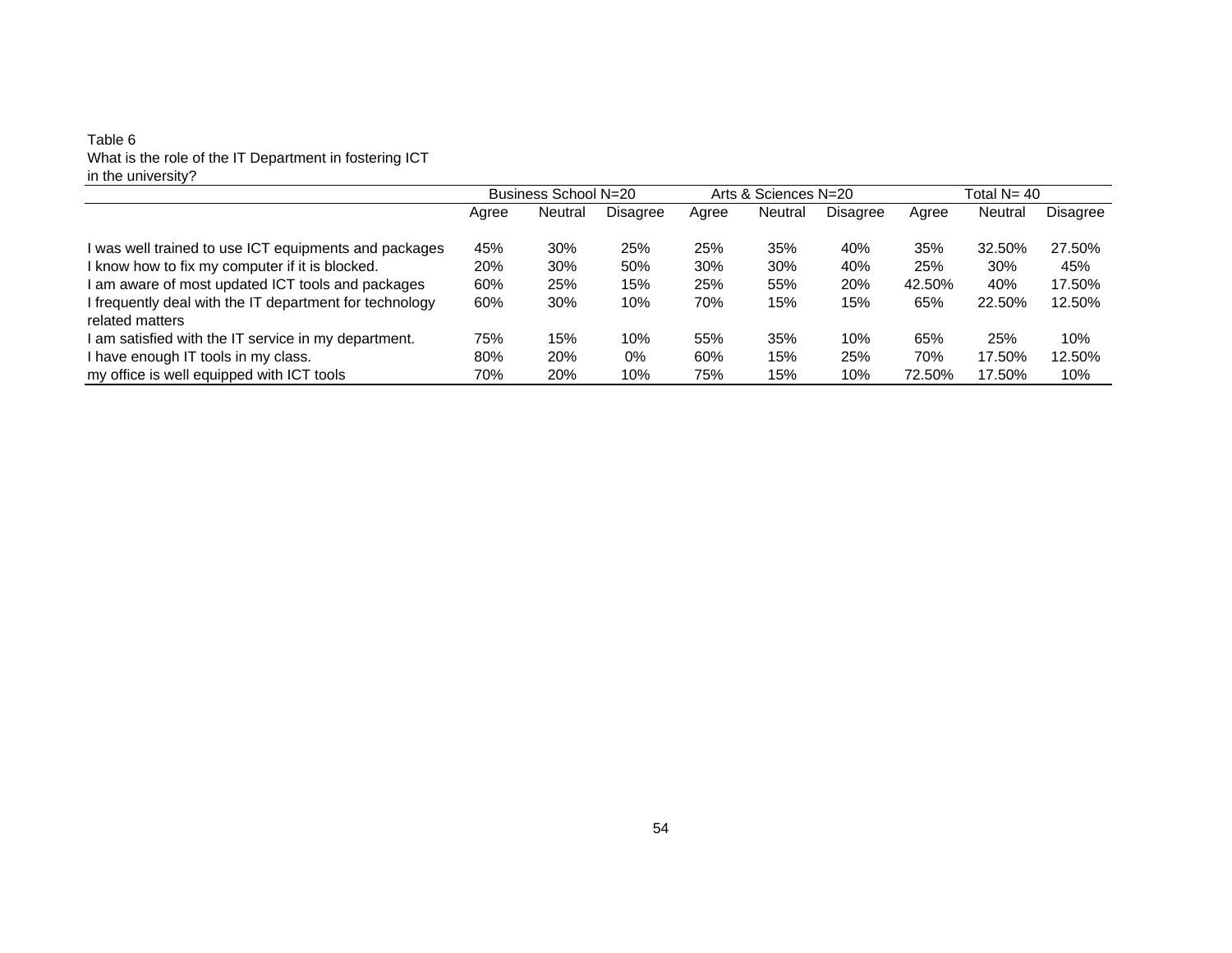# APPENDIX B

# **ICT: Information and Communication Technology**

# **School:**

# **Department:**

|                |                                                | <b>Strongly</b> | Agree | <b>Neutral</b> | <b>Disagree</b> | <b>Strongly</b> |
|----------------|------------------------------------------------|-----------------|-------|----------------|-----------------|-----------------|
|                | <b>Teachers</b>                                | Agree           |       |                |                 | <b>Disagree</b> |
|                | I use ICT in my class to manage instruction    |                 |       |                |                 |                 |
|                | I use ICT in my class as tutorial software     |                 |       |                |                 |                 |
| 3              | I use ICT in my class for demonstrations       |                 |       |                |                 |                 |
| $\overline{4}$ | I use ICT in my class for students'            |                 |       |                |                 |                 |
|                | presentations                                  |                 |       |                |                 |                 |
| 5 <sup>5</sup> | I always use ICT in my classes                 |                 |       |                |                 |                 |
| 6              | My classroom is well equipped with ICT         |                 |       |                |                 |                 |
|                | tools                                          |                 |       |                |                 |                 |
| $\overline{7}$ | I use ICT outside my class to communicate      |                 |       |                |                 |                 |
|                | with students and colleagues                   |                 |       |                |                 |                 |
| 8              | I use ICT outside my class to communicate      |                 |       |                |                 |                 |
|                | with the administration of the university      |                 |       |                |                 |                 |
| 9              | I use ICT as a search engine for my research   |                 |       |                |                 |                 |
|                | and publications                               |                 |       |                |                 |                 |
| 10             | I use ICT to find new ideas and techniques     |                 |       |                |                 |                 |
|                | for my teaching.                               |                 |       |                |                 |                 |
| 11             | I use ICT to exchange articles, information or |                 |       |                |                 |                 |
|                | ideas with my colleagues                       |                 |       |                |                 |                 |
| 12             | I use ICT to keep and manage students'         |                 |       |                |                 |                 |
|                | records                                        |                 |       |                |                 |                 |
| 13             | I use ICT for storage of information           |                 |       |                |                 |                 |
| 14             | I use ICT for students' advising and           |                 |       |                |                 |                 |
|                | registration                                   |                 |       |                |                 |                 |
| 15             | The use of PowerPoint improved my teaching     |                 |       |                |                 |                 |
| 16             | The use of PowerPoint improved student         |                 |       |                |                 |                 |
|                | learning                                       |                 |       |                |                 |                 |
| 17             | I use ICT to select books from the library     |                 |       |                |                 |                 |
| 18             | My office is well equipped with ICT tools      |                 |       |                |                 |                 |
| 19             | My lessons are better understood by my         |                 |       |                |                 |                 |
|                | students if I use ICT.                         |                 |       |                |                 |                 |
| 20             | My preparation for my class is more efficient  |                 |       |                |                 |                 |
|                | when I use ICT                                 |                 |       |                |                 |                 |
| 21             | My students are more motivated to present      |                 |       |                |                 |                 |
|                | their homework in class, using ICT tools.      |                 |       |                |                 |                 |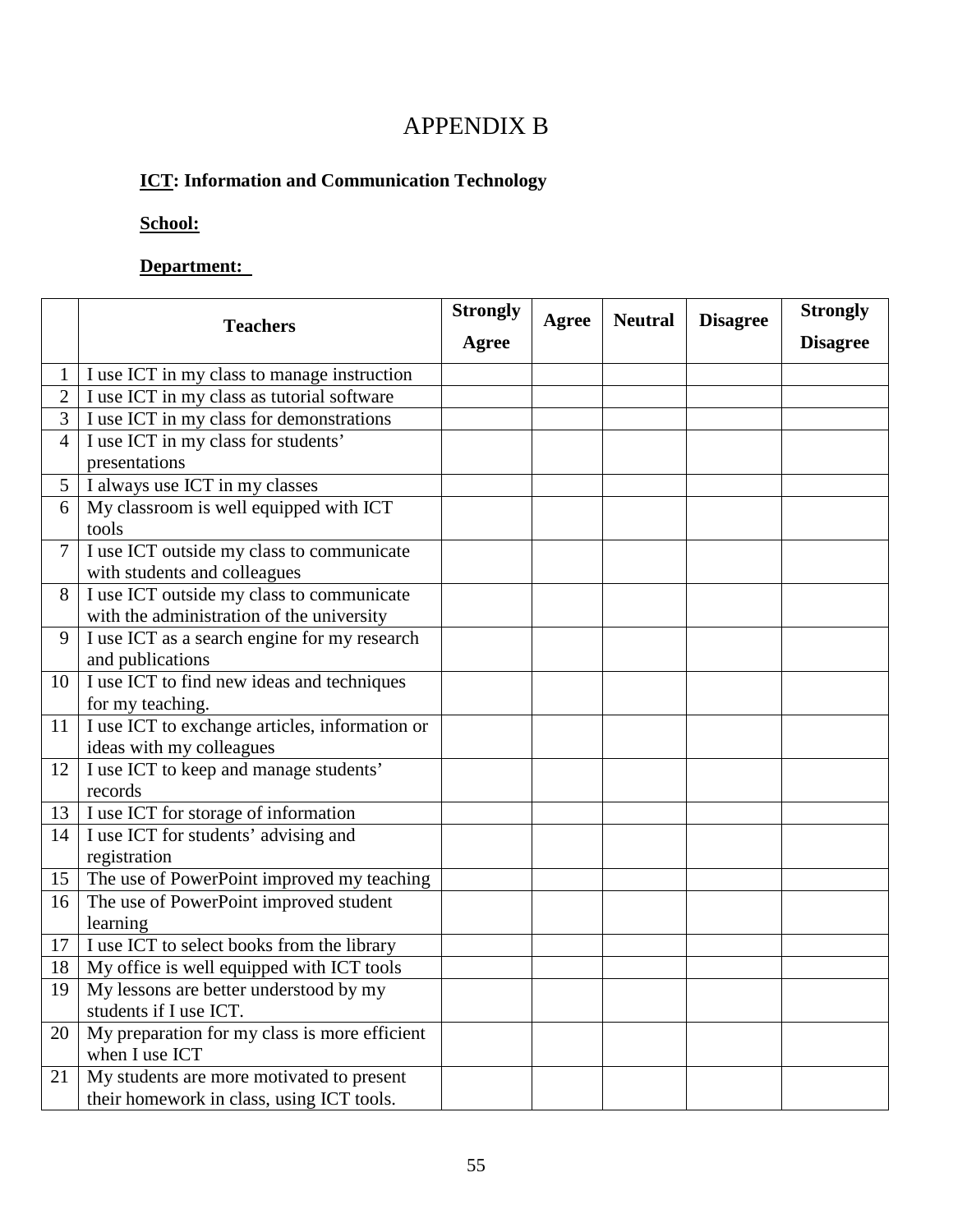|    | <b>Teachers</b>                                                                     | <b>Strongly</b> | Agree | <b>Neutral</b> | <b>Disagree</b> | <b>Strongly</b> |
|----|-------------------------------------------------------------------------------------|-----------------|-------|----------------|-----------------|-----------------|
|    |                                                                                     | Agree           |       |                |                 | <b>Disagree</b> |
| 22 | My teaching methods changed to the better<br>when I used ICT                        |                 |       |                |                 |                 |
| 23 | When I use ICT, my students are more<br>involved in class activities                |                 |       |                |                 |                 |
| 24 | ICT increases my students interest and<br>attention in class                        |                 |       |                |                 |                 |
| 25 | The types of assignments are more<br>diversified when I use ICT                     |                 |       |                |                 |                 |
| 26 | Registration on line is faster and less time<br>consuming                           |                 |       |                |                 |                 |
| 27 | The use of ICT fosters better communication<br>with my students                     |                 |       |                |                 |                 |
| 28 | The use of ICT fosters better communication<br>with my colleagues                   |                 |       |                |                 |                 |
| 29 | ICT enhances more accurate results for<br>students records and averages             |                 |       |                |                 |                 |
| 30 | ICT gave me more time to do research and<br>collect more and up to date information |                 |       |                |                 |                 |
| 31 | ICT helps me finding good teaching material<br>for my students                      |                 |       |                |                 |                 |
| 32 | ICT gave me more time to do publications                                            |                 |       |                |                 |                 |
| 33 | Through ICT, I keep in touch with different<br>universities in Lebanon and abroad   |                 |       |                |                 |                 |
| 34 | I was well trained to use ICT equipments and<br>packages                            |                 |       |                |                 |                 |
| 35 | I know how to fix my computer if it is<br>blocked                                   |                 |       |                |                 |                 |
| 36 | I prefer the old teaching methods                                                   |                 |       |                |                 |                 |
| 37 | I am aware of most updated ICT tools and<br>packages                                |                 |       |                |                 |                 |
| 38 | I frequently deal with the IT department for<br>technology-related matters          |                 |       |                |                 |                 |
| 39 | I am satisfied with the IT service in my<br>department.                             |                 |       |                |                 |                 |
| 40 | I have enough IT tools to use in my classes                                         |                 |       |                |                 |                 |
| 41 | The use of ICT is not making any differences<br>in my teaching                      |                 |       |                |                 |                 |
| 42 | The use of ICT in class is distracting students                                     |                 |       |                |                 |                 |
| 43 | I don't use ICT in my teaching                                                      |                 |       |                |                 |                 |